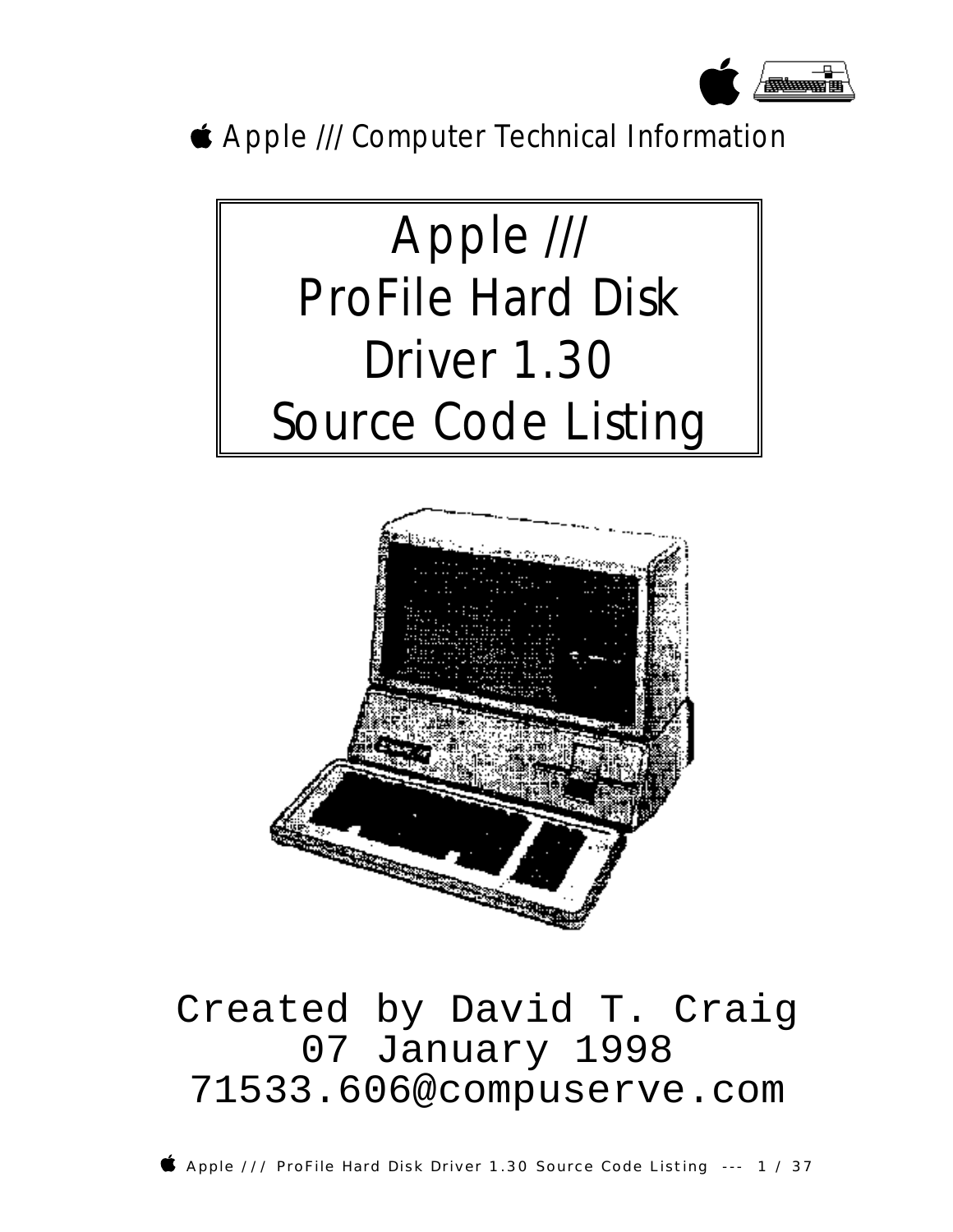

## FORMATTED LISTINGS

; #################################################################################################### ; # PROJECT : Apple /// SOS Profile Driver 1.30 (6502 Assembly Source Code) ; # FILE NAME: PROFILE.TEXT ; ####################################################################################################

| 000001                   |                                   |                                   | NOPATCHLIST.        |                                                                                                                                         |                                          |
|--------------------------|-----------------------------------|-----------------------------------|---------------------|-----------------------------------------------------------------------------------------------------------------------------------------|------------------------------------------|
| 000002<br>000003         |                                   |                                   | . TITLE             | "SOS Profile Driver -- Version 1.30 14-Jan-83"                                                                                          |                                          |
| $000004$ ;-              |                                   | -------------------               |                     |                                                                                                                                         |                                          |
| $000005$ ;               |                                   |                                   |                     |                                                                                                                                         |                                          |
| 000006 ;<br>$000007$ ;   |                                   |                                   | SOS Profile Driver  |                                                                                                                                         |                                          |
| $000008$ ;               |                                   |                                   |                     |                                                                                                                                         |                                          |
| $000009$ ;               |                                   | Revisions:                        |                     |                                                                                                                                         |                                          |
| $000010$ ;<br>000011 ;   |                                   |                                   | 1.10R 05-May-82     |                                                                                                                                         |                                          |
| 000012 i                 |                                   |                                   |                     |                                                                                                                                         |                                          |
| 000013 :                 |                                   |                                   |                     | The GOODEXIT routine was changed to complete the dummy handshake                                                                        |                                          |
| 000014 ;<br>000015 j     |                                   | on the disk.                      |                     | so any pending Profile spare table updates would get rewritten                                                                          |                                          |
| 000016 ;                 |                                   |                                   |                     | The GETBYTES routine was changed so a bad block number would get                                                                        |                                          |
| 000017 ;<br>$000018$ ;   |                                   |                                   |                     | flagged as such and not get flagged as a bad byte count.                                                                                |                                          |
| $000019$ ;               |                                   |                                   | 1.11R 12-May-82     |                                                                                                                                         |                                          |
| $000020$ ;               |                                   |                                   |                     |                                                                                                                                         |                                          |
| $000021$ ;<br>000022 :   |                                   |                                   |                     | The driver is slowed to 1MHz only when talking to the card and<br>doing psuedo DMA; this will enable it to make the 5:1 interleave.     |                                          |
| 000023 :                 |                                   |                                   |                     | The reference to the clear parity address that occurs just after                                                                        |                                          |
| $000024$ ;<br>$000025$ ; |                                   |                                   |                     | entering the driver was corrected to be a write instead of a read.                                                                      |                                          |
| $000026$ ;               |                                   |                                   | 1.11R 14-May-82     |                                                                                                                                         |                                          |
| $000027$ ;               |                                   |                                   |                     |                                                                                                                                         |                                          |
| $000028$ ;<br>000029 ;   |                                   |                                   |                     | The block ID check was removed when reading to speed up the driver<br>and allow reading the status info which doesn't have a block ID.  |                                          |
| $000030$ ;               |                                   |                                   |                     | The 2nd reset, which prevented the read/write head from being                                                                           |                                          |
| 000031 ;<br>000032 :     |                                   |                                   |                     | retracted off the data area on read and write errors, was removed.                                                                      |                                          |
| 000033 :                 |                                   |                                   | 1.12R 01-Sep-82     |                                                                                                                                         |                                          |
| 000034 :                 |                                   |                                   |                     |                                                                                                                                         |                                          |
| 000035 :<br>$000036$ ;   |                                   |                                   |                     | Interrupts were disabled in the LAST_PGE routine before saving<br>bytes 0 and FE, instead of just before the data transfer, since       |                                          |
| 000037 :                 |                                   |                                   |                     | those bytes might be changed by an interrupt routine, and the old                                                                       |                                          |
| $000038$ ;               |                                   |                                   |                     | instead of the new (correct) values would get restored.                                                                                 |                                          |
| $000039$ ;<br>000040 :   |                                   |                                   | $1.30$ $14$ -Jan-83 |                                                                                                                                         |                                          |
| 000041 :                 |                                   |                                   |                     |                                                                                                                                         |                                          |
| 000042 :<br>000043 :     |                                   |                                   |                     | Interrupts are disabled while modifying the environment register<br>and RSTORENV is changed to leave the screen bit (bit 5) unmodified; |                                          |
| 000044 :                 |                                   |                                   |                     | this eleminates spurious screen flashing. Control code 0 is                                                                             |                                          |
| 000045 :                 |                                   |                                   |                     | processed as a NOP, instead of an error.                                                                                                |                                          |
| $000046$ ;               | 000047 DEVTYPE                    |                                   | .EQU                | OD1                                                                                                                                     |                                          |
|                          | 000048 SUBTYPE                    |                                   | .EQU                | 01                                                                                                                                      |                                          |
|                          | 000049 MANUF                      |                                   | .EQU                | 0001<br>1300                                                                                                                            | ;Apple Computer Inc.                     |
|                          | 000050 RELEASE<br>000051 MAXBLOCK |                                   | .EQU<br>.EQU        | 1300<br>2600                                                                                                                            | i4.86 megabytes (+16K spares)            |
| 000052                   |                                   |                                   | . PAGE              |                                                                                                                                         |                                          |
| 000054;                  |                                   | 000053 $i$ ---------------------- |                     |                                                                                                                                         |                                          |
| 000055 i                 |                                   |                                   |                     | The macro SWITCH performs an N way branch based on a switch index.                                                                      |                                          |
| 000056 ;                 |                                   |                                   |                     |                                                                                                                                         |                                          |
| 000057 :<br>$000058$ ;   |                                   |                                   |                     | SWITCH [index], [bounds], adrs_table, [*]                                                                                               |                                          |
|                          |                                   |                                   |                     |                                                                                                                                         |                                          |
| 000060<br>000061         |                                   |                                   | .MACRO              |                                                                                                                                         |                                          |
| 000062                   |                                   |                                   | .IF                 | SWITCH<br>"왕1" <> ""                                                                                                                    | ;If PARM1 is present,                    |
| 000063                   |                                   |                                   | LDA                 | $\$1$                                                                                                                                   | ; Load A with switch index               |
| 000064<br>000065         |                                   |                                   | $.$ ENDC<br>.IF     | "%2" <> ""                                                                                                                              | ; If PARM2 is present,                   |
| 000066                   |                                   |                                   | CMP                 | #%2+1                                                                                                                                   | ; Perform bounds checking                |
| 000067                   |                                   |                                   | <b>BCS</b>          | \$010                                                                                                                                   | ; on switch index                        |
| 000068<br>000069         |                                   |                                   | .ENDC<br>ASL        | Α                                                                                                                                       |                                          |
| 000070                   |                                   |                                   | TAY                 |                                                                                                                                         |                                          |
| 000071<br>000072         |                                   |                                   | LDA<br>PHA          | $83 + 1, Y$                                                                                                                             | ;Get switch address from table           |
| 000073                   |                                   |                                   | LDA                 | 83, Y                                                                                                                                   | ; and push onto stack                    |
| 000074                   |                                   |                                   | PHA                 |                                                                                                                                         |                                          |
| 000075<br>000076         |                                   |                                   | .IF<br>RTS          | "%4" <> "*"                                                                                                                             | ; If PARM4 is omitted,<br>; Exit to code |
| 000077                   |                                   |                                   | . ENDC              |                                                                                                                                         | :Otherwise, drop through                 |
| 000078<br>000079         | \$010                             |                                   | . ENDM              |                                                                                                                                         |                                          |
| 000080                   |                                   |                                   | .INCLUDE            | PROFILE.A.TEXT                                                                                                                          |                                          |
| 000081                   |                                   |                                   | .INCLUDE            | PROFILE.B.TEXT                                                                                                                          |                                          |
| 000082<br>000083         |                                   |                                   | . END               |                                                                                                                                         |                                          |
| 000084                   |                                   |                                   |                     |                                                                                                                                         |                                          |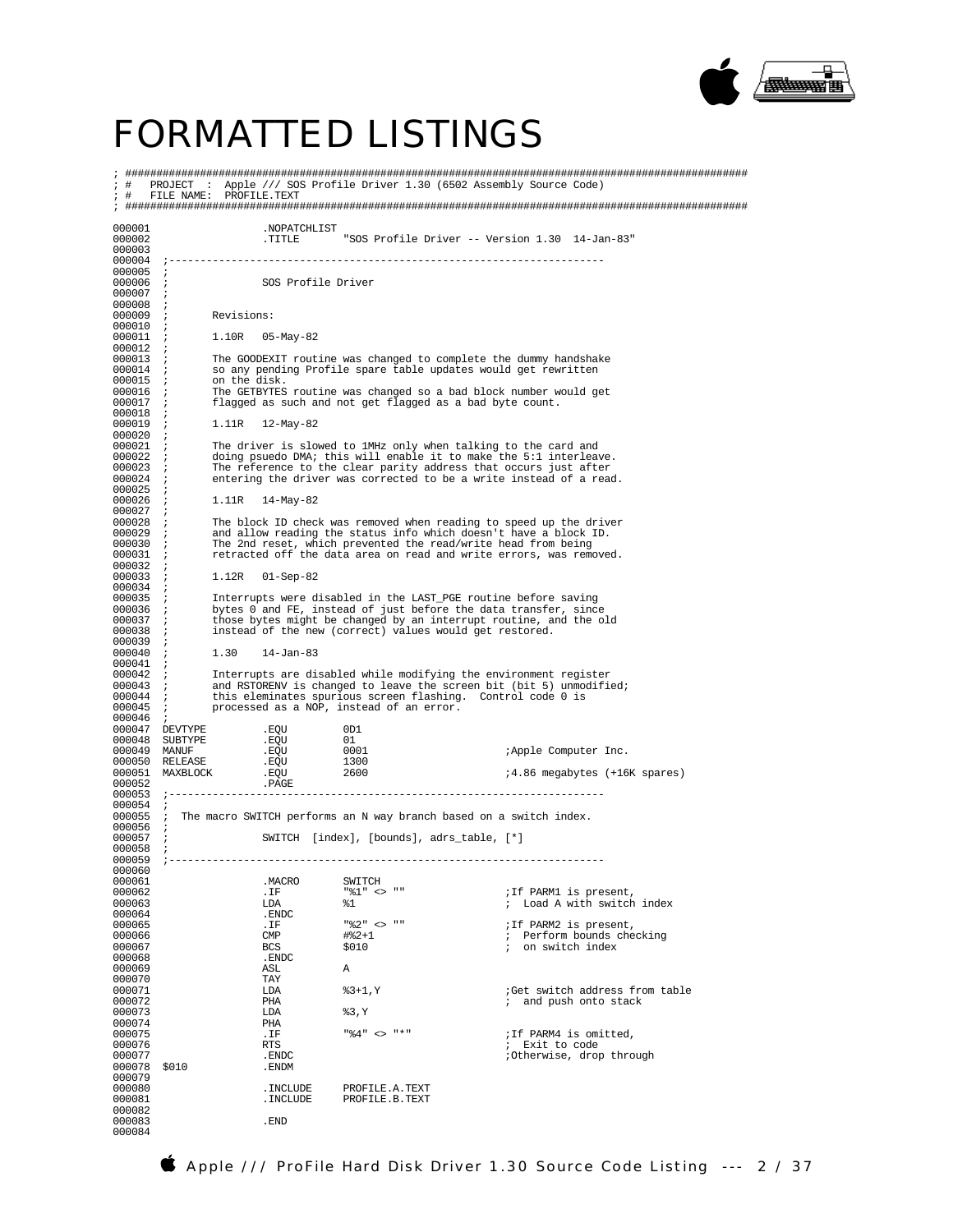

; ####################################################################################################

- ; # END OF FILE: PROFILE.TEXT ; # LINES : 84 ; # CHARACTERS : 4045
- 
- 
- 
- ; # Formatter : Assembly Language Reformatter 1.0.2 (07 January 1998) ; # Author : David T. Craig -- 71533.606@compuserve.com -- Santa Fe, New Mexico USA ; ####################################################################################################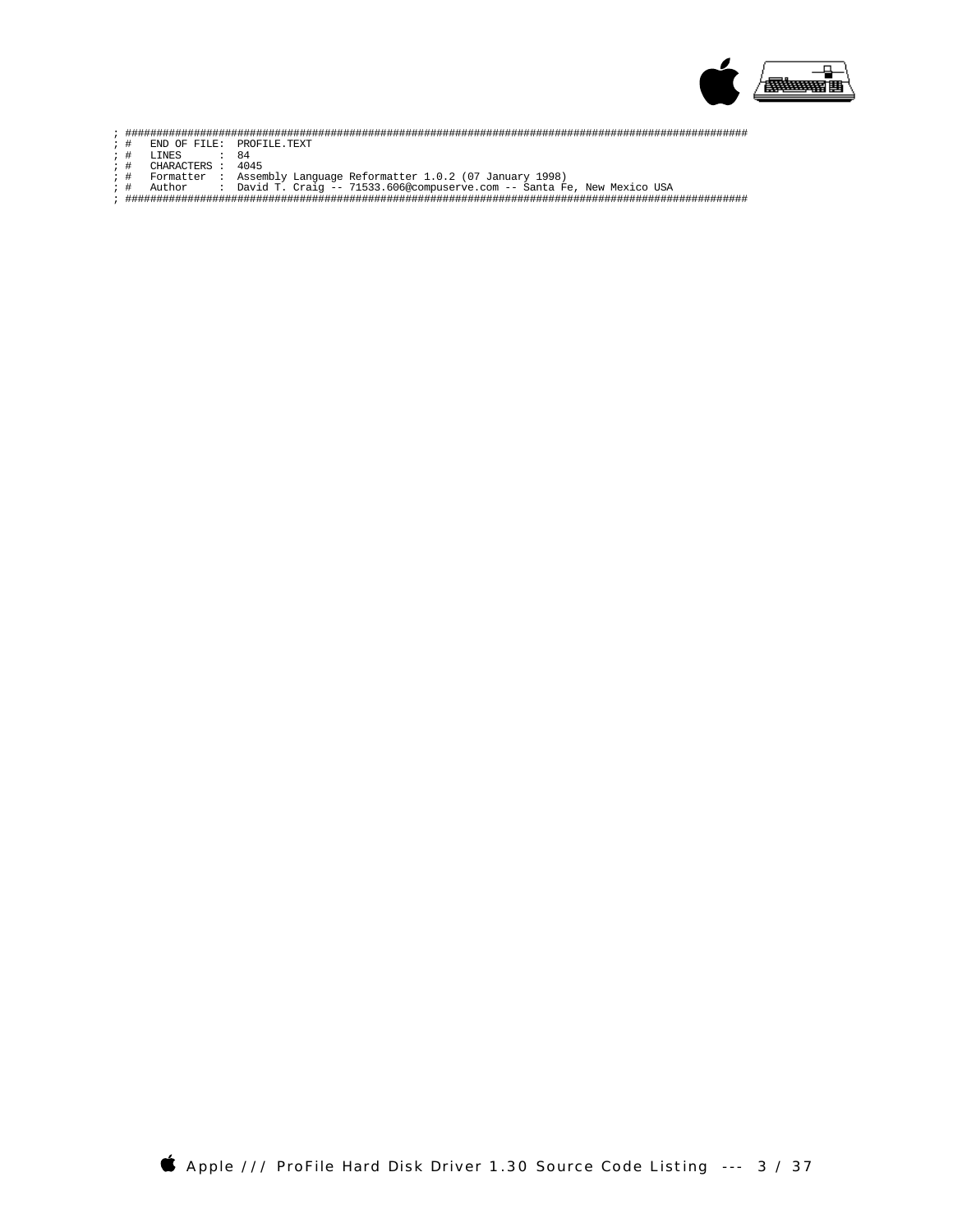

; #################################################################################################### ; # PROJECT : Apple /// SOS Profile Driver 1.30 (6502 Assembly Source Code) ; # FILE NAME: PROFILE.A.TEXT ; #################################################################################################### 000001 .WORD 0FFFF<br>000002 .WORD 59 000002 .WORD<br>000003 .ASCII 000003 .ASCII "Profile Driver -- " "Copyright (C) 1983 by Apple Computer Inc." 000005<br>000006 000006 ;---------------------------------------------------------------------- 000007<br>000008 Device Information Block (DIB)  $000009$ <br> $000010$ 000010 ;---------------------------------------------------------------------- 000011<br>000012 000012 DIB\_LINK1 .WORD 0<br>000013 DIB\_ENTRY1 .WORD MAIN 000013 DIB\_ENTRY1 .WORD<br>000014 DIB\_NAME1 RYTE 000014 DIB\_NAME1 .BYTE<br>000015 .ASCII 000014 DIB\_NAME1 .BYTE 8<br>000015 .ASCII ".PROFILE"<br>000016 .BLOCK 7,0 000016 .BLOCK 7,0<br>000017 DTB DNIM1 .BYTE 80 000017 DIB\_DNUM1 .BYTE 80 ;active, no page alignment 000017 DIB\_DNUM1 .BYTE 80<br>000018 DIB\_SLOT1 .BYTE 0F<br>000019 DIB\_UNIT1 .BYTE 0 000019 DIB\_UNIT1 .BYTE 0<br>000020 DIB\_TYPE1 RYTE DEVTYPE 000020 DIB\_TYPE1 .BYTE DEVTYPE<br>000021 DIB\_SUBTYPE1 .BYTE SUBTYPE DIB\_SUBTYPE1 .BYTE SUBTYPE1 .BYTE SUBTYPE1 .BYTE 0 000022 .BYTE 0 000023 DIB\_BLOCK1 .WORD MAXBL .WORD MANUF 000024 DIB\_MID1 .WORD MANUF 000025 DIB\_RLS1 000026<br>000027 DIB\_DCBCNT1 .WORD 0001 :Configuration Block wrTVER .BYTE 0FF  $000028$  WRTVER 000029 .PAGE 000031<br>000032 ; SOS Global Equates (jump table entry points) 000033 ; 000034 ;---------------------------------------------------------------------- 000035<br>000036 ALLOCSIR 000036 ALLOCSIR .EQU 1913 ;allocate System Interrupt Resource 000037 DEALCSIR .EQU 1916 ;deallocate " " " 000038 SELC800 .EQU 1922 ;select/deselect i/o expansion space 000039 SYSERR .EQU 1928 : system error routine<br>000040 DO\_DMA .EQU 18F0 : iplace to reloc code :<br>000041 INDDMA .EQU 0F0 000040 DO\_DMA .EQU 18F0 .<br>000041 INDDMA .EQU 0F0 . 000041 INDDMA .EQU<br>000042 VECTLO .EQU  $\fbox{\parbox{1\hskip 1.5pt 000042} \begin{tabular}{l} VECTLO \\ 000043 \end{tabular} \begin{tabular}{l} \multicolumn{2}{l}{{\bf \small 000043}} \end{tabular} \begin{tabular}{l} \multicolumn{2}{l}{{\bf \small 000043}} \end{tabular} \begin{tabular}{l} \multicolumn{2}{l}{{\bf \small 000043}} \end{tabular} \begin{tabular}{l} \multicolumn{2}{l}{{\bf \small 000043}} \end{tabular} \begin{tabular}{l} \multicolumn{2}{l}{{\bf \small 0000$  $SOS\_ZPAGE$ 000044 000045 ;----------------------------------------------------------------------  $000046$  ;<br>000047 ; SOS Error Codes  $000048$  ; 000049 ;---------------------------------------------------------------------- 000050<br>000051 XREOCODE 000051 XREQCODE .EQU 20 ;Invalid request code 000052 XCTLCODE .EQU 21 ;Invalid control/status code 000053 XNORESRC .EQU 25 : resource not available 000054 XBADOP .EQU 26 : resource not available 000054 XBADOP .EQU 26 ;Invalid operation 000055 XIOERROR .EQU 27<br>000056 XNODRIVE .EQU 28 000056 XNODRIVE .EQU 28 ;No drive connected 000057 XNOWRITE .EQU 2B :Device write protected.(not supported)<br>000058 XBYTECNT .EQU 2C :Byte count <> a multiple of 512 000058 XBYTECNT .EQU 2C : Byte count <> a multiple of 512<br>000059 XBLKNUM .EQU 2D : Block number too large 000059 XBLKNUM .EQU 2D ;Block number too large 000060 BADOLDDATA .EQU 27 ;block has bad data from previous read ; spare table overflow  $000062$ <br>000063  $i$ ---000063 ;----------------------------------------------------------------------  $000064$  ;<br>000065 ; ; Hardware I/O Addresses<br>; 000066<br>000067 000067 ;---------------------------------------------------------------------- 000068 000069 BANK\_REG .EQU 0FFEF<br>000070 E\_REG .EQU 0FFEF 000070 E\_REG .EQU 0FFDF ;system environment register 000071 Z\_REG .EQU 0FFD0 ;Zero page register for psuedo DMA 000072 PSUEDO\_DMA .EQU 0F800 ;psuedo DMA code in ROM. 000073 WR\_PORT .EQU 0C080 .WINTE : FORT .EQU 0C080 .WINTE TO Z8 RAM (byte at a time)<br>000074 RD\_PORT .EQU 0C081 .Winte to Z8 RAM (byte at a time)<br>000075 BUSY .EOU 0C082 .Z8 not ready 000074  $R\overline{D}$  PORT . EQU 0C081 . Read from Z8 RAM (byte at a time)<br>000075 BUSY . EOU 0C082 . 28 not ready 000074 RD\_PORT . EQU 000075<br>000075 BUSY .EQU 0C081<br>000075 BUSY .EQU 0C082<br>000076 CLR\_PARITY .EQU 0C083 000076 CLR\_PARITY .EQU 0C083 ;Clear parity error. 000077 .PAGE 000078 ;----------------------------------------------------------------------  $000079$  ;<br>000080 : Constants 000081 ; 000082 ;---------------------------------------------------------------------- 000083<br>000084 NOTCMD 000084 NOTCMD .EQU 0 ;Command line Low 000085 SETCMD . EQU 4  $\overline{2}$  : Command line High 000086 SETWRT . EQU 1  $\overline{2}$ 000086 SETWRT .EQU 1 .EQU 1 000087 SETRD .EQU 5 ;High

 $000088$  INTDSABL .EQU 2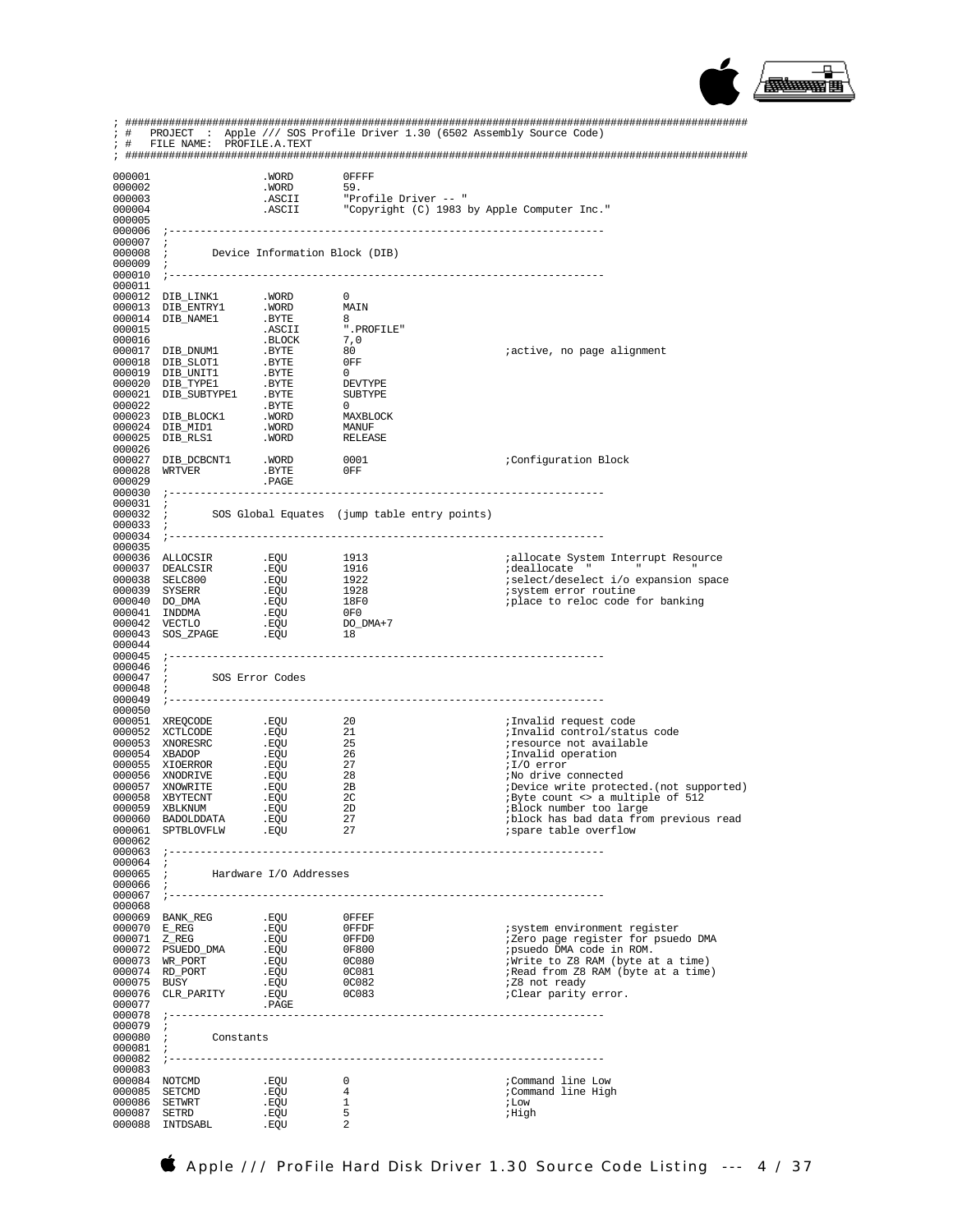

| 000089 INTENABL<br>000090 RWLO                                                                                                                                                                                                                                                                                                                                                                                                                                                 | .EQU<br>. EQU                   | 6<br>3                                               |                                                                                |
|--------------------------------------------------------------------------------------------------------------------------------------------------------------------------------------------------------------------------------------------------------------------------------------------------------------------------------------------------------------------------------------------------------------------------------------------------------------------------------|---------------------------------|------------------------------------------------------|--------------------------------------------------------------------------------|
| 000091 RWHI                                                                                                                                                                                                                                                                                                                                                                                                                                                                    | . EQU                           | $\overline{7}$                                       |                                                                                |
| 000092 RST                                                                                                                                                                                                                                                                                                                                                                                                                                                                     | .EQU<br>.EQU                    | $_{0c}$                                              |                                                                                |
| 000093 CLRRST                                                                                                                                                                                                                                                                                                                                                                                                                                                                  | . EQU                           | - 8                                                  |                                                                                |
| 000094                                                                                                                                                                                                                                                                                                                                                                                                                                                                         |                                 |                                                      |                                                                                |
| 000096 ;                                                                                                                                                                                                                                                                                                                                                                                                                                                                       |                                 |                                                      |                                                                                |
| 000097 ;                                                                                                                                                                                                                                                                                                                                                                                                                                                                       | Command codes                   |                                                      |                                                                                |
| $000098$ ;                                                                                                                                                                                                                                                                                                                                                                                                                                                                     |                                 |                                                      |                                                                                |
| 000100                                                                                                                                                                                                                                                                                                                                                                                                                                                                         |                                 |                                                      |                                                                                |
| 000101 WDGTRD                                                                                                                                                                                                                                                                                                                                                                                                                                                                  |                                 | 0                                                    |                                                                                |
| 000102 WDGTWRTVER                                                                                                                                                                                                                                                                                                                                                                                                                                                              | .EQU<br>.EQU                    | $\overline{\phantom{0}}^2$                           |                                                                                |
| 000103 WDGTSTAT                                                                                                                                                                                                                                                                                                                                                                                                                                                                | .EQU<br>.EQU                    | $\overline{\phantom{a}}$                             |                                                                                |
| 000104 WDGTWRT                                                                                                                                                                                                                                                                                                                                                                                                                                                                 |                                 | $\overline{1}$                                       |                                                                                |
|                                                                                                                                                                                                                                                                                                                                                                                                                                                                                |                                 |                                                      |                                                                                |
| $000107$ ;                                                                                                                                                                                                                                                                                                                                                                                                                                                                     |                                 |                                                      |                                                                                |
| $000108$ ;                                                                                                                                                                                                                                                                                                                                                                                                                                                                     | SIR allocation table            |                                                      |                                                                                |
| $000109$ ;                                                                                                                                                                                                                                                                                                                                                                                                                                                                     |                                 |                                                      |                                                                                |
|                                                                                                                                                                                                                                                                                                                                                                                                                                                                                |                                 |                                                      |                                                                                |
|                                                                                                                                                                                                                                                                                                                                                                                                                                                                                |                                 |                                                      |                                                                                |
| 000112 SIRADDR<br>000113 SIRTABLE                                                                                                                                                                                                                                                                                                                                                                                                                                              | .WORD<br>.BYTE                  | SIRTABLE<br>10,                                      | 0                                                                              |
| 000114                                                                                                                                                                                                                                                                                                                                                                                                                                                                         | .WORD                           | $\overline{\mathbf{0}}$                              |                                                                                |
| 000115 SIRBANK                                                                                                                                                                                                                                                                                                                                                                                                                                                                 | .BYTE                           | $\overline{0}$                                       |                                                                                |
| 000116 SIRCOUNT<br>000117                                                                                                                                                                                                                                                                                                                                                                                                                                                      | .EQU                            | *-SIRTABLE                                           |                                                                                |
|                                                                                                                                                                                                                                                                                                                                                                                                                                                                                | . PAGE                          |                                                      |                                                                                |
| $000119$ ;                                                                                                                                                                                                                                                                                                                                                                                                                                                                     |                                 |                                                      |                                                                                |
| $000120$ ;                                                                                                                                                                                                                                                                                                                                                                                                                                                                     | Local variables                 |                                                      |                                                                                |
| $000121$ ;                                                                                                                                                                                                                                                                                                                                                                                                                                                                     |                                 |                                                      |                                                                                |
|                                                                                                                                                                                                                                                                                                                                                                                                                                                                                |                                 |                                                      |                                                                                |
|                                                                                                                                                                                                                                                                                                                                                                                                                                                                                | $-BYTE$                         | $\overline{\phantom{0}}$                             |                                                                                |
| 000124 SLOTX<br>000125 ERROR                                                                                                                                                                                                                                                                                                                                                                                                                                                   | . BYTE                          | $\overline{\phantom{0}}$                             | $i$ if = 0 then no error                                                       |
| 000126 IERROR                                                                                                                                                                                                                                                                                                                                                                                                                                                                  | . BYTE                          | $\overline{\phantom{0}}$                             | $i$ if = 0 then no initialization error                                        |
|                                                                                                                                                                                                                                                                                                                                                                                                                                                                                |                                 |                                                      |                                                                                |
| 000128 PREVCMD                                                                                                                                                                                                                                                                                                                                                                                                                                                                 | . BYTE                          | $\begin{matrix} 0 \\ 0 \end{matrix}$                 |                                                                                |
| 000129 PREVUNIT                                                                                                                                                                                                                                                                                                                                                                                                                                                                | .BYTE                           |                                                      |                                                                                |
| 000130 LENGTH<br>000131 ORGADR                                                                                                                                                                                                                                                                                                                                                                                                                                                 | $-BYTE$                         | $\overline{\phantom{0}}$<br>$\overline{\phantom{0}}$ | ;number of blocks to read.                                                     |
| 000132 ORGBNK                                                                                                                                                                                                                                                                                                                                                                                                                                                                  | .WORD<br>.BYTE                  | $\overline{\phantom{0}}$                             |                                                                                |
|                                                                                                                                                                                                                                                                                                                                                                                                                                                                                | . BYTE                          | $\overline{\phantom{0}}$                             |                                                                                |
| 000133 SLOTCN<br>000134 ADDRDMA                                                                                                                                                                                                                                                                                                                                                                                                                                                | .BYTE                           | $\overline{\phantom{0}}$                             |                                                                                |
| 000135 BANKDMA                                                                                                                                                                                                                                                                                                                                                                                                                                                                 | . BYTE                          | $\overline{\phantom{0}}$                             |                                                                                |
| 000136 TEMP00                                                                                                                                                                                                                                                                                                                                                                                                                                                                  | . BYTE<br>. BYTE                | $\overline{\phantom{0}}$                             |                                                                                |
| 000137 TEMPFE                                                                                                                                                                                                                                                                                                                                                                                                                                                                  |                                 | $\overline{\phantom{0}}$                             |                                                                                |
| 000138 MVCNT<br>000139 CNTLO                                                                                                                                                                                                                                                                                                                                                                                                                                                   | . BYTE<br>.BYTE                 | $\overline{0}$<br>$\overline{\phantom{0}}$           |                                                                                |
| 000140 CNTHI                                                                                                                                                                                                                                                                                                                                                                                                                                                                   | .BYTE                           | $\overline{\phantom{0}}$                             |                                                                                |
| 000141 ADMODE                                                                                                                                                                                                                                                                                                                                                                                                                                                                  | . BYTE                          | $\overline{\phantom{0}}$                             |                                                                                |
| 000142 DATDIR                                                                                                                                                                                                                                                                                                                                                                                                                                                                  | . BYTE                          | $\overline{\phantom{0}}$                             |                                                                                |
| 000143 Z8CMD                                                                                                                                                                                                                                                                                                                                                                                                                                                                   | .BYTE                           | $\overline{\phantom{0}}$                             |                                                                                |
| 000144 COUNTR                                                                                                                                                                                                                                                                                                                                                                                                                                                                  | . BYTE                          | $\overline{\phantom{0}}$                             |                                                                                |
| 000145 MSBLOCK<br>000146 BSYLO                                                                                                                                                                                                                                                                                                                                                                                                                                                 | . BYTE<br>.BYTE                 | $\overline{\phantom{0}}$<br>$\overline{\phantom{0}}$ | Most significant block # for Profile<br>;FLAG set when driver has seen busy lo |
|                                                                                                                                                                                                                                                                                                                                                                                                                                                                                |                                 | $\overline{\phantom{0}}$                             |                                                                                |
| $\begin{tabular}{@{}lllllllllllll@{}} \multicolumn{1}{c}{000146} & $\multicolumn{1}{c}{\multicolumn{1}{c}{\multicolumn{1}{c}{\multicolumn{1}{c}{\multicolumn{1}{c}{\multicolumn{1}{c}{\multicolumn{1}{c}{\multicolumn{1}{c}{\multicolumn{1}{c}{\multicolumn{1}{c}{\multicolumn{1}{c}{\multicolumn{1}{c}{\multicolumn{1}{c}{\multicolumn{1}{c}{\multicolumn{1}{c}{\multicolumn{1}{c}{\multicolumn{1}{c}{\multicolumn{1}{c}{\multicolumn{1}{c}{\multicolumn{1}{c}{\multicolumn{$ |                                 | $\overline{\phantom{0}}$                             |                                                                                |
|                                                                                                                                                                                                                                                                                                                                                                                                                                                                                |                                 | - 0                                                  |                                                                                |
|                                                                                                                                                                                                                                                                                                                                                                                                                                                                                |                                 | $\overline{\phantom{0}}$                             |                                                                                |
|                                                                                                                                                                                                                                                                                                                                                                                                                                                                                |                                 | $\overline{\phantom{0}}$                             |                                                                                |
| 000152 STATUS3                                                                                                                                                                                                                                                                                                                                                                                                                                                                 | .BYTE                           | $\overline{\phantom{0}}$                             |                                                                                |
|                                                                                                                                                                                                                                                                                                                                                                                                                                                                                |                                 | 0<br>$\overline{\phantom{0}}$                        |                                                                                |
|                                                                                                                                                                                                                                                                                                                                                                                                                                                                                |                                 |                                                      |                                                                                |
| $\begin{tabular}{ll} 000153 & \texttt{STATUS4} & \texttt{.BTTE} \\ 000154 & \texttt{PARITY\_ERR} & \texttt{.BTTE} \\ 000156 & \texttt{RSET\_FLAG} & \texttt{.BTTE} \\ 000156 & \texttt{BAD\_RESPONSE} & \texttt{.BTTE} \\ 000157 & \texttt{CHEKEYTS} & \texttt{.WORD} \\ 000158 & \texttt{WORD} & \texttt{WORD} \\ \end{tabular}$                                                                                                                                              |                                 | $\begin{matrix}0\\0\end{matrix}$                     |                                                                                |
|                                                                                                                                                                                                                                                                                                                                                                                                                                                                                |                                 | $\overline{\phantom{0}}$                             |                                                                                |
|                                                                                                                                                                                                                                                                                                                                                                                                                                                                                | . WORD                          | $\overline{\phantom{0}}$                             |                                                                                |
|                                                                                                                                                                                                                                                                                                                                                                                                                                                                                |                                 | $\overline{\phantom{0}}$                             |                                                                                |
|                                                                                                                                                                                                                                                                                                                                                                                                                                                                                |                                 | $\overline{\phantom{0}}$                             |                                                                                |
| WORD .<br>000160 SVENV .BYTE<br>000161 DMA_CNT .BYTE<br>000162                                                                                                                                                                                                                                                                                                                                                                                                                 |                                 | $\overline{\phantom{0}}$                             |                                                                                |
|                                                                                                                                                                                                                                                                                                                                                                                                                                                                                | . PAGE                          |                                                      |                                                                                |
| 000164 ;                                                                                                                                                                                                                                                                                                                                                                                                                                                                       |                                 |                                                      |                                                                                |
| 000165 ; SOS Call Parameter Locations                                                                                                                                                                                                                                                                                                                                                                                                                                          |                                 |                                                      |                                                                                |
| $\mathbf{r}$                                                                                                                                                                                                                                                                                                                                                                                                                                                                   |                                 |                                                      |                                                                                |
|                                                                                                                                                                                                                                                                                                                                                                                                                                                                                |                                 |                                                      |                                                                                |
|                                                                                                                                                                                                                                                                                                                                                                                                                                                                                |                                 |                                                      |                                                                                |
| 000169 SOS_REQCODE .EQU<br>000170 SOS_UNIT                                                                                                                                                                                                                                                                                                                                                                                                                                     | .EQU                            | 0 <sub>C</sub> 0<br>$_{0c1}$                         |                                                                                |
|                                                                                                                                                                                                                                                                                                                                                                                                                                                                                |                                 |                                                      |                                                                                |
| SOS_BUF                                                                                                                                                                                                                                                                                                                                                                                                                                                                        |                                 |                                                      | ;D_READ/D_WRITE SOS calls                                                      |
| SOS_BYTES                                                                                                                                                                                                                                                                                                                                                                                                                                                                      | EQU<br>EQU<br>EQU<br>EQU<br>EQU | 0C2<br>0C4<br>0C6                                    |                                                                                |
| SOS_BLOCK                                                                                                                                                                                                                                                                                                                                                                                                                                                                      |                                 |                                                      |                                                                                |
| SOS_BYTRD                                                                                                                                                                                                                                                                                                                                                                                                                                                                      |                                 | $_{0C8}$                                             |                                                                                |
|                                                                                                                                                                                                                                                                                                                                                                                                                                                                                |                                 |                                                      |                                                                                |
| SOS_STCODE .EQU<br>SOS_STLIST .EQU                                                                                                                                                                                                                                                                                                                                                                                                                                             |                                 | 0C2<br>$_{0C3}$                                      | ;D_STATUS SOS call                                                             |
|                                                                                                                                                                                                                                                                                                                                                                                                                                                                                |                                 |                                                      |                                                                                |
| 000180 SOS_XPAGE .EQU                                                                                                                                                                                                                                                                                                                                                                                                                                                          |                                 | 1400                                                 |                                                                                |
|                                                                                                                                                                                                                                                                                                                                                                                                                                                                                |                                 |                                                      |                                                                                |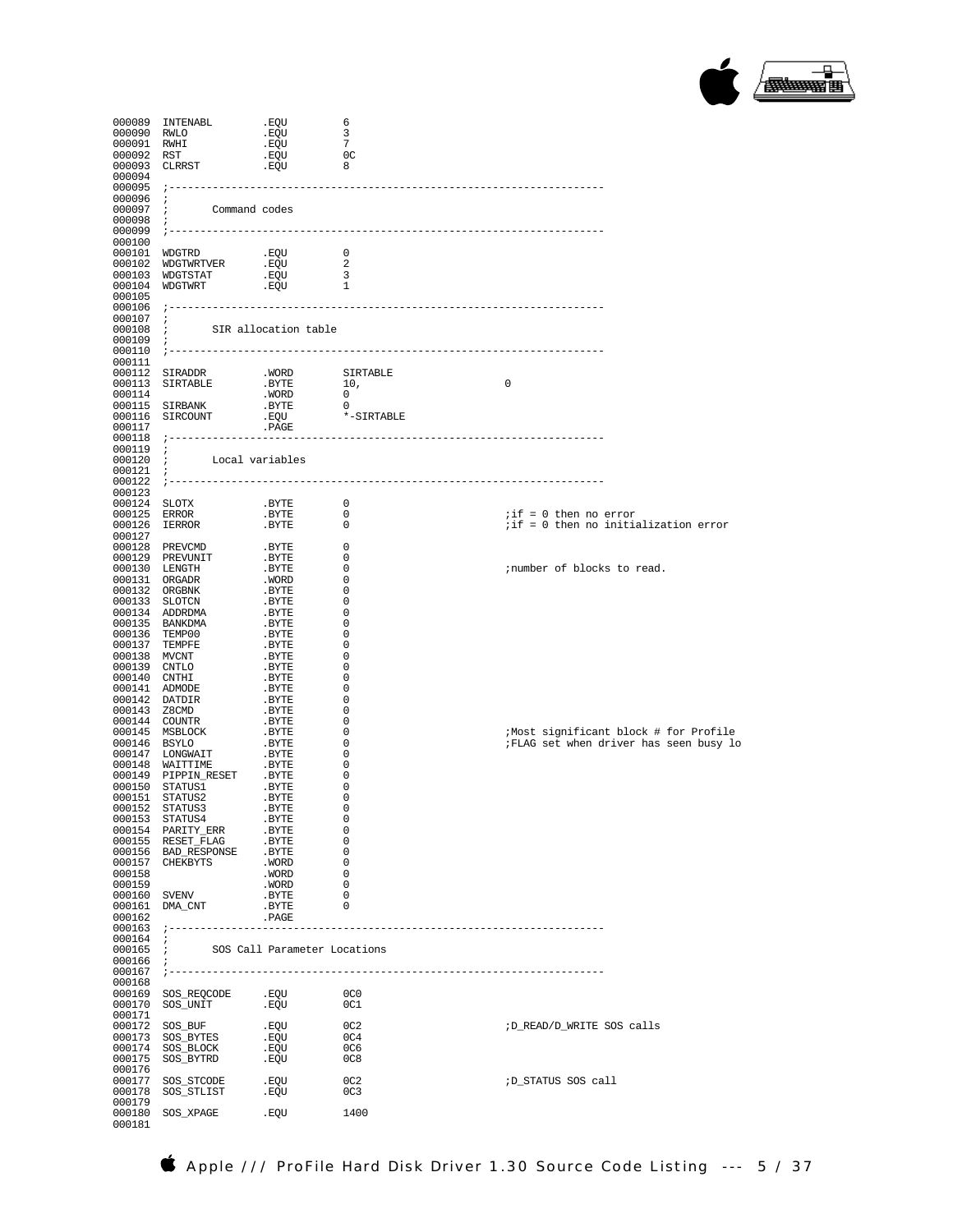

|                                                           | More Zero page equates          |                                                                                                                                                                                                                                                                                                                                                                                                                                                                |                                                                                             |
|-----------------------------------------------------------|---------------------------------|----------------------------------------------------------------------------------------------------------------------------------------------------------------------------------------------------------------------------------------------------------------------------------------------------------------------------------------------------------------------------------------------------------------------------------------------------------------|---------------------------------------------------------------------------------------------|
| $000185$ ;                                                |                                 |                                                                                                                                                                                                                                                                                                                                                                                                                                                                |                                                                                             |
|                                                           |                                 | 0CA                                                                                                                                                                                                                                                                                                                                                                                                                                                            | ;Indirect address to user data                                                              |
|                                                           |                                 | 0CA<br>ADRLO+1<br>SOS_XPAGE+ADRHI<br>CC<br>SOS_XPAGE+INDRCN+1<br>0CE<br>OCF<br>0DD<br>0D1<br>0D2<br>0D3<br>0D4<br>0D5<br>------                                                                                                                                                                                                                                                                                                                                |                                                                                             |
|                                                           |                                 |                                                                                                                                                                                                                                                                                                                                                                                                                                                                |                                                                                             |
|                                                           |                                 |                                                                                                                                                                                                                                                                                                                                                                                                                                                                | ;Indirect to \$CN00 device locations                                                        |
|                                                           |                                 |                                                                                                                                                                                                                                                                                                                                                                                                                                                                |                                                                                             |
|                                                           |                                 |                                                                                                                                                                                                                                                                                                                                                                                                                                                                |                                                                                             |
|                                                           |                                 |                                                                                                                                                                                                                                                                                                                                                                                                                                                                |                                                                                             |
|                                                           |                                 |                                                                                                                                                                                                                                                                                                                                                                                                                                                                |                                                                                             |
|                                                           |                                 |                                                                                                                                                                                                                                                                                                                                                                                                                                                                |                                                                                             |
|                                                           |                                 |                                                                                                                                                                                                                                                                                                                                                                                                                                                                |                                                                                             |
|                                                           |                                 |                                                                                                                                                                                                                                                                                                                                                                                                                                                                |                                                                                             |
|                                                           |                                 |                                                                                                                                                                                                                                                                                                                                                                                                                                                                |                                                                                             |
|                                                           |                                 |                                                                                                                                                                                                                                                                                                                                                                                                                                                                |                                                                                             |
|                                                           | . PAGE                          |                                                                                                                                                                                                                                                                                                                                                                                                                                                                |                                                                                             |
| $000203$ ;                                                |                                 |                                                                                                                                                                                                                                                                                                                                                                                                                                                                |                                                                                             |
|                                                           |                                 | 000204 ; Psuedo DMA transfer routine. Does bank switching first.                                                                                                                                                                                                                                                                                                                                                                                               |                                                                                             |
| $\cdot$ :                                                 |                                 |                                                                                                                                                                                                                                                                                                                                                                                                                                                                | --------------------------                                                                  |
|                                                           |                                 |                                                                                                                                                                                                                                                                                                                                                                                                                                                                | This Code is moved to \$18F0;                                                               |
|                                                           |                                 | $\begin{tabular}{lllllllllllllll} \multicolumn{4}{c}{000208} & & & \multicolumn{4}{c}{\text{ELCODE}} & & & \multicolumn{4}{c}{\text{LDY}} & & \multicolumn{4}{c}{\text{BANK\_REG}} \\ \multicolumn{4}{c}{000209} & & & \multicolumn{4}{c}{\text{STY}} & & \multicolumn{4}{c}{\text{BANK\_REG}} \\ \multicolumn{4}{c}{000210} & & & \multicolumn{4}{c}{\text{STY}} & & \multicolumn{4}{c}{\text{BANK\_REG}} \\ \multicolumn{4}{c}{000211} & & & \multicolumn{4$ |                                                                                             |
|                                                           |                                 |                                                                                                                                                                                                                                                                                                                                                                                                                                                                | % so the bank can be switched<br>% for psuedo DMA transfers to<br>% other than driver bank. |
|                                                           |                                 |                                                                                                                                                                                                                                                                                                                                                                                                                                                                |                                                                                             |
|                                                           |                                 |                                                                                                                                                                                                                                                                                                                                                                                                                                                                |                                                                                             |
| 000213 CDELEN                                             | RTS<br>.EQU                     | *-RELCODE                                                                                                                                                                                                                                                                                                                                                                                                                                                      |                                                                                             |
|                                                           | . PAGE                          |                                                                                                                                                                                                                                                                                                                                                                                                                                                                |                                                                                             |
|                                                           |                                 |                                                                                                                                                                                                                                                                                                                                                                                                                                                                |                                                                                             |
| $000216$ ;<br>000217 : Profile driver -- Main entry point |                                 |                                                                                                                                                                                                                                                                                                                                                                                                                                                                |                                                                                             |
| $000218$ ;                                                |                                 |                                                                                                                                                                                                                                                                                                                                                                                                                                                                |                                                                                             |
|                                                           |                                 |                                                                                                                                                                                                                                                                                                                                                                                                                                                                |                                                                                             |
| 000221 MAIN                                               | .EQU                            | $\star$<br>-<br>E_REG<br>#0DF<br>SVENV<br>SOS_REQCODE<br>#8<br>***                                                                                                                                                                                                                                                                                                                                                                                             |                                                                                             |
| 000222                                                    | LDA<br>AND                      |                                                                                                                                                                                                                                                                                                                                                                                                                                                                |                                                                                             |
|                                                           |                                 |                                                                                                                                                                                                                                                                                                                                                                                                                                                                | Save everything but                                                                         |
|                                                           | STA                             |                                                                                                                                                                                                                                                                                                                                                                                                                                                                | ; the current screen state                                                                  |
|                                                           | LDA                             |                                                                                                                                                                                                                                                                                                                                                                                                                                                                |                                                                                             |
|                                                           | <b>EOR</b>                      |                                                                                                                                                                                                                                                                                                                                                                                                                                                                |                                                                                             |
|                                                           | BEQ                             |                                                                                                                                                                                                                                                                                                                                                                                                                                                                |                                                                                             |
|                                                           | LDA<br>JSR                      |                                                                                                                                                                                                                                                                                                                                                                                                                                                                |                                                                                             |
|                                                           |                                 |                                                                                                                                                                                                                                                                                                                                                                                                                                                                |                                                                                             |
|                                                           | BCC                             |                                                                                                                                                                                                                                                                                                                                                                                                                                                                |                                                                                             |
|                                                           | JMP                             |                                                                                                                                                                                                                                                                                                                                                                                                                                                                |                                                                                             |
| 000232 \$20                                               | LDA                             |                                                                                                                                                                                                                                                                                                                                                                                                                                                                | ;did D_INIT encounter error?                                                                |
| 000233                                                    |                                 |                                                                                                                                                                                                                                                                                                                                                                                                                                                                |                                                                                             |
|                                                           | EEQ<br>BEQ<br>JSR<br>STA<br>LDA | #8<br>INIT_ENT<br>DIB_SLOT1<br>SELC800<br>\$20<br>NODRV<br>NODRV<br>IERROR<br>ONEMEG<br>SYSERR<br>SLOTN<br>#CDELEN-1<br>RELCODE, X<br>INDPIN_RESET<br>RELCODE, X<br>INDPIN_RESET<br>RELCODE, X<br>INDDMA, X                                                                                                                                                                                                                                                    |                                                                                             |
| 000235 INIT_ENT<br>000236 ONEMEG                          |                                 |                                                                                                                                                                                                                                                                                                                                                                                                                                                                |                                                                                             |
|                                                           |                                 |                                                                                                                                                                                                                                                                                                                                                                                                                                                                |                                                                                             |
|                                                           | STA<br>STA<br>LDX               |                                                                                                                                                                                                                                                                                                                                                                                                                                                                |                                                                                             |
|                                                           |                                 |                                                                                                                                                                                                                                                                                                                                                                                                                                                                |                                                                                             |
|                                                           |                                 |                                                                                                                                                                                                                                                                                                                                                                                                                                                                | Move code to page 18 for DMA                                                                |
| 000240 MOVCODE                                            | LDA<br>STA                      |                                                                                                                                                                                                                                                                                                                                                                                                                                                                | ; to other possible banks.                                                                  |
|                                                           |                                 |                                                                                                                                                                                                                                                                                                                                                                                                                                                                |                                                                                             |
|                                                           | DEX                             |                                                                                                                                                                                                                                                                                                                                                                                                                                                                |                                                                                             |
|                                                           | BPL                             | MOVCODE                                                                                                                                                                                                                                                                                                                                                                                                                                                        |                                                                                             |
|                                                           | LDA                             | #0                                                                                                                                                                                                                                                                                                                                                                                                                                                             |                                                                                             |
|                                                           | STA                             | PARITY_ERR                                                                                                                                                                                                                                                                                                                                                                                                                                                     |                                                                                             |
|                                                           | STA                             | BAD_RESPONSE                                                                                                                                                                                                                                                                                                                                                                                                                                                   |                                                                                             |
|                                                           |                                 |                                                                                                                                                                                                                                                                                                                                                                                                                                                                |                                                                                             |
|                                                           | STA                             | RESET_FLAG                                                                                                                                                                                                                                                                                                                                                                                                                                                     |                                                                                             |
|                                                           | STA                             | INDRCN                                                                                                                                                                                                                                                                                                                                                                                                                                                         |                                                                                             |
|                                                           | STA                             | SISCN                                                                                                                                                                                                                                                                                                                                                                                                                                                          |                                                                                             |
|                                                           | LDA                             | SOS_BLOCK                                                                                                                                                                                                                                                                                                                                                                                                                                                      |                                                                                             |
|                                                           | STA                             | <b>BLOCKLO</b>                                                                                                                                                                                                                                                                                                                                                                                                                                                 |                                                                                             |
|                                                           | LDA                             | SOS_BLOCK+1                                                                                                                                                                                                                                                                                                                                                                                                                                                    |                                                                                             |
|                                                           | STA                             | <b>BLOCKHI</b>                                                                                                                                                                                                                                                                                                                                                                                                                                                 |                                                                                             |
|                                                           | LDX                             | SLOTX                                                                                                                                                                                                                                                                                                                                                                                                                                                          |                                                                                             |
|                                                           | PHP                             |                                                                                                                                                                                                                                                                                                                                                                                                                                                                |                                                                                             |
|                                                           | SEI                             |                                                                                                                                                                                                                                                                                                                                                                                                                                                                |                                                                                             |
|                                                           | LDA                             | E_REG                                                                                                                                                                                                                                                                                                                                                                                                                                                          |                                                                                             |
|                                                           | ORA                             | #83                                                                                                                                                                                                                                                                                                                                                                                                                                                            | islow to 1mhz, ROM enable                                                                   |
|                                                           | STA                             | E_REG                                                                                                                                                                                                                                                                                                                                                                                                                                                          |                                                                                             |
|                                                           | PLP                             |                                                                                                                                                                                                                                                                                                                                                                                                                                                                |                                                                                             |
|                                                           | LDA                             | SLOTCN                                                                                                                                                                                                                                                                                                                                                                                                                                                         |                                                                                             |
|                                                           | BPL                             | GO_INIT                                                                                                                                                                                                                                                                                                                                                                                                                                                        | ;Branch if not initialized.                                                                 |
|                                                           | STA                             | INDRCN+1                                                                                                                                                                                                                                                                                                                                                                                                                                                       |                                                                                             |
|                                                           | STA                             | CLR_PARITY, X                                                                                                                                                                                                                                                                                                                                                                                                                                                  |                                                                                             |
|                                                           | LDY                             | BUSY, X                                                                                                                                                                                                                                                                                                                                                                                                                                                        |                                                                                             |
|                                                           | JSR                             | S2M                                                                                                                                                                                                                                                                                                                                                                                                                                                            | iset 2MHz mode                                                                              |
|                                                           | TYA                             |                                                                                                                                                                                                                                                                                                                                                                                                                                                                |                                                                                             |
|                                                           | AND                             | #1                                                                                                                                                                                                                                                                                                                                                                                                                                                             |                                                                                             |
|                                                           | BNE                             | NODRV                                                                                                                                                                                                                                                                                                                                                                                                                                                          |                                                                                             |
|                                                           | TYA                             |                                                                                                                                                                                                                                                                                                                                                                                                                                                                |                                                                                             |
|                                                           | BPL                             | \$40                                                                                                                                                                                                                                                                                                                                                                                                                                                           | : Clear any previous parity errors.                                                         |
|                                                           | LDA<br>STA                      | #0FF<br><b>BSYLO</b>                                                                                                                                                                                                                                                                                                                                                                                                                                           |                                                                                             |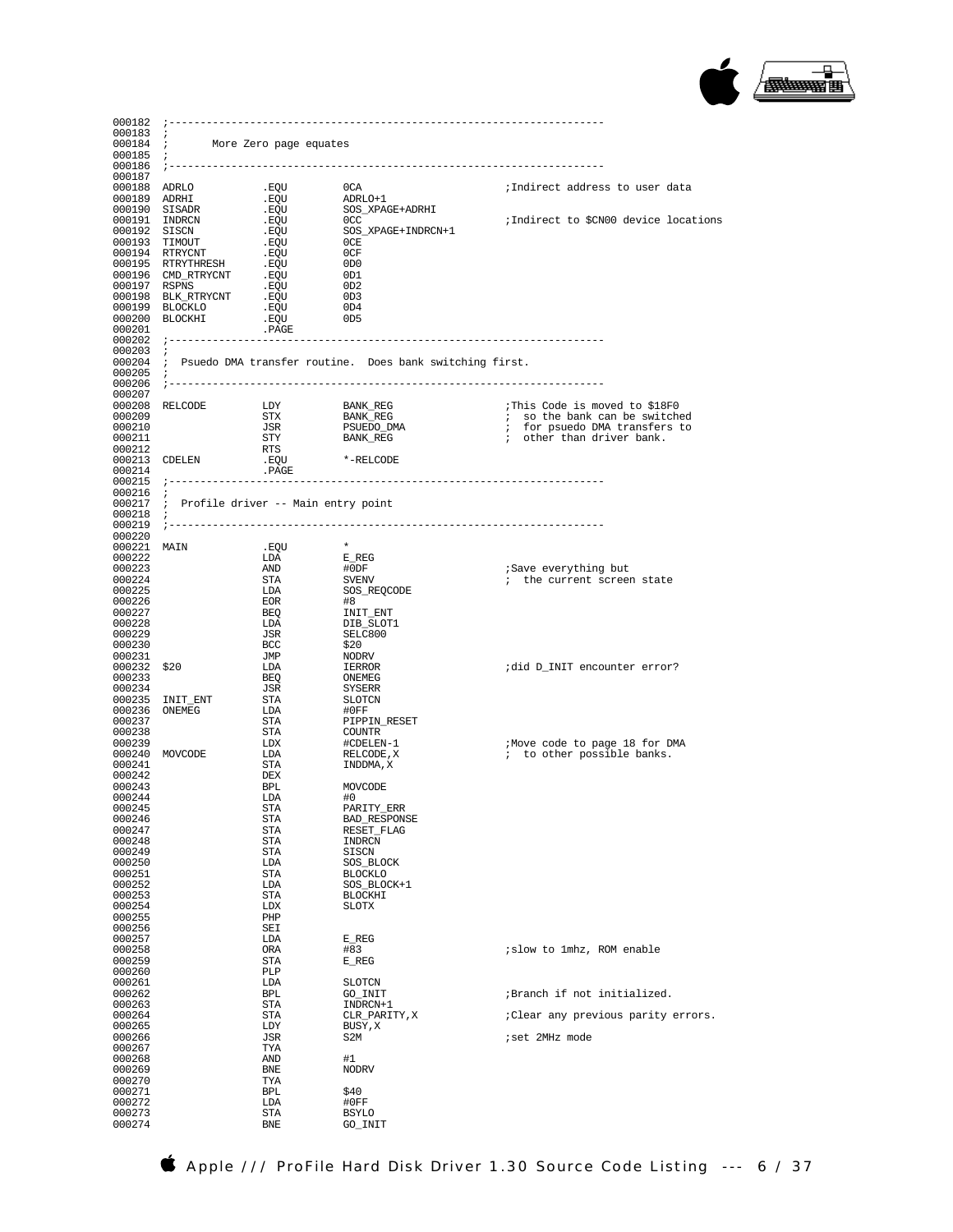

| 000275 \$40                |                                                                              | LDA                            | BSYLO                                                                                                           | thas BSY been low?                                   |
|----------------------------|------------------------------------------------------------------------------|--------------------------------|-----------------------------------------------------------------------------------------------------------------|------------------------------------------------------|
| 000276<br>000277           |                                                                              | BNE<br>JSR                     | GO_INIT<br>RSTORENV                                                                                             | ;branch if so                                        |
| 000278<br>000279<br>000280 |                                                                              | LDA<br><b>JSR</b>              | #XIOERROR<br>SYSERR                                                                                             | <i>i</i> otherwise error exit                        |
| 000282                     | ${\tt 000281\quad GO\_INIT}\qquad\qquad {\tt JSR}\qquad\qquad {\tt DISPATH}$ | JSR                            |                                                                                                                 |                                                      |
| 000283                     |                                                                              | LDA                            | SETUPWRITE<br>#0                                                                                                |                                                      |
| 000284                     |                                                                              | JSR                            | SELC800                                                                                                         |                                                      |
| 000287                     |                                                                              |                                |                                                                                                                 |                                                      |
| 000288                     |                                                                              | LDA                            | E_REG<br>#20                                                                                                    |                                                      |
| 000289<br>000290           |                                                                              | AND<br>ORA<br>STA              | SVENV<br>E_REG                                                                                                  | restore environment register                         |
| 000291<br>000292           |                                                                              | PLP<br><b>RTS</b>              |                                                                                                                 | ; and exit to caller                                 |
| 000293                     |                                                                              |                                |                                                                                                                 |                                                      |
| 000294 S2M<br>000295       |                                                                              | PHP<br>SEI                     |                                                                                                                 |                                                      |
| 000296<br>000297           |                                                                              | LDA<br>AND<br>STA<br>PLP       | E_REG<br>#7F                                                                                                    | and out 1MHz bit                                     |
| 000298                     |                                                                              |                                | E_REG                                                                                                           |                                                      |
| 000299<br>000300           |                                                                              | RTS                            |                                                                                                                 |                                                      |
| 000301                     | 000302 DISPATCH                                                              | . PAGE<br>SWITCH               | SOS_REQCODE, 9, SW_TABLE                                                                                        |                                                      |
| 000303                     |                                                                              |                                |                                                                                                                 |                                                      |
| 000305                     | 000304 BADREQ LDA                                                            | JSR                            | #XREQCODE<br>SYSERR                                                                                             | Invalid request code                                 |
| 000306                     | 000307 BADOP                                                                 |                                | #XBADOP                                                                                                         | Invalid operation;                                   |
| 000308                     |                                                                              | LDA<br>JSR                     | SYSERR                                                                                                          |                                                      |
| 000309                     | 000310 NODRV JSR RSTORENV                                                    |                                |                                                                                                                 |                                                      |
| 000311                     | 000312 SYS_ERROR JSR                                                         | LDA                            | #XNODRIVE<br>SYSERR                                                                                             | ;No drive connected (power off)                      |
| 000313                     |                                                                              |                                |                                                                                                                 |                                                      |
| 000315                     |                                                                              |                                |                                                                                                                 |                                                      |
| 000317                     | 000316 SW_TABLE .EQU                                                         | $\widetilde{NORD}$             |                                                                                                                 | Profile driver switch table;<br>; D_READ system call |
| 000318                     |                                                                              | .WORD                          |                                                                                                                 | ; D_WRITE "                                          |
| 000319<br>000320           |                                                                              | . WORD                         |                                                                                                                 |                                                      |
| 000321                     |                                                                              | .WORD<br>WORD<br>WORD<br>.WORD | *<br>DREAD-1<br>DWRITE-1<br>DSTATUS-1<br>FDCONTROL-1<br>BADREQ-1<br>BADREQ-1<br>BADREQ-1<br>BADREQ-1<br>PADDP-1 | ; GET_DEV_NUM "                                      |
| 000322<br>000323           |                                                                              |                                |                                                                                                                 | ; D_INFO –<br>; D_OPEN<br>$\mathbf{H}$               |
| 000324<br>000325           |                                                                              | . WORD<br>. WORD               | BADOP-1<br>DINIT-1                                                                                              | $\sim$ 10<br>; D_CLOSE<br>; D_INIT                   |
| 000326                     |                                                                              | .WORD                          | DREPEAT-1                                                                                                       | $\ddot{i}$ D_REPEAT                                  |
| 000327                     |                                                                              | . PAGE                         |                                                                                                                 |                                                      |
| $000329$ ;                 |                                                                              |                                | 000330 : Profile driver -- initialization request.                                                              |                                                      |
| 000331                     | $\ddot{i}$                                                                   |                                | ---------------------------------                                                                               |                                                      |
| 000333                     |                                                                              |                                |                                                                                                                 |                                                      |
| 000335                     | 000334 DINIT                                                                 | .EQU<br>LDA                    | DIB_SLOT1                                                                                                       | ;slot index:=dib.slot*16                             |
| 000336<br>000337           |                                                                              | TAX<br>BMI                     | DI_ERR1                                                                                                         | ; error, invalid slot #                              |
| 000338                     |                                                                              | ORA                            | #0C0                                                                                                            |                                                      |
| 000339<br>000340           |                                                                              | STA<br>STA                     | SLOTCN<br>INDRCN+1                                                                                              | ;Save slot CN address                                |
| 000341                     |                                                                              | ASL                            | Α                                                                                                               |                                                      |
| 000342<br>000343           |                                                                              | ASL<br>ASL                     | Α<br>Α                                                                                                          |                                                      |
| 000344<br>000345           |                                                                              | ASL<br>STA                     | Α<br><b>SLOTX</b>                                                                                               |                                                      |
| 000346                     |                                                                              | LDA                            | #0                                                                                                              |                                                      |
| 000347<br>000348           |                                                                              | STA<br>STA                     | INDRCN<br>SISCN                                                                                                 |                                                      |
| 000349<br>000350           |                                                                              | LDA<br>CLC                     | DIB_SLOT1                                                                                                       | ; compute SIR #                                      |
| 000351                     |                                                                              | ADC                            | SIRTABLE                                                                                                        | $sir:=dib.slot1+16$<br>$\mathbf{r}$                  |
| 000352<br>000353           |                                                                              | STA<br>LDA                     | SIRTABLE<br>#SIRCOUNT                                                                                           | <i>iallocate the slot's SIR</i>                      |
| 000354<br>000355           |                                                                              | LDX<br>LDY                     | SIRADDR<br>SIRADDR+1                                                                                            |                                                      |
| 000356                     |                                                                              | JSR                            | ALLOCSIR                                                                                                        |                                                      |
| 000357<br>000358           |                                                                              | BCS<br>LDA                     | DI_ERR2<br>DIB_SLOT1                                                                                            | <i>SIR</i> request failed                            |
| 000359                     |                                                                              | JSR                            | SELC800                                                                                                         |                                                      |
| 000360<br>000361           |                                                                              | BCS<br>JSR                     | DI_ERR1<br>SETUPREAD                                                                                            |                                                      |
| 000362<br>000363           |                                                                              | LDY                            | #INTDSABL                                                                                                       |                                                      |
| 000364                     |                                                                              | LDA<br>JSR                     | (INDRCN), Y<br>SETUPWRITE                                                                                       |                                                      |
| 000365<br>000366           |                                                                              | JSR<br>CLC                     | SETUPREAD                                                                                                       |                                                      |
| 000367                     |                                                                              | <b>RTS</b>                     |                                                                                                                 | inormal exit                                         |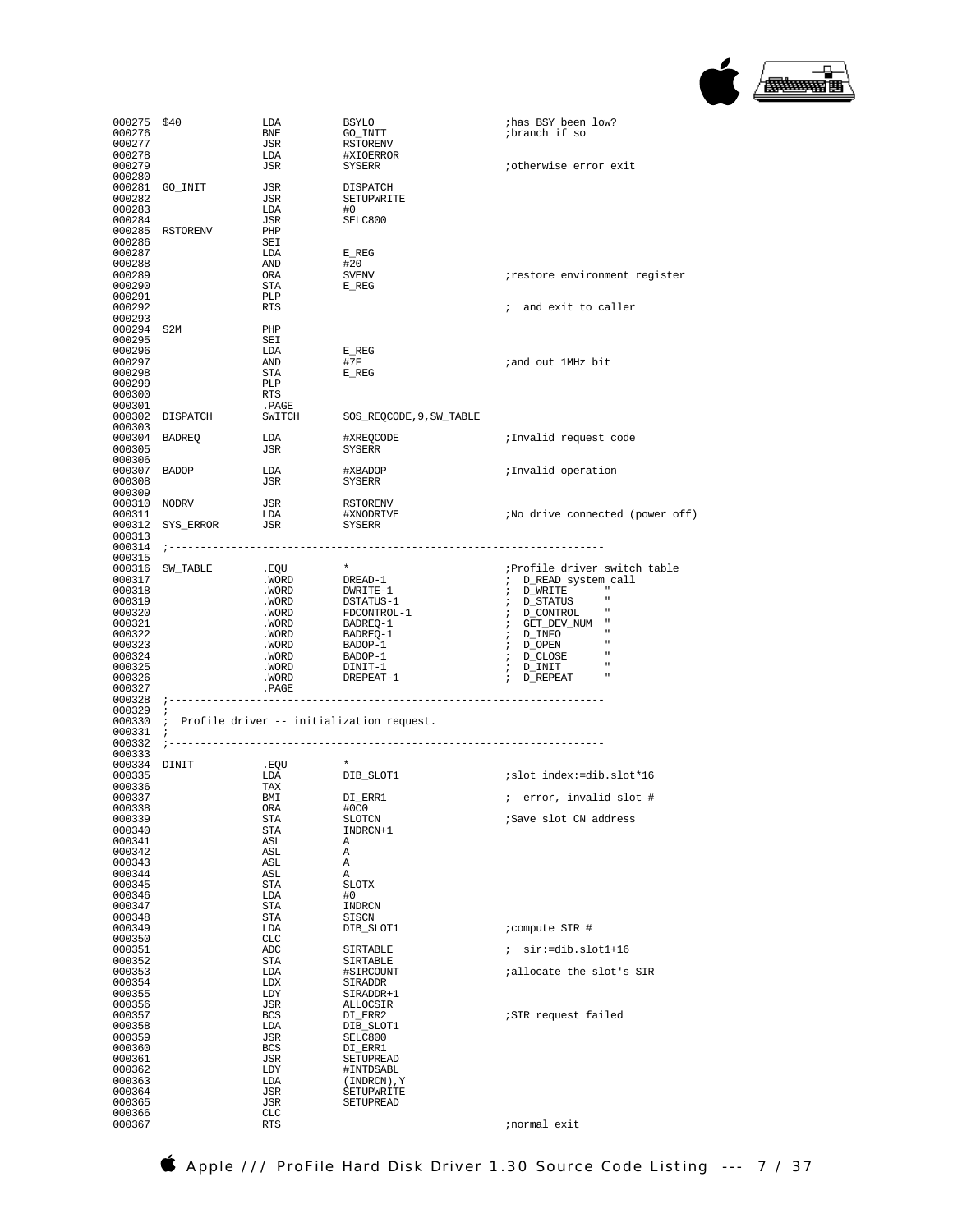

| 000369 DI_ERR1<br>000371 DI_ERR2<br>000372 DI_ERR3             | LDA<br><b>BNE</b><br>LDA<br><b>STA</b><br>JSR<br>. PAGE | #XNODRIVE<br>DI_ERR3<br>#XNORESRC<br>IERROR<br>SYSERR                                                                                                                                           | ierror, checksum fail/bad slot#<br>error, SIR resource not available; |
|----------------------------------------------------------------|---------------------------------------------------------|-------------------------------------------------------------------------------------------------------------------------------------------------------------------------------------------------|-----------------------------------------------------------------------|
| ; -----<br>$\mathbf{r}$<br>: Profile driver -- status request. |                                                         |                                                                                                                                                                                                 |                                                                       |
| $\cdot$ :                                                      |                                                         | 000379 ; Status request zero returns BUSY (bit 7), and ONLINE (bit 4).<br>000380 : Status request one returns device specific flags.<br>; Lastly, the format status code \$FE is also accepted. |                                                                       |
|                                                                |                                                         | $\star$                                                                                                                                                                                         |                                                                       |
| 000385 DSTATUS                                                 | .EQU<br>LDY                                             | #0                                                                                                                                                                                              |                                                                       |
|                                                                | LDX                                                     | SOS_STCODE                                                                                                                                                                                      |                                                                       |
|                                                                | <b>BNE</b>                                              | \$10                                                                                                                                                                                            |                                                                       |
|                                                                | LDX<br>PHP                                              | SLOTX                                                                                                                                                                                           |                                                                       |
|                                                                | SEI                                                     |                                                                                                                                                                                                 |                                                                       |
|                                                                | LDA                                                     | E_REG                                                                                                                                                                                           |                                                                       |
|                                                                | ORA                                                     | #80                                                                                                                                                                                             | or in 1MHz bit;                                                       |
|                                                                | STA<br>PLP                                              | E_REG                                                                                                                                                                                           |                                                                       |
|                                                                | LDA                                                     | BUSY, X                                                                                                                                                                                         |                                                                       |
|                                                                | EOR                                                     | #80                                                                                                                                                                                             |                                                                       |
|                                                                | ASL<br>PHP                                              | A                                                                                                                                                                                               | Save Busy status bit in carry<br>;Save carry                          |
|                                                                | ASL                                                     | A                                                                                                                                                                                               | Now shift On-Line to Bit 5.                                           |
|                                                                | ASL                                                     | A                                                                                                                                                                                               |                                                                       |
|                                                                | ASL                                                     | A                                                                                                                                                                                               |                                                                       |
|                                                                | ASL<br>AND                                              | A<br>#20                                                                                                                                                                                        | ;Throw away other (garbage) bits                                      |
|                                                                | PLP                                                     |                                                                                                                                                                                                 | ;Get Busy bit again                                                   |
|                                                                | ROR                                                     | A                                                                                                                                                                                               | ;And shift it to Bit 7, and On-line to 4                              |
|                                                                | STA                                                     | (SOS_STLIST), Y                                                                                                                                                                                 |                                                                       |
|                                                                | RTS                                                     |                                                                                                                                                                                                 | :(carry is always cleared from shift)                                 |
| 000410 \$10                                                    | DEX                                                     |                                                                                                                                                                                                 |                                                                       |
|                                                                | BNE                                                     | FORMATUS                                                                                                                                                                                        | ibranch not status code 1.                                            |
| 000413 \$15                                                    | LDY<br>LDA                                              | #3<br>STATUS1, Y                                                                                                                                                                                |                                                                       |
|                                                                | STA                                                     |                                                                                                                                                                                                 | (SOS_STLIST),Y         iput status bytes in callers buf               |
|                                                                | DEY                                                     |                                                                                                                                                                                                 |                                                                       |
|                                                                | BPL                                                     | \$15                                                                                                                                                                                            |                                                                       |
|                                                                | CLC<br>RTS                                              |                                                                                                                                                                                                 |                                                                       |
|                                                                | . PAGE                                                  |                                                                                                                                                                                                 |                                                                       |
| FORMATUS                                                       | . EQU                                                   | $\star$                                                                                                                                                                                         |                                                                       |
|                                                                | LDA                                                     | #0FE                                                                                                                                                                                            | SOS_STCODE 7Test for format request.                                  |
|                                                                | CMP<br>BNE                                              | FCODE                                                                                                                                                                                           | ierror, invalid status code                                           |
|                                                                | LDY                                                     | #0                                                                                                                                                                                              |                                                                       |
|                                                                | LDA                                                     | #0FF                                                                                                                                                                                            |                                                                       |
|                                                                | STA<br>INY                                              | (SOS_STLIST), Y                                                                                                                                                                                 |                                                                       |
|                                                                | STA                                                     | (SOS_STLIST), Y                                                                                                                                                                                 |                                                                       |
|                                                                | CLC                                                     |                                                                                                                                                                                                 |                                                                       |
|                                                                | RTS                                                     |                                                                                                                                                                                                 |                                                                       |
| 000432 FCODE                                                   | LDA                                                     | #XCTLCODE                                                                                                                                                                                       | invalid status/control code                                           |
|                                                                | JSR                                                     | SYSERR                                                                                                                                                                                          |                                                                       |
|                                                                | . PAGE                                                  |                                                                                                                                                                                                 |                                                                       |
| $000436$ ;                                                     |                                                         | 000437 : Profile driver -- control request.                                                                                                                                                     |                                                                       |
| $000438$ ;                                                     |                                                         |                                                                                                                                                                                                 |                                                                       |
|                                                                |                                                         | ; Control code must be \$00 or \$FE. The reset request is ignored and<br>; the Profile is preformatted, hence both requests are NOPs.                                                           |                                                                       |
| $\ddot{i}$                                                     |                                                         |                                                                                                                                                                                                 |                                                                       |
|                                                                |                                                         |                                                                                                                                                                                                 |                                                                       |
| 000444 FDCONTROL .EQU                                          |                                                         | $\star$                                                                                                                                                                                         |                                                                       |
|                                                                | LDA<br>BEQ                                              | SOS_STCODE<br>\$010                                                                                                                                                                             | ifetch control code                                                   |
|                                                                | $\text{CMP}$                                            | #0FE                                                                                                                                                                                            |                                                                       |
|                                                                | <b>BNE</b>                                              | FCODE                                                                                                                                                                                           | <i>ierror,</i> invalid control code                                   |
| 000449 \$010                                                   | CLC<br>RTS                                              |                                                                                                                                                                                                 |                                                                       |
|                                                                |                                                         |                                                                                                                                                                                                 |                                                                       |
|                                                                |                                                         |                                                                                                                                                                                                 |                                                                       |
| $000454$ ;                                                     |                                                         |                                                                                                                                                                                                 |                                                                       |
| 000455 : Profile driver -- repeat request.                     |                                                         |                                                                                                                                                                                                 |                                                                       |
|                                                                |                                                         | ; Retrieves the previous command and calls DREAD or DWRITE.                                                                                                                                     |                                                                       |
| $\cdot$ $\cdot$                                                |                                                         |                                                                                                                                                                                                 |                                                                       |
|                                                                |                                                         |                                                                                                                                                                                                 |                                                                       |
|                                                                |                                                         |                                                                                                                                                                                                 |                                                                       |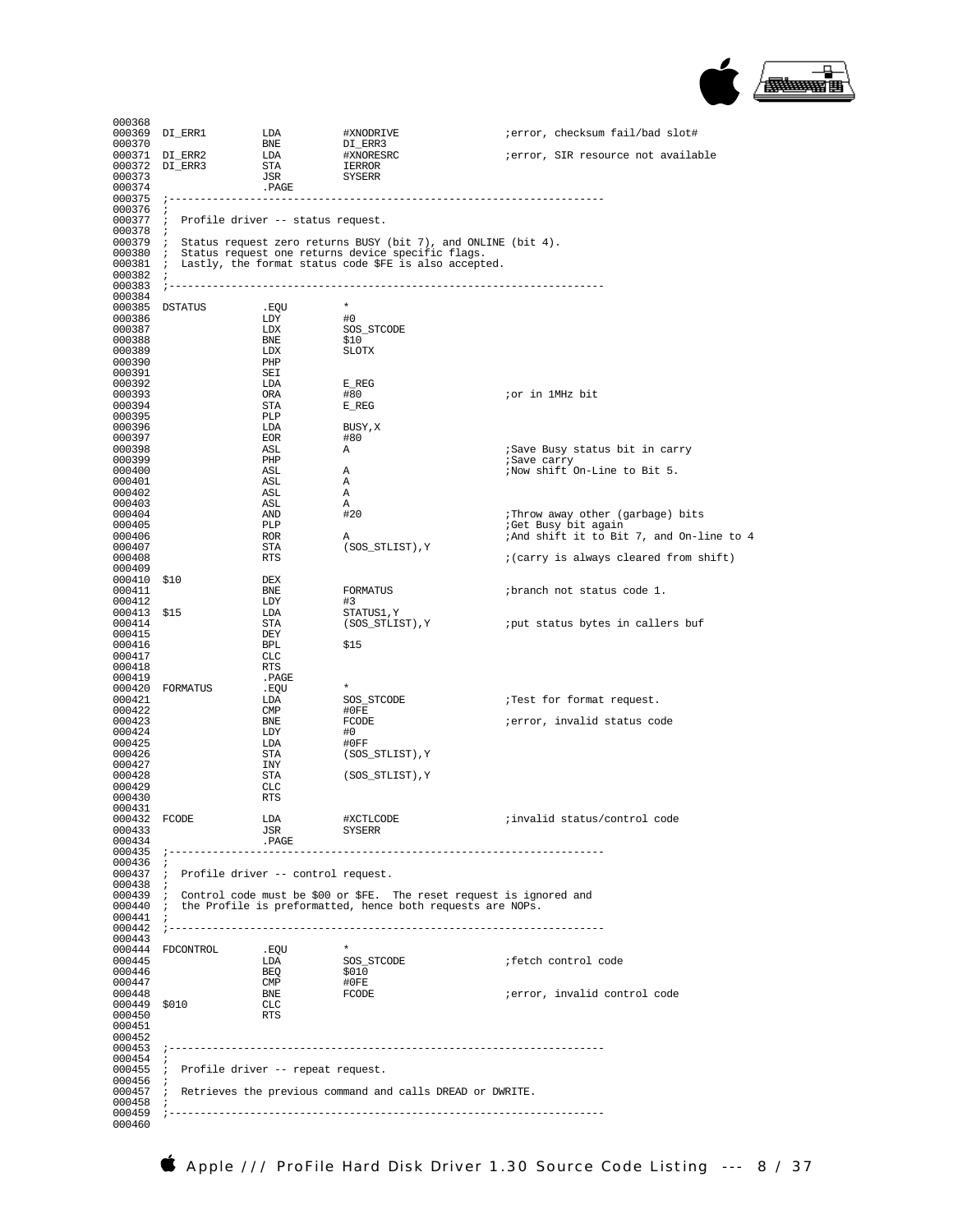

|                      | . EQU                    |                                                                                                                                                                |                                                                               |
|----------------------|--------------------------|----------------------------------------------------------------------------------------------------------------------------------------------------------------|-------------------------------------------------------------------------------|
|                      | LDA                      | PREVUNIT<br>SOS_UNIT                                                                                                                                           |                                                                               |
|                      | $\text{CMP}$             | SOS_UNIT                                                                                                                                                       |                                                                               |
|                      | <b>BNE</b>               | - \$1                                                                                                                                                          | :Error exit if unit # changed                                                 |
|                      | LDA                      | PREVCMD                                                                                                                                                        |                                                                               |
|                      |                          |                                                                                                                                                                |                                                                               |
|                      | STA                      | SOS_REQCODE                                                                                                                                                    |                                                                               |
|                      | <b>BNE</b>               | \$2                                                                                                                                                            |                                                                               |
|                      | JMP                      | <b>DREAD</b>                                                                                                                                                   |                                                                               |
| 000469 \$2           | $\mathop{\mathrm{CMP}}$  | #2                                                                                                                                                             |                                                                               |
|                      | BCS                      | - \$1                                                                                                                                                          | ;Error, previous I/O not Read/Write                                           |
|                      | JMP                      | DWRITE                                                                                                                                                         |                                                                               |
|                      |                          |                                                                                                                                                                |                                                                               |
| 000472 \$1           | <b>JMP</b>               | BADOP                                                                                                                                                          |                                                                               |
|                      | . PAGE                   |                                                                                                                                                                |                                                                               |
| $000475$ ;           |                          | 000476 ; This routine tests the validity of block number requested.                                                                                            |                                                                               |
|                      |                          |                                                                                                                                                                |                                                                               |
| 000480 TSTBLKNUM LDA |                          | #0FF                                                                                                                                                           |                                                                               |
|                      | STA                      | MSBLOCK                                                                                                                                                        | assume status block;                                                          |
|                      | $\text{CMP}$             | MSBLOCK<br>BLOCKHI                                                                                                                                             |                                                                               |
|                      | CLC                      |                                                                                                                                                                |                                                                               |
|                      |                          | \$10                                                                                                                                                           |                                                                               |
|                      | BNE<br>I DA              |                                                                                                                                                                |                                                                               |
|                      | LDA                      | <b>BLOCKLO</b>                                                                                                                                                 |                                                                               |
|                      | CMP                      | #0FE                                                                                                                                                           | ; RAM or status block?                                                        |
|                      | <b>BCC</b>               | \$10                                                                                                                                                           | ;branch if not                                                                |
|                      | CLC                      |                                                                                                                                                                |                                                                               |
|                      |                          |                                                                                                                                                                | ;OK exit                                                                      |
|                      | RTS                      |                                                                                                                                                                |                                                                               |
| 000490 \$10          | INC<br>LDA<br>CMP<br>LDA | <b>MSBLOCK</b>                                                                                                                                                 |                                                                               |
|                      |                          |                                                                                                                                                                | Make sure Block number is                                                     |
|                      |                          |                                                                                                                                                                | ; within widget's range.                                                      |
|                      |                          |                                                                                                                                                                |                                                                               |
|                      |                          |                                                                                                                                                                |                                                                               |
|                      | SBC                      |                                                                                                                                                                | ;If carry clear then within range.                                            |
| 000495 \$20          | RTS                      |                                                                                                                                                                |                                                                               |
|                      | . PAGE                   |                                                                                                                                                                |                                                                               |
|                      |                          |                                                                                                                                                                |                                                                               |
| $000503$ ;           |                          | 000500 ; If bytes are not a multiple of 512, or a block $\#$ > maxblock will be<br>000502 ; block to be read > MAXBLOCK-1, an XBLKNUM error exit will be done. | 000501 ; written or read, then XBYTECNT error exit will be done. If the first |
|                      |                          |                                                                                                                                                                |                                                                               |
| 000506 GETBYTES      | . EQU                    | $\star$                                                                                                                                                        |                                                                               |
|                      |                          |                                                                                                                                                                |                                                                               |
|                      | JSR                      | TSTBLKNUM                                                                                                                                                      | : check validity of 1st block to be                                           |
| 000508 ;             |                          |                                                                                                                                                                | written or read                                                               |
|                      | BCC                      | \$01                                                                                                                                                           | branch if OK;                                                                 |
|                      | PLA                      |                                                                                                                                                                |                                                                               |
|                      |                          |                                                                                                                                                                |                                                                               |
|                      | PLA                      |                                                                                                                                                                |                                                                               |
|                      | LDA                      | #XBLKNUM                                                                                                                                                       |                                                                               |
|                      |                          |                                                                                                                                                                |                                                                               |
|                      | JSR                      | SYSERR                                                                                                                                                         | bad block number error                                                        |
|                      |                          |                                                                                                                                                                |                                                                               |
| 000514 \$01          | LDA                      | SOS_BYTES                                                                                                                                                      |                                                                               |
|                      | <b>BNE</b>               | Ş10                                                                                                                                                            |                                                                               |
|                      | LDA                      | SOS_BYTES+1                                                                                                                                                    |                                                                               |
|                      | LSR                      | Α                                                                                                                                                              |                                                                               |
|                      |                          |                                                                                                                                                                |                                                                               |
|                      | <b>BCS</b>               | \$10                                                                                                                                                           |                                                                               |
|                      | STA                      | LENGTH                                                                                                                                                         |                                                                               |
|                      | BNE                      | \$05                                                                                                                                                           |                                                                               |
|                      | PLA                      |                                                                                                                                                                |                                                                               |
|                      | PLA                      |                                                                                                                                                                |                                                                               |
|                      | RTS                      |                                                                                                                                                                |                                                                               |
|                      |                          |                                                                                                                                                                |                                                                               |
| 000524 \$05          | LDX                      | <b>BLOCKHI</b>                                                                                                                                                 |                                                                               |
|                      | LDY                      | <b>BLOCKLO</b>                                                                                                                                                 |                                                                               |
|                      | SEC                      |                                                                                                                                                                |                                                                               |
|                      | SBC                      | #1                                                                                                                                                             |                                                                               |
|                      |                          |                                                                                                                                                                |                                                                               |
|                      | CLC                      |                                                                                                                                                                |                                                                               |
|                      | ADC                      | <b>BLOCKLO</b>                                                                                                                                                 |                                                                               |
|                      | STA                      | <b>BLOCKLO</b>                                                                                                                                                 |                                                                               |
|                      | LDA                      | <b>BLOCKHI</b>                                                                                                                                                 |                                                                               |
|                      | ADC                      | #0                                                                                                                                                             |                                                                               |
|                      |                          |                                                                                                                                                                |                                                                               |
|                      | BCS                      | \$10                                                                                                                                                           |                                                                               |
|                      | STA                      | <b>BLOCKHI</b>                                                                                                                                                 |                                                                               |
|                      | JSR                      | TSTBLKNUM                                                                                                                                                      | is it valid?                                                                  |
|                      | STX                      | BLOCKHI                                                                                                                                                        |                                                                               |
|                      | STY                      | <b>BLOCKLO</b>                                                                                                                                                 |                                                                               |
|                      |                          |                                                                                                                                                                |                                                                               |
|                      | BCC                      | <b>CALCHEK</b>                                                                                                                                                 | ;branch if GOOD!                                                              |
|                      |                          |                                                                                                                                                                |                                                                               |
| \$10                 | PLA                      |                                                                                                                                                                |                                                                               |
|                      | PLA                      |                                                                                                                                                                |                                                                               |
|                      |                          |                                                                                                                                                                |                                                                               |
|                      | LDA                      | #XBYTECNT                                                                                                                                                      | byte count not multiple of 512                                                |
|                      | JSR                      | SYSERR                                                                                                                                                         |                                                                               |
|                      |                          |                                                                                                                                                                |                                                                               |
|                      |                          |                                                                                                                                                                |                                                                               |
|                      |                          |                                                                                                                                                                |                                                                               |
| CALCHEK              | TYA                      |                                                                                                                                                                |                                                                               |
|                      | STA                      | CHEKBYTS+2                                                                                                                                                     |                                                                               |
|                      | EOR                      | #0FF                                                                                                                                                           |                                                                               |
|                      | STA                      | CHEKBYTS+5                                                                                                                                                     |                                                                               |
|                      |                          |                                                                                                                                                                |                                                                               |
|                      | TXA                      |                                                                                                                                                                |                                                                               |
|                      | STA                      | CHEKBYTS+1                                                                                                                                                     | compute last block to be wrtn or rd                                           |
|                      | EOR<br>STA               | #0FF<br>CHEKBYTS+4                                                                                                                                             |                                                                               |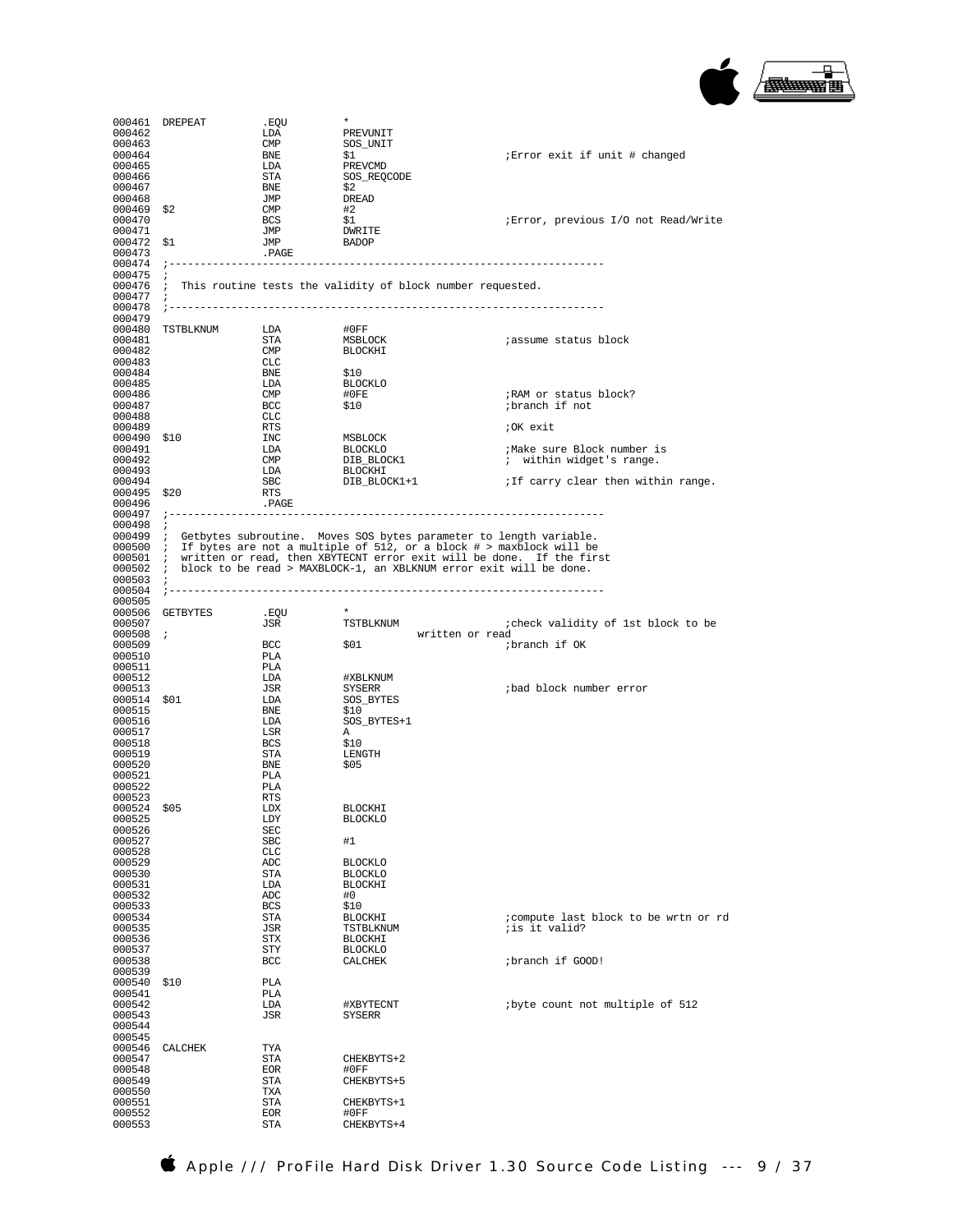

| 000554<br>000555<br>000556<br>000557<br>000558<br>000559 |                         | LDA<br>STA<br>LDA<br>STA<br>RTS<br>. PAGE  | #0<br>CHEKBYTS<br>#0FF<br>CHEKBYTS+3                                     |                                                      |
|----------------------------------------------------------|-------------------------|--------------------------------------------|--------------------------------------------------------------------------|------------------------------------------------------|
| 000561<br>000563                                         | $\cdot$<br>$\mathbf{r}$ | $000562$ ; Profile driver -- read request. |                                                                          |                                                      |
| 000565                                                   |                         |                                            | 000564 ; Transfers "bytes/512" blocks from disk to bufferbuffer+bytes-1. |                                                      |
| 000566<br>000567                                         |                         | -----------------------------              |                                                                          |                                                      |
| 000569                                                   | 000568 DREAD            | . EQU<br>LDA                               | $\star$<br>#0                                                            |                                                      |
| 000570                                                   |                         | TAY                                        |                                                                          |                                                      |
| 000571<br>000572                                         |                         | STA<br>INY                                 | (SOS_BYTRD), Y                                                           |                                                      |
| 000573                                                   |                         | STA                                        | (SOS_BYTRD), Y                                                           |                                                      |
| 000574<br>000575                                         |                         | LDA<br>STA                                 | SOS UNIT<br>PREVUNIT                                                     | save current sos unit                                |
| 000576                                                   |                         | LDA                                        | SOS_REQCODE                                                              | save current command                                 |
| 000577<br>000578                                         |                         | STA<br>JSR                                 | PREVCMD<br>GETBYTES                                                      | ; move bytes parm to length var.                     |
| 000579                                                   |                         | JSR                                        | ARBADR                                                                   | ;Get beginning address resolved.                     |
|                                                          | 000580 RDBLOCK          | LDA                                        | #2                                                                       | <i>Allow 2 retries</i>                               |
| 000581                                                   | 000582 RPAR_RETRY       | STA<br>. EQU                               | BLK_RTRYCNT<br>$\star$                                                   | Parity error retries enter here                      |
| 000583                                                   |                         | LDA                                        | #0                                                                       | ;Indicate data direction is                          |
| 000584<br>000585                                         |                         | STA                                        | DATDIR                                                                   | read.<br>:clear # communication tries                |
| 000586                                                   |                         | STA<br>LDA                                 | CMD_RTRYCNT<br>#0A                                                       | iset retry count to 10                               |
| 000587                                                   |                         | STA                                        | RTRYCNT                                                                  |                                                      |
| 000588<br>000589                                         |                         | LDA<br>STA                                 | #3<br>RTRYTHRESH                                                         | iset reseek/rewrite threshold                        |
| 000590                                                   |                         | JSR                                        | TSTBLKNUM                                                                | ; make sure it's a valid block                       |
| 000591<br>000592                                         |                         | BCC<br>LDA                                 | RCOM RETRY<br>#XBLKNUM                                                   |                                                      |
| 000593                                                   |                         | JSR                                        | SYSERR                                                                   | <i>i</i> invalid block error exit                    |
|                                                          | 000594 RCOM_RETRY       | .EQU                                       | $\star$<br>#0                                                            | :CMD-BSY bad response retries enter here             |
| 000595<br>000596                                         |                         | LDA<br>STA                                 | LONGWAIT                                                                 |                                                      |
| 000597                                                   |                         | LDA                                        | #WDGTRD                                                                  |                                                      |
| 000598<br>000599                                         |                         | STA<br>LDA                                 | Z8CMD<br>#1                                                              |                                                      |
| 000600                                                   |                         | STA                                        | RSPNS                                                                    | iset up expected Z8 response                         |
| 000601<br>000602                                         |                         | JSR<br>BCC                                 | SNDCMD<br>\$70                                                           | ido a CMD-BSY handshake                              |
| 000603                                                   |                         | JMP                                        | DR_ERR1                                                                  |                                                      |
| 000604 \$70                                              |                         | BNE                                        | RCOM_RETRY                                                               | ibad response - try again.                           |
| 000605<br>000606                                         | $\mathcal{L}$           | Send command bytes                         |                                                                          |                                                      |
| 000607<br>000608                                         |                         | JSR                                        | SND_CMDBYTES                                                             |                                                      |
| 000609                                                   |                         | BCS                                        | RDRETRY                                                                  | itry again if parity error                           |
| 000610<br>000611                                         |                         | LDA<br>STA                                 | #2<br>RSPNS                                                              | iset up for execution                                |
| 000612                                                   |                         | LDA                                        | #0FF                                                                     |                                                      |
| 000613<br>000614                                         |                         | STA<br>JSR                                 | LONGWAIT<br>SNDCMD                                                       | adjust timeout wait<br>:2nd CMD-BSY for read opn     |
| 000615                                                   |                         | BCS                                        | DR_ERR1                                                                  | itimeout on cmd-bsy                                  |
| 000616                                                   |                         | BNE                                        | RCOM RETRY                                                               | ibad response - try again.                           |
| 000617<br>000618                                         | $\cdot$                 |                                            | read should be complete at this point                                    |                                                      |
| 000619                                                   |                         |                                            |                                                                          |                                                      |
| 000620<br>000621                                         |                         | JSR<br>BCS                                 | GETSTAT<br>RDRETRY                                                       | iget status bytes first<br>try again if parity error |
| 000622                                                   |                         | BPL                                        | \$10                                                                     |                                                      |
| 000623<br>000624                                         |                         | INC<br>BEO                                 | <b>COUNTR</b><br>RCOM RETRY                                              | ; time to reset PIPPIN?<br>ibranch if not            |
| 000625                                                   |                         | BNE                                        | DR_ERR1                                                                  | ireset PIPPIN                                        |
| 000626<br>000627                                         | \$10                    | JSR<br>BCS                                 | <b>DATRANS</b><br><b>RDRETRY</b>                                         |                                                      |
| 000628                                                   |                         | LDA                                        | STATUS1                                                                  | Now check status for good read                       |
| 000629                                                   |                         | AND                                        | #1                                                                       |                                                      |
| 000630<br>000631                                         |                         | BNE<br>LDA                                 | LDAXIO<br>STATUS2                                                        |                                                      |
| 000632                                                   |                         | AND                                        | #58                                                                      |                                                      |
| 000633<br>000634                                         |                         | BNE<br>LDA                                 | LDAXIO<br>#2                                                             |                                                      |
| 000635                                                   |                         | LDY                                        | #1                                                                       |                                                      |
| 000636                                                   |                         | ADC                                        | (SOS_BYTRD), Y                                                           |                                                      |
| 000637<br>000638                                         |                         | STA<br>JSR                                 | (SOS_BYTRD), Y<br>TSTMORE                                                | ; more blocks to read?                               |
| 000639                                                   |                         | BEO                                        | GOODEXIT                                                                 |                                                      |
| 000640<br>000641                                         |                         | JMP                                        | RDBLOCK                                                                  | <i>i</i> jump if more                                |
| 000642                                                   | RDRETRY                 | JSR                                        | <b>RSTORADR</b>                                                          | irestore 'ORGADR' and try again                      |
| 000643<br>000644                                         |                         | DEC<br>BMI                                 | BLK_RTRYCNT<br>DR_ERR1                                                   | ;can we retry?                                       |
| 000645                                                   |                         | JMP                                        | RPAR_RETRY                                                               |                                                      |
| 000646                                                   |                         |                                            |                                                                          |                                                      |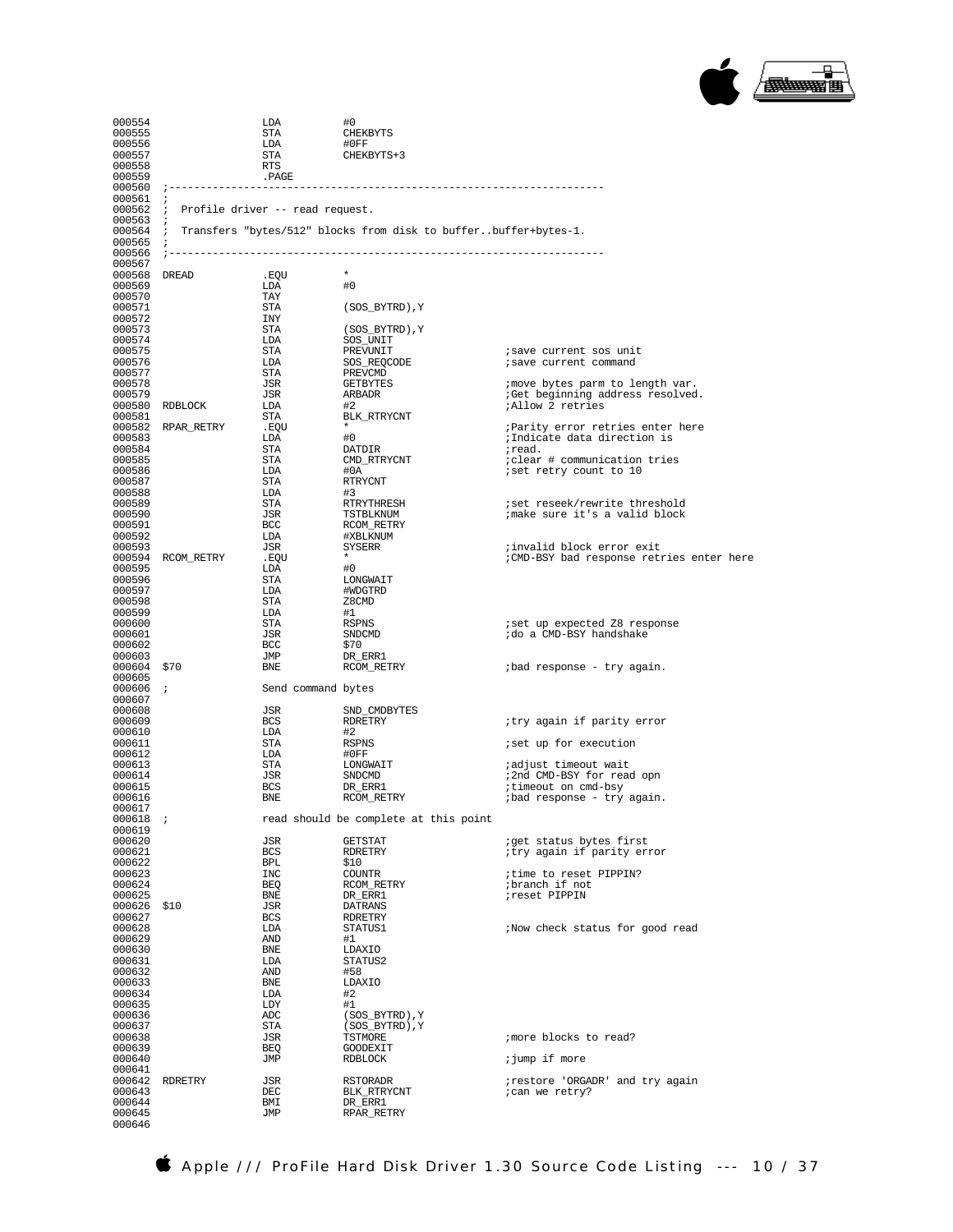

| 000647<br>000648<br>000649<br>000650<br>000651<br>000652 | DR ERR1         | INC<br><b>BNE</b><br>JSR<br>LDA<br><b>STA</b><br>JMP | PIPPIN RESET<br>\$10<br>RESET PIPPIN<br>#0<br>CMD RTRYCNT<br>RCOM_RETRY |                                          |
|----------------------------------------------------------|-----------------|------------------------------------------------------|-------------------------------------------------------------------------|------------------------------------------|
| 000653                                                   | \$10            | JSR                                                  | NOTCMDLN                                                                |                                          |
| 000654                                                   | LDAXIO          | LDA                                                  | #XIOERROR                                                               |                                          |
| 000655                                                   |                 | <b>BNE</b>                                           | <b>BADEXIT</b>                                                          |                                          |
| 000656                                                   |                 |                                                      |                                                                         |                                          |
| 000657                                                   | <b>TSTMORE</b>  | <b>INC</b>                                           | <b>BLOCKLO</b>                                                          | Bump the block number                    |
| 000658                                                   |                 | <b>BNE</b>                                           | \$010                                                                   |                                          |
| 000659                                                   |                 | <b>INC</b>                                           | <b>BLOCKHI</b>                                                          |                                          |
| 000660                                                   | \$010           | LDY                                                  | <b>BLOCKLO</b>                                                          |                                          |
| 000661                                                   |                 | LDX                                                  | <b>BLOCKHI</b>                                                          |                                          |
| 000662                                                   |                 | JSR                                                  | <b>CALCHEK</b>                                                          |                                          |
| 000663                                                   |                 | LDA                                                  | ADRHI                                                                   |                                          |
| 000664                                                   |                 | <b>STA</b>                                           | ORGADR+1                                                                |                                          |
| 000665                                                   |                 | LDA                                                  | SISADR                                                                  |                                          |
| 000666                                                   |                 | <b>STA</b>                                           | <b>ORGBNK</b>                                                           |                                          |
| 000667                                                   |                 | DEC                                                  | LENGTH                                                                  | Thre there more blocks to read?          |
| 000668                                                   |                 | <b>RTS</b>                                           |                                                                         | Return Z flag set if done.               |
| 000669                                                   |                 |                                                      |                                                                         |                                          |
| 000670                                                   | GOODEXIT        | LDA                                                  | #01                                                                     |                                          |
| 000671                                                   |                 | <b>STA</b>                                           | <b>RSPNS</b>                                                            | ; DUMMY HANDSHAKE FOR PROFILE TO UPDATE  |
| 000672                                                   |                 | JSR                                                  | <b>SNDCMD</b>                                                           | ; ANY PENDING INFO TO DISK.              |
| 000673                                                   |                 | LDA                                                  | #0FF                                                                    |                                          |
| 000674                                                   |                 | <b>STA</b>                                           | Z8CMD                                                                   | iwe're going to send an invalid command  |
| 000675                                                   |                 | JSR                                                  | SND CMDBYTES                                                            |                                          |
| 000676                                                   |                 | JSR                                                  | SETCMDLN                                                                | iraise the CMD line                      |
| 000677                                                   |                 | JSR                                                  | SETCMDLN                                                                | ;give Profile a little time              |
| 000678                                                   |                 | JSR                                                  | NTCMDLN1                                                                | ; lower the CMD line (so the ready light |
| 000679                                                   | $\cdot$         |                                                      | doesn't go out)                                                         |                                          |
| 000680                                                   |                 | <b>RTS</b>                                           |                                                                         |                                          |
| 000681                                                   |                 |                                                      |                                                                         |                                          |
| 000682                                                   | <b>BADEXIT</b>  | PHA                                                  |                                                                         |                                          |
| 000683                                                   |                 | JSR                                                  | GOODEXIT                                                                |                                          |
| 000684                                                   |                 | <b>PLA</b>                                           |                                                                         |                                          |
| 000685                                                   |                 | JSR                                                  | <b>SYSERR</b>                                                           |                                          |
| 000686                                                   |                 |                                                      |                                                                         |                                          |
| 000687                                                   | <b>RSTORADR</b> | LDA                                                  | ORGADR                                                                  | Reset addresses                          |
| 000688                                                   |                 | <b>STA</b>                                           | SOS_BUF                                                                 |                                          |
| 000689                                                   |                 | LDA                                                  | ORGADR+1                                                                |                                          |
| 000690                                                   |                 | <b>STA</b>                                           | SOS BUF+1                                                               |                                          |
| 000691                                                   |                 | LDA                                                  | ORGBNK                                                                  |                                          |
| 000692                                                   |                 | <b>STA</b>                                           | SOS_XPAGE+SOS_BUF+1                                                     |                                          |
| 000693                                                   |                 | JMP                                                  | <b>ARBADR</b>                                                           |                                          |
|                                                          |                 |                                                      |                                                                         |                                          |

; #################################################################################################### ; # END OF FILE: PROFILE.A.TEXT ; # LINES : 693 ; # CHARACTERS : 33886

; # Formatter : Assembly Language Reformatter 1.0.2 (07 January 1998) ; # Author : David T. Craig -- 71533.606@compuserve.com -- Santa Fe, New Mexico USA ; ####################################################################################################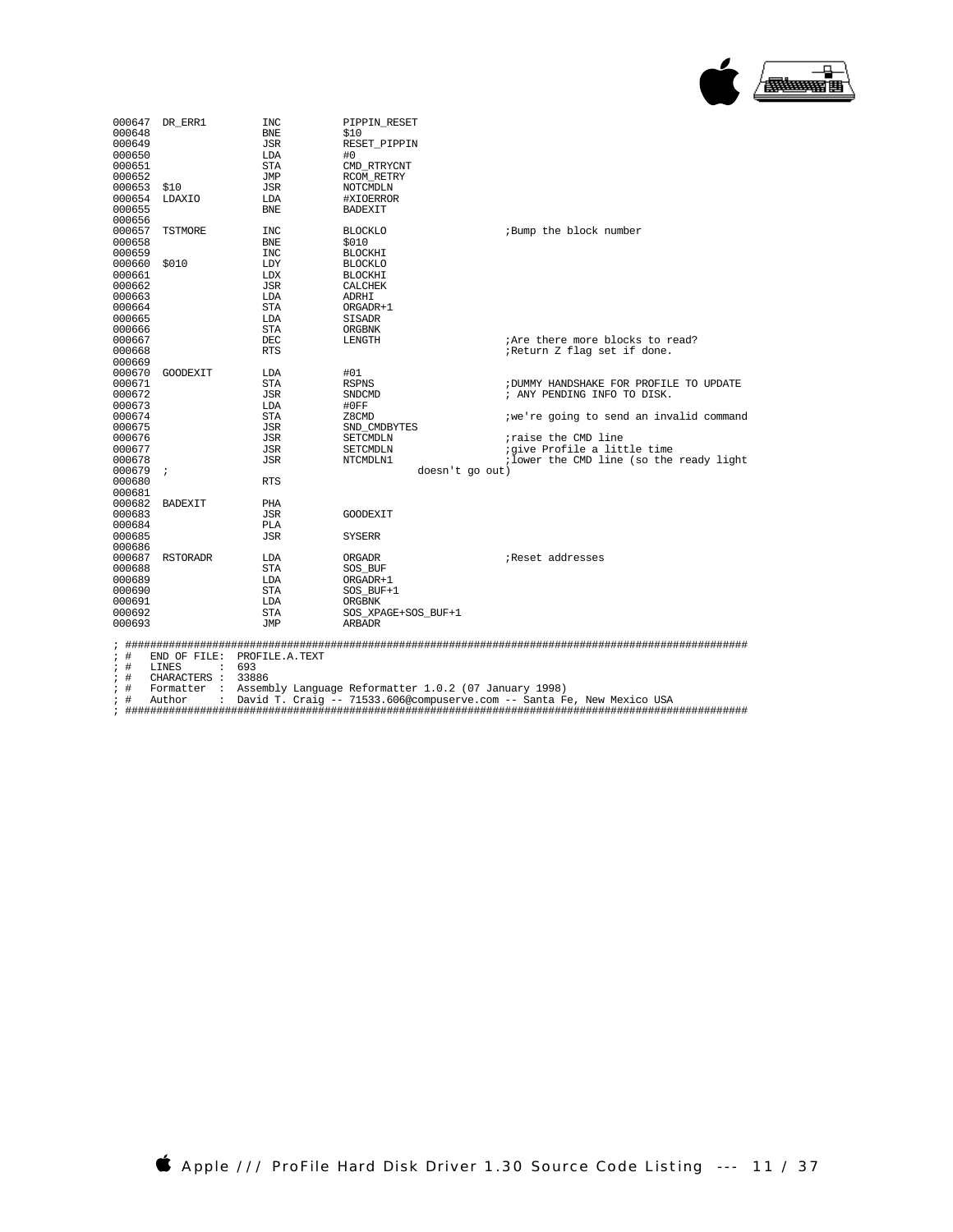

; #################################################################################################### ; # PROJECT : Apple /// SOS Profile Driver 1.30 (6502 Assembly Source Code) ; # FILE NAME: PROFILE.B.TEXT ; #################################################################################################### 000001 ;----------------------------------------------------------------------  $000002$  ;<br>000003 ; Profile driver -- write request.  $000004$ 000005 ; Transfers "bytes/512" blocks from buffer to block..block+(bytes/512). 000006 ; Error status on return from subroutines is the same as for DREAD.  $000007$  ;<br>000008 :-000008 ;---------------------------------------------------------------------- 000009 000010 DWRITE .EQU \*<br>000011 LDA SOSREOCODE 000011 LDA SOS\_REQCODE ;save current command  $\begin{array}{cccc}\n 000012 & & & \text{STA} & & \text{PREVCMD} \\
 000013 & & & \text{LDA} & & \text{SOS\_UNIT} \end{array}$ 000013<br>
000013<br>
000014<br>
STA<br>
REVINIT 000014 STA PREVUNIT 000015 JSR GETBYTES ;move bytes parm to length var. 000016 JSR ARBADR ;Get beginning address resolved. 000017 LDA #0FF ;Indicate data direction is Write  $DATDIR$ 000019<br>000020 000020 WRBLOCK LDA #2<br>000021 STA BL 000021 STA BLK\_RTRYCNT 000022 000023 WPAR\_RETRY LDA #0 ;parity error retries enter here 000024 STA CMD\_RTRYCNT ;init cmd-bsy retry variable 000025 STA RTRYCNT ;and read retry and threshold 000026 STA RTRYTHRESH ;variables to 0 for write opn 000027 JSR TSTBLKNUM ;check for valid block# 000028 BCC WCOM\_RETRY JMP DW\_ERR2 000030  $\mathcal{O}(\mathsf{M}\mathsf{D}\text{-}\mathsf{BSY})$  retries enter here 000032<br>000033 000033 WCOM\_RETRY LDA #WDGTWRT<br>000034 LDY WRTVER LDY WRTVER<br>BEO \$10 000035 BEQ<br>000036 LDA  $\begin{array}{ccc}\n & \text{LDA} & \text{HWDGTWRTVER} \\
\text{S10} & \text{STA} & \text{Z8CMD}\n\end{array}$  $000037$  \$10 STA  $280$ <br>000038 LDA #1 000038 LDA #1<br>000038 H1<br>000039 STA RSPNS 000039 STA RSPNS ;set up expected response 000040 JSR SNDCMD ;1st cmd-bsy handshake 000041 BCS DW\_ERR1 ;cmd-bsy timeout error 000042 BNE WCOM\_RETRY : wrong response - try again<br>000043 JSR SND\_CMDBYTES : send write command string 000043 JSR SND\_CMDBYTES ;send write command string iretry if parity error 000045 ;Now set up to send write data to widget 000047 000048 LDA Z8CMD<br>000049 ADC #2  $\begin{array}{cccc}\n 000049 & & & \text{ADC} & & \text{\#2} \\
 000050 & & & \text{STA} & & \text{RSPNS}\n \end{array}$ 000050 STA RSPNS ;set up expected response 000051 JSR SNDCMD ;2nd cmd-bsy handshake 000052 FCS BCS DW FRR1 (200052) 000052 BCS DW\_ERR1 ;timeout on cmd-bsy 000053 BNE WCOM\_RETRY ;retry the handshake if taken JSR DATRANS ;now transfer data to widget<br>BCC \$15 000055 BCC \$15 ;retry on parity error 000057<br>000058 inow get status from write - 3rd cmd-bsy handshake 000059  $\begin{array}{cccc}\n 000060 & $15 & \text{LDA} & #6 \\
 000061 & & STA & & RSPNS\n\end{array}$ 000061 STA RSPNS ;set up expected response 000062 LDA WRTVER<br>000063 BEO \$20  $\begin{array}{lll} \tt BEQ & \tt \$20 & \tt \tt \end{array} \qquad \qquad \begin{array}{lll} \tt \end{array} \qquad \qquad \begin{array}{lll} \tt \end{array} \qquad \begin{array}{lll} \tt \end{array} \qquad \begin{array}{lll} \tt \end{array} \qquad \begin{array}{lll} \tt \end{array} \qquad \begin{array}{lll} \tt \end{array} \qquad \begin{array}{lll} \tt \end{array} \qquad \begin{array}{lll} \tt \end{array} \qquad \begin{array}{lll} \tt \end{array} \qquad \begin{array}{lll} \tt \end{array} \qquad \begin$  $\begin{array}{cccc}\n 000064 & & & \text{LDA} & & \text{+0FF} \\
 000065 & & & \text{STA} & & \text{LONGWAIT} \\
 \end{array}$ 000065 STA LONGWAIT ;adjust timeout value 000066 \$20 JSR SNDCMD 000067 BCS DW\_ERR1 ;timeout error - cmd-bsy 000068 BEQ WCONT ;continue if good return status 000069 JSR RSTORADR ;restore 'ORGADR' since already 000070 *;wrote bytes to z8*<br>000071 .TMP WCOM\_RETRY **ightarrow is and retry communication**  $000071$ <br>000072<br>000073  $\begin{array}{ccc}\n\text{DW\_ERR1} & \text{INC} & \text{PIPPIN\_RESET} \\
\text{RNE} & \text{S10}\n\end{array}$ 000074 BNE <br>000075 JSR BNE \$10 <br>JSR RESET\_PIPPIN<br>LDA #0 000076 LDA<br>000077 STA 000077 STA CMD\_RTRYCNT 000078 JMP WCOM\_RETRY 000079 \$10 JSR NOTCMDLN<br>000080 LDAXTOERR LDA #XTOERROL 000080 LDAXIOERR LDA #XIOERROR<br>000081 CSYSER1 JMP BADEXIT BADEXIT 000082 DW\_ERR2 LDA #XBLKNUM<br>BNE CSYSER1  $000084$ 000085 000086 000087 000088 WCONT JSR GETSTAT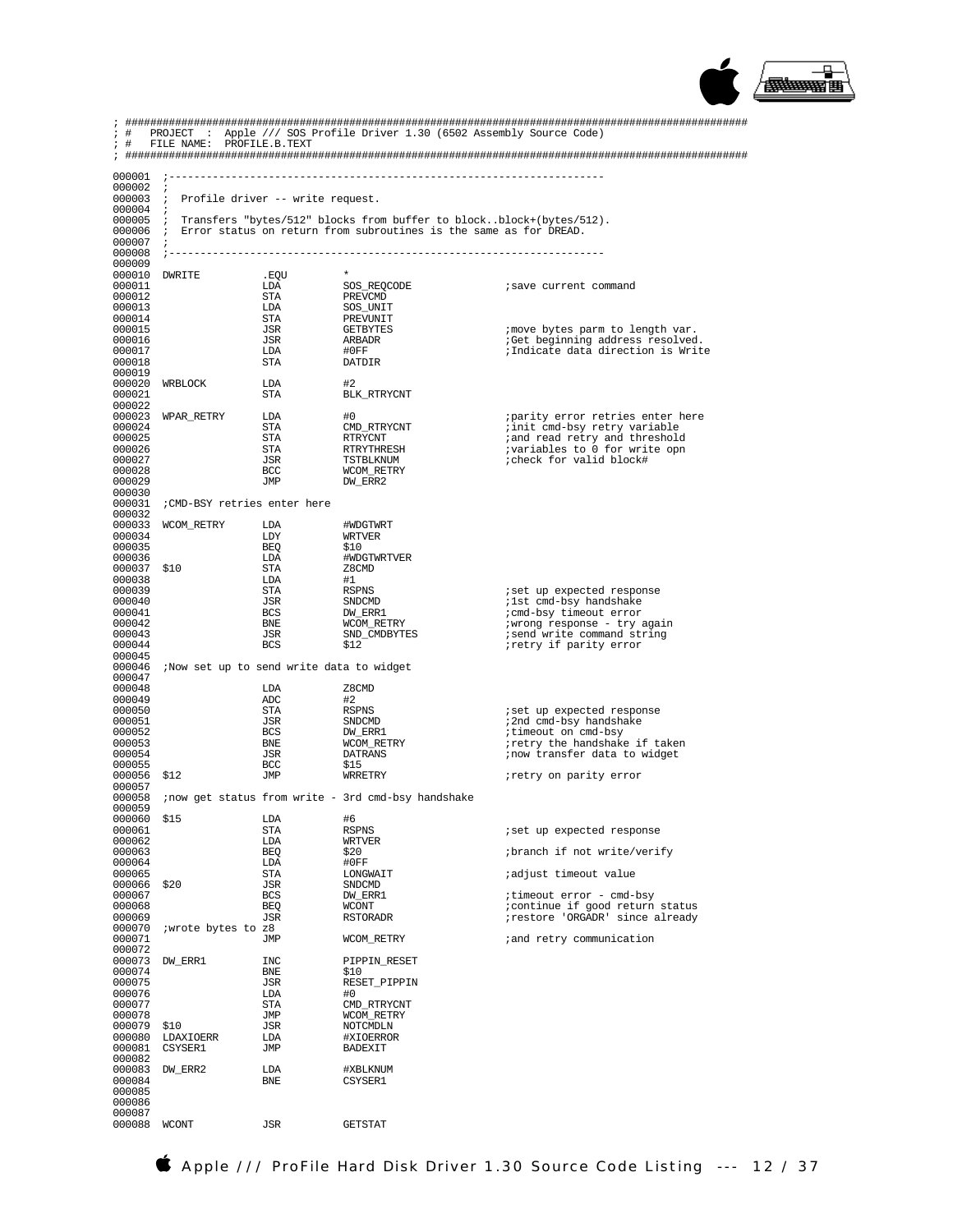

| 000089       |                                            | BCS          | WRRETRY                                                                       | :parity error - try again             |
|--------------|--------------------------------------------|--------------|-------------------------------------------------------------------------------|---------------------------------------|
| 000090       |                                            | BPL          | \$10                                                                          |                                       |
| 000091       |                                            | INC          | COUNTR                                                                        | itime to reset PIPPIN?                |
| 000092       |                                            | BEQ          | WRRETRY                                                                       | ibranch if not                        |
|              |                                            |              |                                                                               |                                       |
| 000093       |                                            | BNE          | DW_ERR1                                                                       |                                       |
| 000094 \$10  |                                            | AND          | #41                                                                           |                                       |
| 000095       |                                            | BNE          | LDAXIOERR                                                                     |                                       |
| 000096       |                                            | LDA          | STATUS2                                                                       |                                       |
| 000097       |                                            | AND          | #48                                                                           |                                       |
|              |                                            |              |                                                                               |                                       |
| 000098       |                                            | BNE          | LDAXIOERR                                                                     | if pippin couldnt read its status     |
| 000099       |                                            | JSR          | TSTMORE                                                                       | ;more to write?                       |
| 000100       |                                            | BEQ          | DW_EXIT                                                                       |                                       |
| 000101       |                                            | JMP          | WRBLOCK                                                                       |                                       |
|              | 000102 DW_EXIT                             | <b>JMP</b>   | GOODEXIT                                                                      |                                       |
| 000103       |                                            |              |                                                                               |                                       |
|              |                                            |              |                                                                               |                                       |
|              | 000104 WRRETRY                             | JSR          | RSTORADR                                                                      | restore 'ORGADR' and try again;       |
| 000105       |                                            | DEC<br>BMI   | BLK_RTRYCNT                                                                   | ;can we retry?                        |
| 000106       |                                            |              | DW_ERR1                                                                       |                                       |
| 000107       |                                            | <b>JMP</b>   | WPAR_RETRY                                                                    |                                       |
| 000108       |                                            |              |                                                                               |                                       |
|              |                                            | . PAGE       |                                                                               |                                       |
|              |                                            |              |                                                                               |                                       |
| $000110$ ;   |                                            |              |                                                                               |                                       |
|              |                                            |              | 000111 ; Profile Block I/O transfer routine. This routine will transfer 512   |                                       |
|              |                                            |              | 000112 ; bytes to/from users buffer from/to RAM buffer of Profile's Z8. It    |                                       |
|              |                                            |              |                                                                               |                                       |
|              |                                            |              | 000113 : uses both byte at a time and psuedo DMA as necessary for the fastest |                                       |
|              |                                            |              | 000114 : possible transfer rate. If users buffer is on a page boundary, only  |                                       |
|              | $000115$ ; the psuedo DMA is used.         |              |                                                                               |                                       |
| $000116$ ;   |                                            |              |                                                                               |                                       |
|              |                                            |              | $000117$ ; Because of the requirements of the psuedo DMA, a small routine is  |                                       |
|              |                                            |              |                                                                               |                                       |
|              |                                            |              | 000118 ; relocated to page \$18 to swap banks before transfer. This is done   |                                       |
|              | 000119 ; only once per call to the driver. |              |                                                                               |                                       |
| $000120$ ;   |                                            |              |                                                                               |                                       |
|              |                                            |              | $000121$ ; NOTE: this routine is designed to transfer no less than 512 bytes. |                                       |
|              |                                            |              |                                                                               |                                       |
|              |                                            |              |                                                                               |                                       |
| 000123       |                                            |              |                                                                               |                                       |
|              | 000124 DATRANS                             | PHP          |                                                                               |                                       |
| 000125       |                                            | SEI          |                                                                               |                                       |
| 000126       |                                            | LDA          | #2                                                                            | ;Always move 512 bytes at a time      |
|              |                                            |              |                                                                               |                                       |
| 000127       |                                            | STA          | CNTHI                                                                         |                                       |
| 000128       |                                            | LDA          | #0                                                                            |                                       |
| 000129       |                                            | STA          | CNTLO                                                                         |                                       |
|              |                                            | BIT          | DATDIR                                                                        | Write or read?                        |
| 000130       |                                            |              |                                                                               |                                       |
| 000131       |                                            | BMI          | \$010                                                                         | ;Branch if write                      |
| 000132       |                                            | JSR          | SETUPREAD                                                                     |                                       |
| 000133       |                                            | JMP          | \$020                                                                         | ;Branch always taken.                 |
|              |                                            |              |                                                                               |                                       |
| 000134       |                                            |              |                                                                               |                                       |
| 000135 \$010 |                                            | JSR          | SETUPWRITE                                                                    |                                       |
| 000136 \$020 |                                            | LDA          | E_REG                                                                         |                                       |
| 000137       |                                            | AND          | #7F                                                                           | and out 1MHz bit                      |
|              |                                            |              |                                                                               |                                       |
| 000138       |                                            | STA          | E_REG                                                                         |                                       |
| 000139       |                                            | PLP          |                                                                               |                                       |
| 000140       |                                            | LDA          | ADRLO                                                                         | i Is transfer on page boundary?       |
| 000141       |                                            | BEQ          | DATADMA                                                                       | ;Yes, Do it fast!!                    |
| 000142       |                                            | $\text{CMP}$ | #0F5                                                                          | Should we bother with DMA?            |
|              |                                            |              |                                                                               |                                       |
| 000143       |                                            | BCC          | \$030                                                                         | ;Branch if DMA will be faster.        |
| 000144       |                                            | EOR          | #0FF                                                                          | ;Set up for move count                |
| 000145       |                                            | JSR          | MOVIT                                                                         |                                       |
| 000146       |                                            |              | FASTMOV                                                                       | ;Done with first (partial) page.      |
|              |                                            | JMP          |                                                                               |                                       |
| 000147 \$030 |                                            | AND          | #1                                                                            | <i>i</i> Is it a 2 byte boundary?     |
| 000148       |                                            | BEQ          | \$040                                                                         | :Yes, move first partial page.        |
| 000149       |                                            | LDA          | #0                                                                            | :Otherwise move a byte                |
| 000150       |                                            | STA          | MVCNT                                                                         |                                       |
|              |                                            |              |                                                                               |                                       |
| 000151       |                                            | JSR          | MOVE                                                                          | ; to get things aligned.              |
| 000152 \$040 |                                            | LDA          | ADRLO                                                                         |                                       |
|              | 000153 DATADMA                             | TAX          |                                                                               |                                       |
| 000154       |                                            | CLC          |                                                                               | Round up to next 2 byte boundary      |
| 000155       |                                            | ADC          | #1                                                                            |                                       |
|              |                                            |              |                                                                               |                                       |
| 000156       |                                            | AND          | #0FE                                                                          |                                       |
| 000157       |                                            | STA          | VECTLO                                                                        | Store as low ROM entry point.         |
| 000158       |                                            | TXA          |                                                                               |                                       |
| 000159       |                                            | EOR          | #0FF                                                                          |                                       |
|              |                                            |              |                                                                               |                                       |
| 000160       |                                            | STA          | MVCNT                                                                         | ;Save number of bytes (-1) moved.     |
| 000161       |                                            | STA          | DMA_CNT                                                                       | : (Guaranteed to be enough for DMA to |
| 000162       |                                            | JSR          | GO_DMA                                                                        | ; the end of a page)                  |
| 000163       |                                            | JSR          | ADJ_ADR                                                                       | Update address and count              |
|              |                                            |              |                                                                               |                                       |
| 000164       |                                            | LDA          | CNTHI                                                                         |                                       |
| 000165       |                                            | BEQ          | LAST_PGE                                                                      | ;Branch if less than 1 page to move.  |
| 000166       | FASTMOV                                    | LDA          | #0                                                                            |                                       |
| 000167       |                                            | BEQ          | DATADMA                                                                       |                                       |
|              |                                            |              |                                                                               | ;Branch ALWAYS to move next page.     |
| 000168       |                                            | .PAGE        |                                                                               |                                       |
| 000169       | TRANSDNE                                   | LDY          | #0                                                                            |                                       |
| 000170       |                                            | LDX          | SLOTX                                                                         |                                       |
|              |                                            |              |                                                                               |                                       |
| 000171       |                                            | PHP          |                                                                               |                                       |
| 000172       |                                            | SEI          |                                                                               |                                       |
| 000173       |                                            | LDA          | E_REG                                                                         |                                       |
| 000174       |                                            | ORA          | #80                                                                           | jor in 1MHz bit                       |
|              |                                            |              |                                                                               |                                       |
| 000175       |                                            | STA          | $E_REG$                                                                       |                                       |
| 000176       |                                            | PLP          |                                                                               |                                       |
| 000177       |                                            | BIT          | DATDIR                                                                        |                                       |
| 000178       |                                            | BPL          | \$300                                                                         |                                       |
|              |                                            |              |                                                                               |                                       |
| 000179       | \$100                                      | LDA          | CHEKBYTS, Y                                                                   |                                       |
| 000180       |                                            | STA          | WR_PORT, X                                                                    |                                       |
| 000181       |                                            | INY          |                                                                               |                                       |
|              |                                            |              |                                                                               |                                       |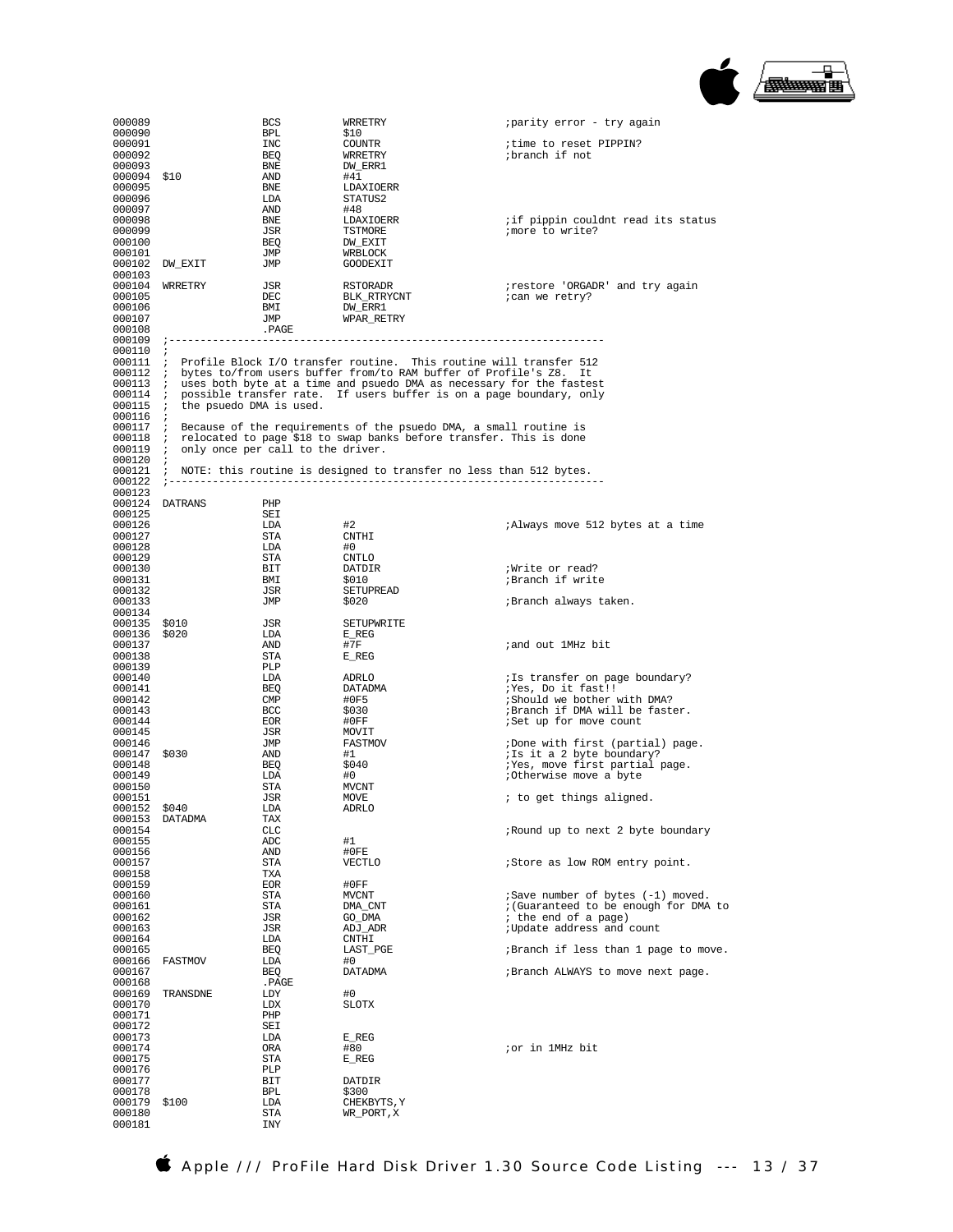

| 000182<br>000183<br>000184<br>000185<br>000186                                         | \$300<br>\$999                              | CPY<br>BNE<br>JSR<br>PHP<br>SEI                             | #6<br>\$100<br>CHKPARITY                                                                                                                                                                                                                                                                                                                                                                                                                                                                      | ;Test for parity error in transfer.                                                                                                                                                                                                                                                                       |
|----------------------------------------------------------------------------------------|---------------------------------------------|-------------------------------------------------------------|-----------------------------------------------------------------------------------------------------------------------------------------------------------------------------------------------------------------------------------------------------------------------------------------------------------------------------------------------------------------------------------------------------------------------------------------------------------------------------------------------|-----------------------------------------------------------------------------------------------------------------------------------------------------------------------------------------------------------------------------------------------------------------------------------------------------------|
| 000187<br>000188<br>000189<br>000190<br>000191                                         |                                             | JSR<br>JSR<br>PLP<br>RTS                                    | SETUPREAD<br>S2M                                                                                                                                                                                                                                                                                                                                                                                                                                                                              | restore read state<br>iback to 2 MHz                                                                                                                                                                                                                                                                      |
| 000193<br>000194                                                                       | 000192 LAST_PGE                             | LDA<br><b>BEQ</b><br>SEC                                    | <b>CNTLO</b><br>TRANSDNE                                                                                                                                                                                                                                                                                                                                                                                                                                                                      | :Anything left to move?<br>;Branch if not.                                                                                                                                                                                                                                                                |
| 000195<br>000196<br>000197<br>000198<br>000199<br>000200                               |                                             | SBC<br>CMP<br><b>BCS</b><br>JSR<br>JMP                      | #1<br>#20<br>\$20<br>MOVIT<br>TRANSDNE                                                                                                                                                                                                                                                                                                                                                                                                                                                        | Note: low buffer address is always 0.<br>;Is there more than 32 bytes left?<br>;If not, move last a byte at a time.                                                                                                                                                                                       |
| 000201<br>000202                                                                       | \$20                                        | PHA<br>LDA                                                  | #1                                                                                                                                                                                                                                                                                                                                                                                                                                                                                            | :Move first 2 bytes to preserve byte 0.                                                                                                                                                                                                                                                                   |
| 000203<br>000204<br>000205<br>000206                                                   |                                             | STA<br>JSR<br>LDY<br>PHP                                    | <b>MVCNT</b><br>MOVE<br>#0                                                                                                                                                                                                                                                                                                                                                                                                                                                                    | The call to ADJ_ADR is below.<br>Bytes 0 and FE of the current page                                                                                                                                                                                                                                       |
| 000207<br>000208<br>000209<br>000210<br>000211<br>000212<br>000213<br>000214<br>000215 |                                             | SEI<br>LDA<br>STA<br>LDY<br>LDA<br>STA<br>PLA<br>TAX<br>PLA | (ADRLO), Y<br>TEMP00<br>#0FE<br>(ADRLO), Y<br>TEMPFE                                                                                                                                                                                                                                                                                                                                                                                                                                          | idisallow interupts<br>; must be preserved because of the<br>quirks of the psuedo DMA while doing<br>$\mathcal{L}$<br>; a partial page transfers. Since the<br>; branch instuction generates a false<br>; address within the DMA page, byte 0<br>; is accessed if more than \$80 bytes<br>; (save status) |
| 000216<br>000217<br>000218                                                             |                                             | AND<br>CMP<br>BNE                                           | #0FC<br>#84<br>\$30                                                                                                                                                                                                                                                                                                                                                                                                                                                                           | ; are transfered and byte FE is ac-<br>; cessed if less than \$80.                                                                                                                                                                                                                                        |
| 000219<br>000220<br>000221<br>000222                                                   | \$30                                        | SBC<br>TAY<br>LSR<br>LSR                                    | #04<br>Α<br>Α                                                                                                                                                                                                                                                                                                                                                                                                                                                                                 | Transfers of exactly \$80 (82) are not<br>; allowed do to DMA code (see Apple 3<br>; monitor listing of psuedo DMA code)                                                                                                                                                                                  |
| 000223<br>000224<br>000225                                                             |                                             | SBC<br>STA<br>TXA                                           | #1<br>DMA_CNT                                                                                                                                                                                                                                                                                                                                                                                                                                                                                 | ;Set up for exit of DMA                                                                                                                                                                                                                                                                                   |
| 000226<br>000227<br>000228<br>000229                                                   |                                             | PHA<br>TYA<br>SEC<br>SBC                                    | #3                                                                                                                                                                                                                                                                                                                                                                                                                                                                                            | irestore status to stack                                                                                                                                                                                                                                                                                  |
| 000230<br>000231                                                                       |                                             | STA<br>TAY                                                  | <b>MVCNT</b>                                                                                                                                                                                                                                                                                                                                                                                                                                                                                  | Save bytes total bytes transferred.                                                                                                                                                                                                                                                                       |
| 000232<br>000233<br>000234                                                             |                                             | LDA<br>STA<br>BIT                                           | #02<br>VECTLO<br>DATDIR                                                                                                                                                                                                                                                                                                                                                                                                                                                                       | Set low entry point for DMA routine.<br>Read or write?                                                                                                                                                                                                                                                    |
| 000235<br>000236<br>000237<br>000238<br>000239                                         |                                             | BPL<br>LDA<br>LDY<br>STA<br>LDY                             | \$50<br>(ADRLO), Y<br>#0<br>(ADRLO), Y<br>#0FE                                                                                                                                                                                                                                                                                                                                                                                                                                                | ;Branch if read.<br>Get last byte and move to both<br>; byte $0$ and FE.                                                                                                                                                                                                                                  |
| 000240<br>000241<br>000242<br>000243<br>000244                                         | \$50                                        | STA<br>JSR<br>BIT<br>BMI<br>LDY                             | (ADRLO), Y<br>GO_DMA<br>DATDIR<br>\$70<br>#0                                                                                                                                                                                                                                                                                                                                                                                                                                                  | Now transfer the partial page.<br>Was it read or write?<br>;Branch if write.                                                                                                                                                                                                                              |
| 000245<br>000246<br>000247<br>000248                                                   | \$60                                        | BIT<br>BMI<br>LDY<br>LDA                                    | MVCNT<br>\$60<br>#0FE<br>(ADRLO), Y                                                                                                                                                                                                                                                                                                                                                                                                                                                           | Now figer out where the last byte<br>; got red.<br>;Must have been Read into FE.                                                                                                                                                                                                                          |
| 000249<br>000250                                                                       |                                             | LDY<br>STA                                                  | MVCNT<br>(ADRLO), Y                                                                                                                                                                                                                                                                                                                                                                                                                                                                           | ; Put it where it belongs!                                                                                                                                                                                                                                                                                |
| 000251 \$70<br>000252<br>000253<br>000254<br>000255                                    |                                             | LDY<br>LDA<br>STA<br>LDY<br>LDA                             | #0<br>TEMP00<br>(ADRLO), Y<br>#0FE<br>TEMPFE                                                                                                                                                                                                                                                                                                                                                                                                                                                  | ;Now restore bytes 0 & FE.                                                                                                                                                                                                                                                                                |
| 000256<br>000257<br>000258<br>000259<br>000260                                         |                                             | STA<br>PLP<br>JSR<br>JMP                                    | (ADRLO), Y<br>ADJ_ADR<br>LAST_PGE                                                                                                                                                                                                                                                                                                                                                                                                                                                             | ; Interupts OK now.<br><i>Go</i> fix addresses and count.                                                                                                                                                                                                                                                 |
| 000262<br>000263                                                                       | 000261 MOVIT                                | STA<br>JSR<br>. PAGE                                        | MVCNT<br>MOVE                                                                                                                                                                                                                                                                                                                                                                                                                                                                                 | ;Number of bytes for transfer.<br><i>i</i> Do byte at a time.                                                                                                                                                                                                                                             |
| $000265$ ;<br>$000268$ ;<br>000273                                                     | $000264$ ;--------------------<br>$\cdot$ : |                                                             | 000266 ; This routine adjusts the count and addresses (indirect and bank<br>000267 ; direct) after each transfer, either byte at a time or psuedo DMA.<br>$000269$ ; Input is MVCNT. Only the processor status and accumulator are used.<br>000270 ; ADRLO, ADRHI, ADDRDMA, BANKDMA are all assumed to be valid, thus a<br>$000271$ ; call to ARBADR should have taken place before this routine is used.<br>$000272$ ; CNTLO, CNTHI should never be less than MVCNT, as no checking is done. |                                                                                                                                                                                                                                                                                                           |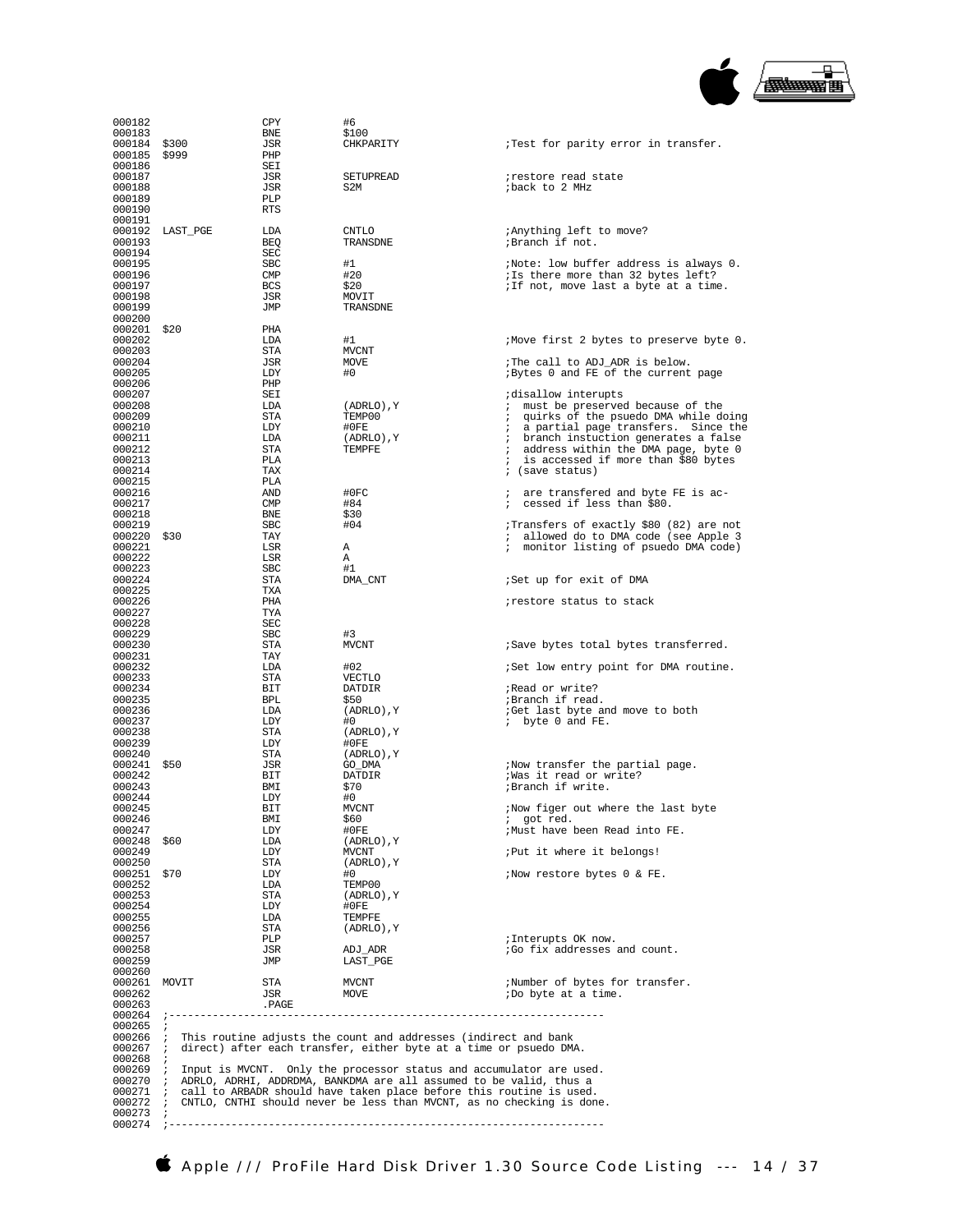

| 000276 ADJ_ADR | CLC        |                                                                                  |                                         |
|----------------|------------|----------------------------------------------------------------------------------|-----------------------------------------|
|                | LDA        | <b>CNTLO</b>                                                                     | Adjust count and Addresses              |
|                | SBC        | MVCNT                                                                            | ;Subtract (MVCNT+1) from count          |
|                | STA        | CNTLO                                                                            | ; and add (MVCNT+1) to address.         |
|                | LDA        | CNTHI                                                                            |                                         |
|                | SBC        | #0                                                                               |                                         |
|                | STA        | CNTHI                                                                            |                                         |
|                | LDA        | ADRLO                                                                            |                                         |
|                | ADC        | MVCNT                                                                            | ; (carry was set)                       |
|                | STA        | ADRLO                                                                            |                                         |
|                | LDA        | ADRHI                                                                            |                                         |
|                | ADC        | #0<br>ADRHI                                                                      |                                         |
|                | STA<br>BIT | ADMODE                                                                           | <i>lare</i> Bank Wraps possible?        |
|                | BPL        | ADJ_DNE                                                                          | ;Branch if not.                         |
|                | CMP        | #081                                                                             | ;Time to Adjust for Wrap?               |
|                | BCC        | ADJ_BNK                                                                          | ;Branch if not.                         |
|                | AND        | #07F                                                                             | ;Otherwise strip hi bit, add 1 to       |
|                | INC        | SISADR                                                                           | ; bank pair selected indirect           |
| 000295 ADJ_BNK | STA        | ADRHI                                                                            |                                         |
|                | LDA        | SISADR                                                                           |                                         |
|                | STA        | <b>BANKDMA</b>                                                                   |                                         |
|                | LDA        | ADRHI                                                                            |                                         |
|                | CLC        |                                                                                  |                                         |
|                | ADC        |                                                                                  | <i>Add</i> \$20 for bank address equiv. |
|                | CMP        | #20<br>#0A0                                                                      | Next bank?                              |
|                | BCC        | ADJ DNE                                                                          | ;Branch if not.                         |
|                | AND        | #07F                                                                             | Address range must be within 20-9F      |
|                | INC        | BANKDMA                                                                          |                                         |
| 000305 ADJ_DNE | STA        | ADDRDMA                                                                          | ;Save absolute address for DMA          |
|                | RTS        |                                                                                  |                                         |
|                | . PAGE     |                                                                                  |                                         |
| $000309$ ;     |            |                                                                                  |                                         |
|                |            | 000310 ; The move routines read or write data byte at a time. Input varibles     |                                         |
|                |            | 000311 ; are ADRLO, ADRHI and MVCNT, none of which are modified (that is done    |                                         |
|                |            | 000312 : by ADJADR). All registers are used. Also SLOTX must contain the         |                                         |
|                |            | 000313 ; slot number times 16 for indexing the device locations for read and     |                                         |
|                |            | $000314$ ; write. DATDIR indicates the direction (Read=0, Write=FF) of transfer. |                                         |
|                |            |                                                                                  |                                         |
|                |            |                                                                                  |                                         |
|                |            |                                                                                  |                                         |
| 000318 MOVE    | PHP        |                                                                                  |                                         |
|                | SEI        |                                                                                  |                                         |
|                | LDX        | SLOTX                                                                            | ;Get index to device locations.         |
|                | LDY        | #0                                                                               |                                         |
|                | LDA        | $E\_REG$                                                                         |                                         |
|                | ORA        | #80                                                                              | or in 1 MHz bit                         |
|                | STA        | E_REG<br>DATDIR                                                                  |                                         |
|                | BIT        |                                                                                  | Read or write?                          |
|                | BPL        | MOVIN                                                                            | ;Branch if read.                        |
|                |            |                                                                                  |                                         |
| 000328 MOVOUT  | LDA        | (ADRLO), Y                                                                       | Move data to Z8 RAM;                    |
|                | STA        | WR_PORT,X                                                                        |                                         |
|                | CPY        | MVCNT                                                                            | ;Done with Write?<br>;Branch if done.   |
|                | BEQ        | MVDONE                                                                           |                                         |
|                | INY        |                                                                                  |                                         |
|                | BNE        | MOVOUT                                                                           | ;Branch always taken.                   |
|                |            |                                                                                  |                                         |
| 000335 MOVIN   | LDA        | RD_PORT, X                                                                       | ;Get data from Z8 RAM                   |
|                | STA<br>CPY | (ADRLO), Y<br>MVCNT                                                              |                                         |
|                | <b>BEO</b> | MVDONE                                                                           |                                         |
|                | INY        |                                                                                  |                                         |
|                | BNE        | MOVIN                                                                            | ;Branch always.                         |
|                |            |                                                                                  |                                         |
| 000342 MVDONE  | JSR        | S2M                                                                              | iback to 2 MHz                          |
|                | PLP        |                                                                                  |                                         |
|                | RTS        |                                                                                  |                                         |
|                | . PAGE     |                                                                                  |                                         |
|                |            |                                                                                  |                                         |
| 000347 :       |            |                                                                                  |                                         |
|                |            | 000348 ; This routine arbitrates the initial user's address in terms of both     |                                         |
|                |            | ; indirect and absolute bank address. It sets the initial states for             |                                         |
|                |            | 000350 ; ADRLO, ADRHI, ADDRDMA, BANKDMA, and ADMODE. ADMODE's bit 7 is set       |                                         |
|                |            | ; if extented addressing is used, otherwise it is reset (0). ADDRDMA             |                                         |
|                |            | ; is the page address resulting within the 6502 address space, the               |                                         |
|                |            | $000353$ ; low address is always the same as ADRLO.                              |                                         |
|                |            |                                                                                  |                                         |
|                |            |                                                                                  |                                         |
|                |            |                                                                                  |                                         |
|                |            |                                                                                  |                                         |
| ARBADR         | LDA        | SOS_BUF                                                                          | Get strait indirect address moved       |
|                | STA        | ADRLO                                                                            |                                         |
|                | STA        | ORGADR                                                                           |                                         |
|                | LDA        | SOS_BUF+1                                                                        |                                         |
|                | STA        | ADRHI                                                                            |                                         |
|                | STA        | ORGADR+1                                                                         |                                         |
|                | STA        | ADDRDMA                                                                          |                                         |
|                | LDA        | SOS_XPAGE+SOS_BUF+1                                                              |                                         |
|                | STA        | SISADR                                                                           |                                         |
|                |            | ORGBNK                                                                           |                                         |
|                | STA<br>STA | ADMODE                                                                           |                                         |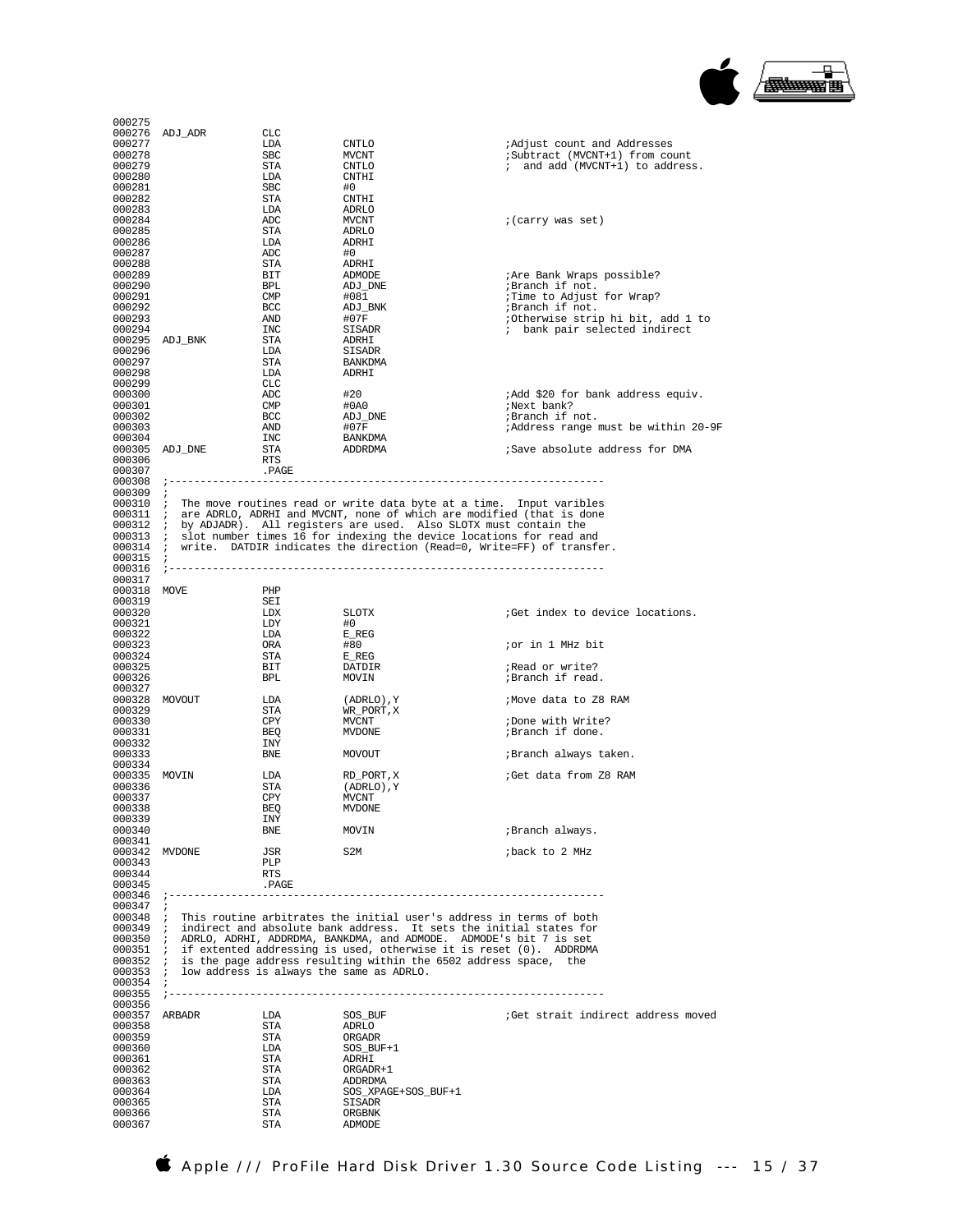

000368 BPL NOBANK ;Branch if load into current bank. 000369 AND <br>000370 STA  $000370 \qquad \begin{array}{ccc} \text{5TA} & \text{5ANKDMA} \\ \text{5TA} & \text{BANKDMA} \\ 000371 & \text{EOR} & \text{\#OF} \end{array}$ 000371 EOR #0F ;Now test for special bank (F) 000372 BEQ BANK0<br>000373 BEQ BANK0  $\begin{array}{ccc}\n 0.00373 & & \text{LDA} & & \text{SOS\_BUF+1} \\
 0.00373 & & \text{BPL} & & \text{S010}\n \end{array}$ 000374 BPL \$010 000375 AND #7F ;Subtract \$80 from high byte 000376 INC BANKDMA ; and increment bank number 000377 \$010 CLC<br>000378 ADC 000378 ADC #20 ;Convert to absolute address STA ADDRDMA<br>RTS 000380 000381<br>000382 000382 NOBANK LDA BANK\_REG : USe current bank as bank select<br>000383 000383 AND #0F = 000383  $000383 \xrightarrow{\text{AND}} \text{AND} \xrightarrow{\text{HOF}} \text{D} \xrightarrow{\text{G}} \text{for} \text{DMA} \text{ purposes}.$ % 000384 BANK0 STA BANKDMA<br>000384 BANK0 STA BANKDMA 000385 STA ADMODE ;Clear bit 7 of mode to indicate no 000386 RTS ; bank wrapping required. 000387<br>000388 000388 ;---------------------------------------------------------------------- 000389<br>000390 000390 ; In order to perform psuedo DMA, the call to ROM must be outside the 000391 ; Bank. This routine sets up the  $Z$ \_REG and loads the  $X$  register with 000391 ; Bank. This routine sets up the Z\_REG and loads the X register with<br>000392 ; the bank desired before calling Do\_DMA which has been relocated to<br>000393 ; page 2. It also disables interupts for the duration (up to 25 000394 ; of the transfer. 000395<br>000396 000396 ;---------------------------------------------------------------------- 000397<br>000398 000398 GO\_DMA PHP ;Save interupt status 000399 SEI ;No interupts for now.  $\begin{array}{lll} \texttt{LDA} & \texttt{E\_REG} & \texttt{And no NMI's either} \texttt{H1!} \\ \texttt{PHA} & \texttt{B} & \texttt{B} & \texttt{B} \\ \texttt{DTA} & \texttt{B} & \texttt{B} & \texttt{B} \\ \texttt{DTA} & \texttt{B} & \texttt{B} & \texttt{B} \\ \texttt{DTA} & \texttt{B} & \texttt{B} & \texttt{B} \\ \texttt{DTA} & \texttt{B} & \texttt{B} & \texttt{B} \\ \texttt{DTA} & \texttt{B} & \texttt{B} & \texttt{B} \\ \$ 000401 PHA PHA 2000402 AND  $#24$   $#8B$  ; Switch out I/O also.<br>  $*80$ RA  $#8B$ %#8B  $\mu$  ;And write protect upper 16K!  $\begin{array}{cccc}\n 000403 & & & & \text{ORA} & & \text{H8B} \\
 000404 & & & \text{STA} & & \text{E\_REG} \\
 000405 & & & \text{LDA} & & \text{ADDRIMA}\n \end{array}$  $\overline{LDA}$   $\overline{DDR}$   $\overline{DDR}$   $\overline{D}$   $\overline{S}$   $\overline{S}$   $\overline{S}$   $\overline{S}$   $\overline{S}$   $\overline{S}$   $\overline{S}$   $\overline{S}$   $\overline{S}$   $\overline{S}$   $\overline{S}$   $\overline{S}$   $\overline{S}$   $\overline{S}$   $\overline{S}$   $\overline{S}$   $\overline{S}$   $\overline{S}$   $\overline{S}$   $\overline{S}$   $\$ 000406 STA Z\_REG 000407 LDX BANKDMA 000408 LDA DMA\_CNT<br>000409 SEC 000409 SEC<br>000410 JSR  $000410$ <br>  $000411$ <br>  $000411$ <br>  $000411$ <br>  $000411$ 000411 PLA  $\overline{R}$  PLA  $\overline{R}$  iRestore NMI state. 000412 STA E\_REG 000413 LDA  $\overline{H}$ SOS\_ZPAGE ;Restore proper zero page.<br>000414 STA z REG z REG 000414 STA Z\_REG<br>000415 PLP 000415 PLP ;Restore interupts 000416 RTS<br>000417 PAGE  $000417$ <br> $000418$ 000418 ;----------------------------------------------------------------------  $000419$  ;<br>000420 ; 000420 ; The following are routines for handling the communications protocol 000421 ; of sending commands, and receiving result codes. ; of sending commands, and receiving result codes.  $000422$  ;<br>000423 :---000423 ;---------------------------------------------------------------------- 000424<br>000425 000425 ; SNDCMD performs a CMD-BSY handshake with the Z8 and checks for a<br>000426 ; correct response if the Z8 responds with an incorrect code a 000426 ; correct response. If the Z8 responds with an incorrect code, a 000427 ; 'no go' code is sent by the Apple and the handshake is retried 000428 ; up to 2 times. On return, Carry=1 means a handshake timeout or 000429  $000431$  ;<br>000432 :---000432 ;---------------------------------------------------------------------- 000433<br>000434 SNDCMD PHP<br>SET 000435 <br>000436 LDA  $\begin{array}{cccc}\n 000436 & & & \text{LDA} & & \text{E\_REG} \\
 000437 & & & \text{ORA} & & \text{\#80}\n \end{array}$ 000437 ORA #80 ;or in 1 MHz bit  $\begin{array}{ccc}\n\text{STA} & \text{E\_REG} \\
\text{PLP}\n\end{array}$ 000439<br>
000440<br>
000441<br>
BCS<br>
RCS JSR WAITBSYLO<br>BCS SENDERR 000441 BCS SENDERR ;error exit if BSY isn't low 000442 JSR SETCMDLN ;raise cmd 000443 JSR WAITBSYHI ;wait for bsy to go hi  $\begin{tabular}{llllll} \multicolumn{2}{c}{\textbf{0.00443}} & \multicolumn{2}{c}{\textbf{5.00444}} & \multicolumn{2}{c}{\textbf{5.00445}} \\ \multicolumn{2}{c}{\textbf{0.00444}} & \multicolumn{2}{c}{\textbf{B.S}} & \multicolumn{2}{c}{\textbf{WATTBSYHI}} \\ \multicolumn{2}{c}{\textbf{0.00445}} & \multicolumn{2}{c}{\textbf{B.S}} & \multicolumn{2}{c}{\textbf{SENDERR}} \\ \multicolumn{2}{c}{\textbf{0.00445}} & \multicolumn$ 000445 LDY RD\_PORT,X ;read response byte from Z8 000446 CPY RSPNS ;correct? 000447 BEQ CONT ;yes if taken  $000448$   $00449$   $\overline{STA}$   $\overline{H2}$   $\overline{BA}$ 000449 STA BAD\_RESPONSE 000450 ORA STATUS3 000451 STA STATUS3 000452 LDA #0AA ;tell Z8 that response not OK 000453 JSR BSYACK ;drop cmd, wait for bsy to go lo 000454 BCS SENDERR ;timeout on bsy going lo 000455 INC CMD\_RTRYCNT ;bump retry count for bad response 000456 LDY CMD\_RTRYCNT  $000457$  CPY  $\#2$   $\overline{ }$   $\qquad \qquad$   $\qquad \qquad$   $\qquad \qquad$   $\qquad \qquad$   $\qquad \qquad$   $\qquad \qquad$   $\qquad \qquad$   $\qquad \qquad$   $\qquad \qquad$   $\qquad \qquad$   $\qquad \qquad$   $\qquad \qquad$   $\qquad \qquad$   $\qquad \qquad$   $\qquad \qquad$   $\qquad \qquad$   $\qquad \qquad$   $\qquad \qquad$   $\qquad \qquad$   $\qquad \qquad$   $\qquad \qquad$   $\qquad \$ BCS SENDERR *i*yes if taken RTS  $000459$ 000460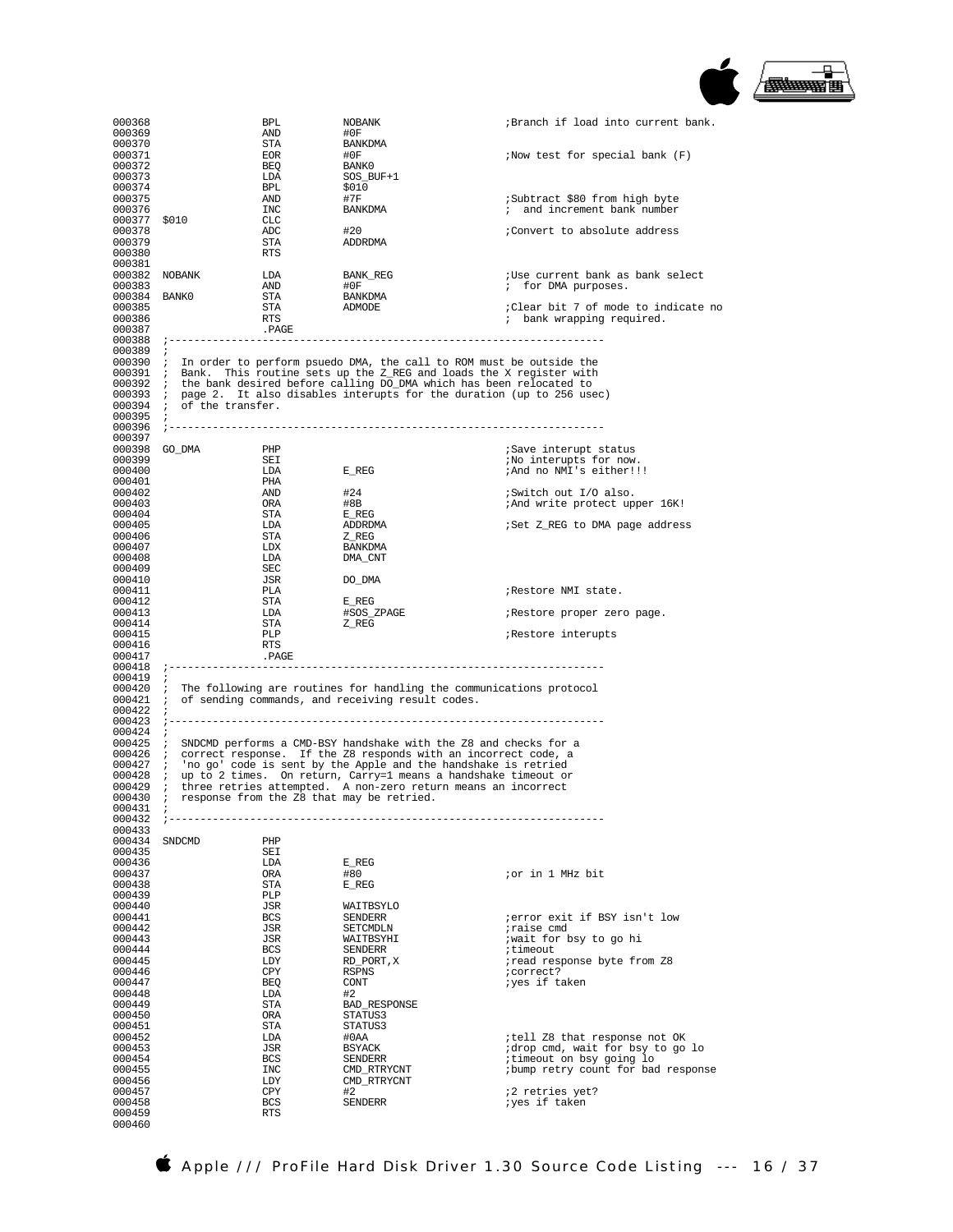

| 000461 CONT<br>000462      |                                       | LDA<br>JSR | #055<br>BSYACK                                                                                                              | indicate good response              |
|----------------------------|---------------------------------------|------------|-----------------------------------------------------------------------------------------------------------------------------|-------------------------------------|
| 000463                     |                                       | BCS        | SENDERR                                                                                                                     | ibsy timeout                        |
| 000464                     |                                       | LDA        | #0                                                                                                                          | indicate good return to caller      |
| 000465<br>000466           | SENDERR                               | RTS        |                                                                                                                             |                                     |
| 000467                     | WAITBSYHI                             | LDY        | #0                                                                                                                          | iset .5sec timeout                  |
| 000468                     |                                       | STY        | TIMOUT                                                                                                                      |                                     |
| 000469                     |                                       | CLC        |                                                                                                                             |                                     |
| 000470<br>000471 ALOOP     |                                       | LDX        | SLOTX                                                                                                                       |                                     |
| 000472                     |                                       | LDA<br>BPL | BUSY, X<br>BSYHIRET                                                                                                         | ;done if taken                      |
| 000473                     |                                       | DEY        |                                                                                                                             |                                     |
| 000474                     |                                       | BNE        | ALOOP                                                                                                                       |                                     |
| 000475                     |                                       | DEC        | TIMOUT                                                                                                                      |                                     |
| 000476<br>000477           |                                       | BNE<br>SEC | ALOOP                                                                                                                       | ;timeout                            |
| 000478                     | BSYHIRET                              | RTS        |                                                                                                                             |                                     |
| 000479                     |                                       |            |                                                                                                                             |                                     |
| 000480<br>000481           | WAITBSYLO                             | LDY<br>LDA | #1<br>LONGWAIT                                                                                                              |                                     |
| 000482                     |                                       | BEQ        | \$10                                                                                                                        |                                     |
| 000483                     |                                       | LDY        | #10                                                                                                                         | iset up for 8 second wait max.      |
| 000484 \$10                |                                       | STY        | WAITTIME                                                                                                                    |                                     |
| 000485                     |                                       | LDY        | #0                                                                                                                          | iset .5sec timeout                  |
| 000486<br>000487           |                                       | STY<br>CLC | TIMOUT                                                                                                                      |                                     |
| 000488                     |                                       | LDX        | SLOTX                                                                                                                       |                                     |
| 000489 BLOOP               |                                       | LDA        | BUSY, X                                                                                                                     |                                     |
| 000490                     |                                       | BMI        | BSYLORET                                                                                                                    | idone if taken                      |
| 000491<br>000492           |                                       | DEY<br>BNE | BLOOP                                                                                                                       |                                     |
| 000493                     |                                       | DEC        | TIMOUT                                                                                                                      |                                     |
| 000494                     |                                       | BNE        | BLOOP                                                                                                                       |                                     |
| 000495                     |                                       | DEC        | WAITTIME                                                                                                                    |                                     |
| 000496<br>000497           |                                       | BNE<br>SEC | BLOOP                                                                                                                       | <i>i</i> timeout                    |
|                            | 000498 BSYLORET                       | RTS        |                                                                                                                             |                                     |
| 000499                     |                                       |            |                                                                                                                             |                                     |
| 000500<br>000501           | $\ddot{i}$                            |            |                                                                                                                             |                                     |
| 000502<br>000503<br>000504 | $\cdot$                               |            | ; SND_CMDBYTES sends the command string to widget.<br>; Enter with cmd=bsy=lo. Error return if get parity error - Carry = 1 |                                     |
| 000505                     |                                       |            |                                                                                                                             |                                     |
| 000506<br>000507           | SND_CMDBYTES                          | JSR        | SETUPWRITE                                                                                                                  | iget in proper state                |
| 000508                     |                                       | LDA        | Z8CMD                                                                                                                       | isend command string - cmd, blockhi |
| 000509                     |                                       | STA        | WR_PORT, X                                                                                                                  | blocklo, retries, retry threshold;  |
| 000510                     |                                       | LDA        | MSBLOCK                                                                                                                     |                                     |
| 000511<br>000512           |                                       | STA<br>LDA | WR_PORT, X<br>BLOCKHI                                                                                                       |                                     |
| 000513                     |                                       | STA        | WR_PORT, X                                                                                                                  |                                     |
| 000514                     |                                       | LDA        | BLOCKLO                                                                                                                     |                                     |
| 000515                     |                                       | STA        | WR_PORT, X                                                                                                                  |                                     |
| 000516<br>000517           |                                       | LDA<br>STA | RTRYCNT<br>WR_PORT, X                                                                                                       |                                     |
| 000518                     |                                       | LDA        | RTRYTHRESH                                                                                                                  |                                     |
| 000519                     |                                       | STA        | WR_PORT, X                                                                                                                  |                                     |
| 000520                     |                                       | JSR        | SETUPREAD                                                                                                                   | finish writing last byte and        |
| 000521<br>000522           |                                       | JSR<br>RTS | CHKPARITY                                                                                                                   | :check for parity error             |
| 000523                     |                                       | . PAGE     |                                                                                                                             |                                     |
| $000524$ $i$ --            |                                       |            |                                                                                                                             |                                     |
| 000525                     | $\ddot{i}$                            |            |                                                                                                                             |                                     |
| 000526<br>000527           | <i>iresult code is returned in Y.</i> |            | :GETSTAT retrieves the status bytes from widget. The one-byte                                                               |                                     |
| 000528                     |                                       |            |                                                                                                                             |                                     |
| 000529                     |                                       |            |                                                                                                                             |                                     |
| 000530                     |                                       |            |                                                                                                                             |                                     |
| 000531<br>000532           | GETSTAT                               | LDX<br>PHP | SLOTX                                                                                                                       | ;get slot #                         |
| 000533                     |                                       | SEI        |                                                                                                                             |                                     |
| 000534                     |                                       | LDA        | E_REG                                                                                                                       |                                     |
| 000535                     |                                       | ORA        | #80                                                                                                                         | or in 1 MHz bit                     |
| 000536<br>000537           |                                       | STA<br>PLP | E_REG                                                                                                                       |                                     |
| 000538                     |                                       | LDA        | RD_PORT, X                                                                                                                  |                                     |
| 000539                     |                                       | STA        | STATUS1                                                                                                                     |                                     |
| 000540                     |                                       | LDA        | RD_PORT, X                                                                                                                  |                                     |
| 000541                     |                                       | STA        | STATUS2                                                                                                                     |                                     |
| 000542<br>000543           |                                       | LDA<br>PHA | RD_PORT, X                                                                                                                  |                                     |
| 000544                     |                                       | LDA        | RD_PORT, X                                                                                                                  |                                     |
| 000545                     |                                       | STA        | STATUS4                                                                                                                     |                                     |
| 000546                     |                                       | JSR        | CHKPARITY                                                                                                                   |                                     |
| 000547<br>000548           |                                       | PLA        |                                                                                                                             |                                     |
| 000549                     |                                       | ORA<br>ORA | PARITY_ERR<br>BAD_RESPONSE                                                                                                  |                                     |
| 000550                     |                                       | ORA        | RESET_FLAG                                                                                                                  |                                     |
| 000551                     |                                       | STA        | STATUS3                                                                                                                     |                                     |
| 000552                     |                                       | LDA        | STATUS1                                                                                                                     |                                     |
| 000553                     |                                       | RTS        |                                                                                                                             |                                     |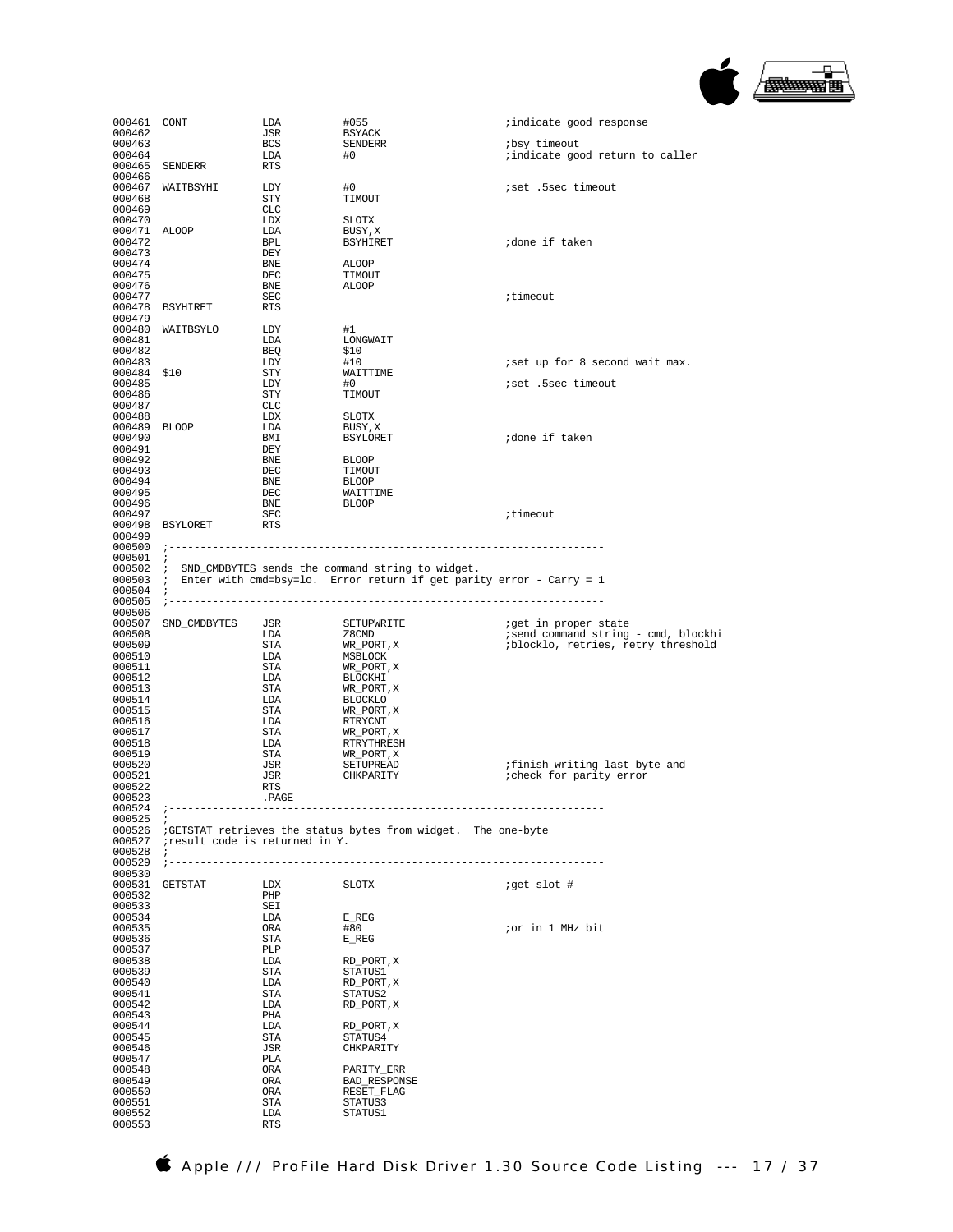

|                                                     |                      | $000558$ ; Carry = 1 is a parity error on return to caller.                                                                         |                                      |
|-----------------------------------------------------|----------------------|-------------------------------------------------------------------------------------------------------------------------------------|--------------------------------------|
|                                                     |                      |                                                                                                                                     |                                      |
|                                                     | 000562 CHKPARITY LDX | SLOTX                                                                                                                               |                                      |
|                                                     | LDA                  | SLOTX<br>BUSY,X                                                                                                                     | iget parity error - on bit 6         |
|                                                     | STA                  | CLR_PARITY, X                                                                                                                       | ;clear it for next transfer          |
|                                                     | ASL<br>ASL           | $\mathbb{A}$                                                                                                                        |                                      |
|                                                     |                      | A                                                                                                                                   | shift it into carry;                 |
|                                                     | BCC<br>LDA           | \$10<br>#1                                                                                                                          |                                      |
|                                                     | STA                  | PARITY_ERR                                                                                                                          |                                      |
|                                                     | ORA                  | STATUS3                                                                                                                             |                                      |
|                                                     | STA                  | STATUS3                                                                                                                             |                                      |
| 000572 \$10                                         | JMP                  | S2M                                                                                                                                 | <i>i</i> exit via setting 2 MHz mode |
|                                                     | . PAGE               |                                                                                                                                     |                                      |
| $\cdot$ $\cdot$<br>$\mathbf{r}$                     |                      | 000576 ; SETUPWRITE sets CRW and DATRW lo on the Apple /// interface board<br>$000577$ ; to prepare for a write operation to widget |                                      |
|                                                     |                      |                                                                                                                                     |                                      |
| 000581 SETUPWRITE LDY                               |                      | #SETWRT                                                                                                                             |                                      |
|                                                     | PHP                  |                                                                                                                                     |                                      |
|                                                     | SEI                  |                                                                                                                                     |                                      |
|                                                     | LDA                  | E_REG                                                                                                                               |                                      |
|                                                     | ORA                  | #80                                                                                                                                 | or in 1 MHz bit                      |
|                                                     | STA                  | $E\_REG$                                                                                                                            |                                      |
|                                                     | PLP                  |                                                                                                                                     |                                      |
|                                                     |                      | (INDRCN), Y                                                                                                                         | ;set crw lo                          |
| 000588 LDA<br>000589 SET_WRITEDIR LDY<br>000590 LDA |                      | #RWLO                                                                                                                               |                                      |
|                                                     |                      | (INDRCN), Y                                                                                                                         | ;set datarw lo                       |
|                                                     | RTS                  |                                                                                                                                     |                                      |
| 000594 SETUPREAD LDY                                |                      | #SETRD                                                                                                                              |                                      |
|                                                     | PHP                  |                                                                                                                                     |                                      |
|                                                     | SEI                  |                                                                                                                                     |                                      |
|                                                     | LDA                  | E_REG                                                                                                                               |                                      |
|                                                     | ORA                  | #80                                                                                                                                 | or in 1MHz bit                       |
|                                                     | STA                  | E_REG                                                                                                                               |                                      |
|                                                     | PLP                  |                                                                                                                                     |                                      |
|                                                     | LDA                  | (INDRCN), Y                                                                                                                         | set crw hi                           |
|                                                     | LDY                  | #RWHI                                                                                                                               |                                      |
|                                                     | LDA                  | (INDRCN), Y                                                                                                                         | ;set datarw hi                       |
|                                                     | RTS                  |                                                                                                                                     |                                      |
|                                                     | . PAGE               |                                                                                                                                     |                                      |
|                                                     |                      |                                                                                                                                     |                                      |
| $\cdot$ ;                                           |                      |                                                                                                                                     |                                      |
|                                                     |                      | 000608 ; BSYACK completes the cmd-bsy handshake by outputting the response                                                          |                                      |
|                                                     |                      | 000609 ; byte to widget, dropping cmd, and waiting for bsy to go lo.                                                                |                                      |
|                                                     |                      | 000610 ; Enter with the widget response (\$55 or \$AA) in A.                                                                        |                                      |
|                                                     |                      |                                                                                                                                     |                                      |
|                                                     |                      |                                                                                                                                     |                                      |
|                                                     |                      |                                                                                                                                     |                                      |
| 000614 BSYACK                                       | STA                  | WR PORT, X                                                                                                                          | istore response byte                 |
|                                                     | JSR                  | SET_WRITEDIR                                                                                                                        | enable bus out to widget             |
|                                                     | JSR                  | NTCMDLN1                                                                                                                            | idrop cmd                            |
|                                                     |                      | WAITBSYLO                                                                                                                           |                                      |
|                                                     | JSR<br>JSR           | SETUPREAD                                                                                                                           | restore read state                   |
|                                                     | JMP                  | S2M                                                                                                                                 | exit via setting 2 MHz mode          |
|                                                     |                      |                                                                                                                                     |                                      |
|                                                     |                      |                                                                                                                                     |                                      |
| NOTCMDLN                                            | JSR                  | SETUPREAD                                                                                                                           |                                      |
| NTCMDLN1                                            | LDY                  | #NOTCMD                                                                                                                             |                                      |
|                                                     | LDA                  | (INDRCN), Y                                                                                                                         |                                      |
|                                                     | RTS                  |                                                                                                                                     |                                      |
|                                                     |                      |                                                                                                                                     |                                      |
| SETCMDLN                                            | JSR                  | SETUPREAD                                                                                                                           |                                      |
|                                                     | LDY                  | #SETCMD                                                                                                                             |                                      |
|                                                     | LDA                  | (INDRCN), Y                                                                                                                         |                                      |
|                                                     | RTS                  |                                                                                                                                     |                                      |
|                                                     |                      |                                                                                                                                     |                                      |
| RESET_PIPPIN                                        | LDA                  | #4                                                                                                                                  |                                      |
|                                                     | STA                  |                                                                                                                                     |                                      |
|                                                     | ORA                  | RESET_FLAG                                                                                                                          |                                      |
|                                                     |                      | STATUS3                                                                                                                             |                                      |
|                                                     | STA                  | STATUS3                                                                                                                             |                                      |
|                                                     | LDY                  | #RST                                                                                                                                |                                      |
|                                                     | PHP                  |                                                                                                                                     |                                      |
|                                                     | SEI                  |                                                                                                                                     |                                      |
|                                                     | LDA                  | $E$ REG                                                                                                                             |                                      |
|                                                     | ORA                  | #80                                                                                                                                 | jor in 1 MHz bit                     |
|                                                     | STA                  | E_REG                                                                                                                               |                                      |
|                                                     | PLP                  |                                                                                                                                     |                                      |
|                                                     | LDA                  | (INDRCN), Y                                                                                                                         |                                      |
|                                                     | LDY                  | #25                                                                                                                                 |                                      |
| \$10                                                | DEY<br><b>BNE</b>    | \$10                                                                                                                                |                                      |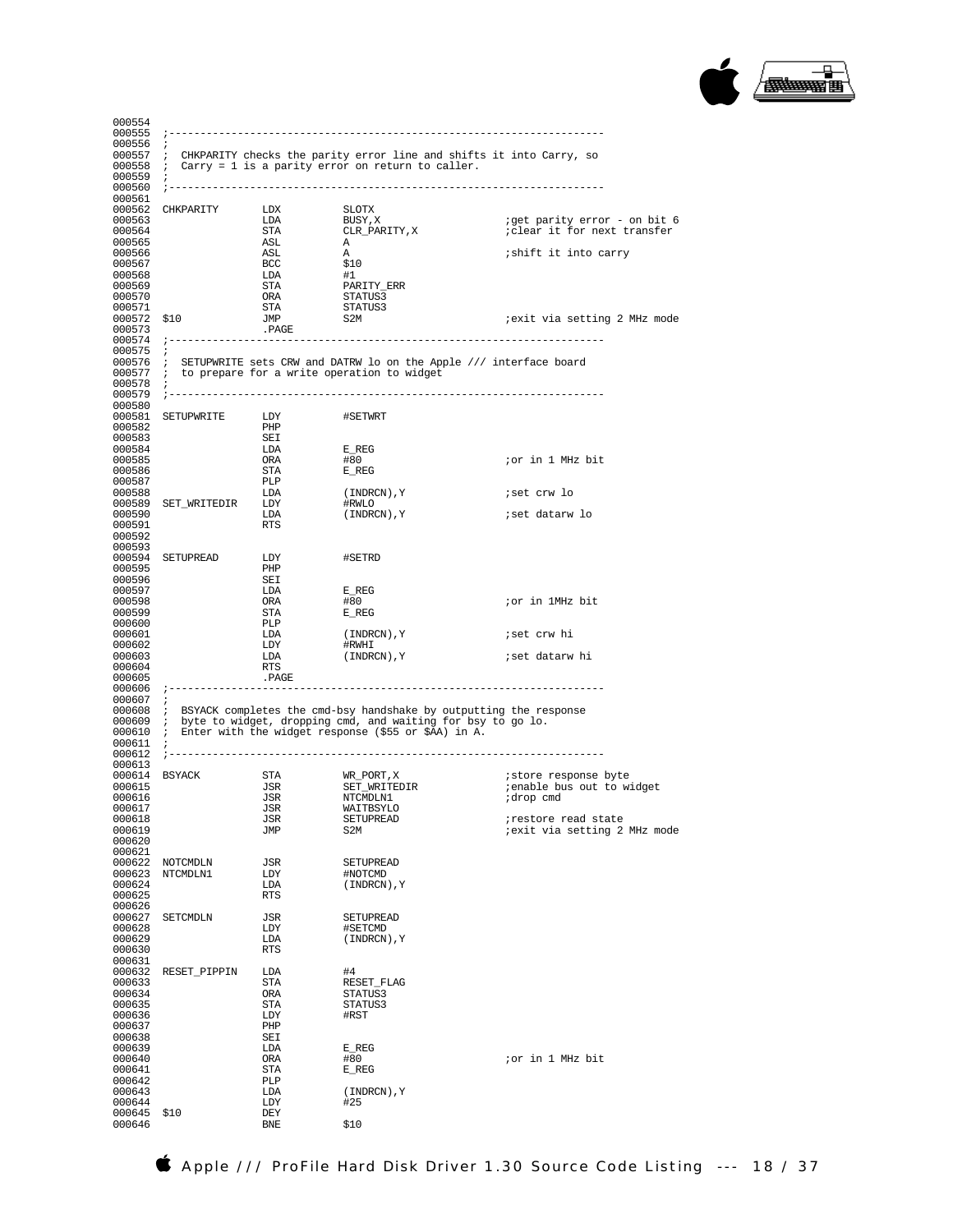

| 000647 | T DY | #CLRRST     |
|--------|------|-------------|
| 000648 | T.DA | (INDRCN). Y |
| 000649 | TMP. | S2M         |

iclear reset : ------ resee

; ####################################################################################################

END OF FILE: PROFILE.B.TEXT

; # LINES : 649 ; # CHARACTERS : 35175

; # Formatter : Assembly Language Reformatter 1.0.2 (07 January 1998) ; # Author : David T. Craig -- 71533.606@compuserve.com -- Santa Fe, New Mexico USA ; ####################################################################################################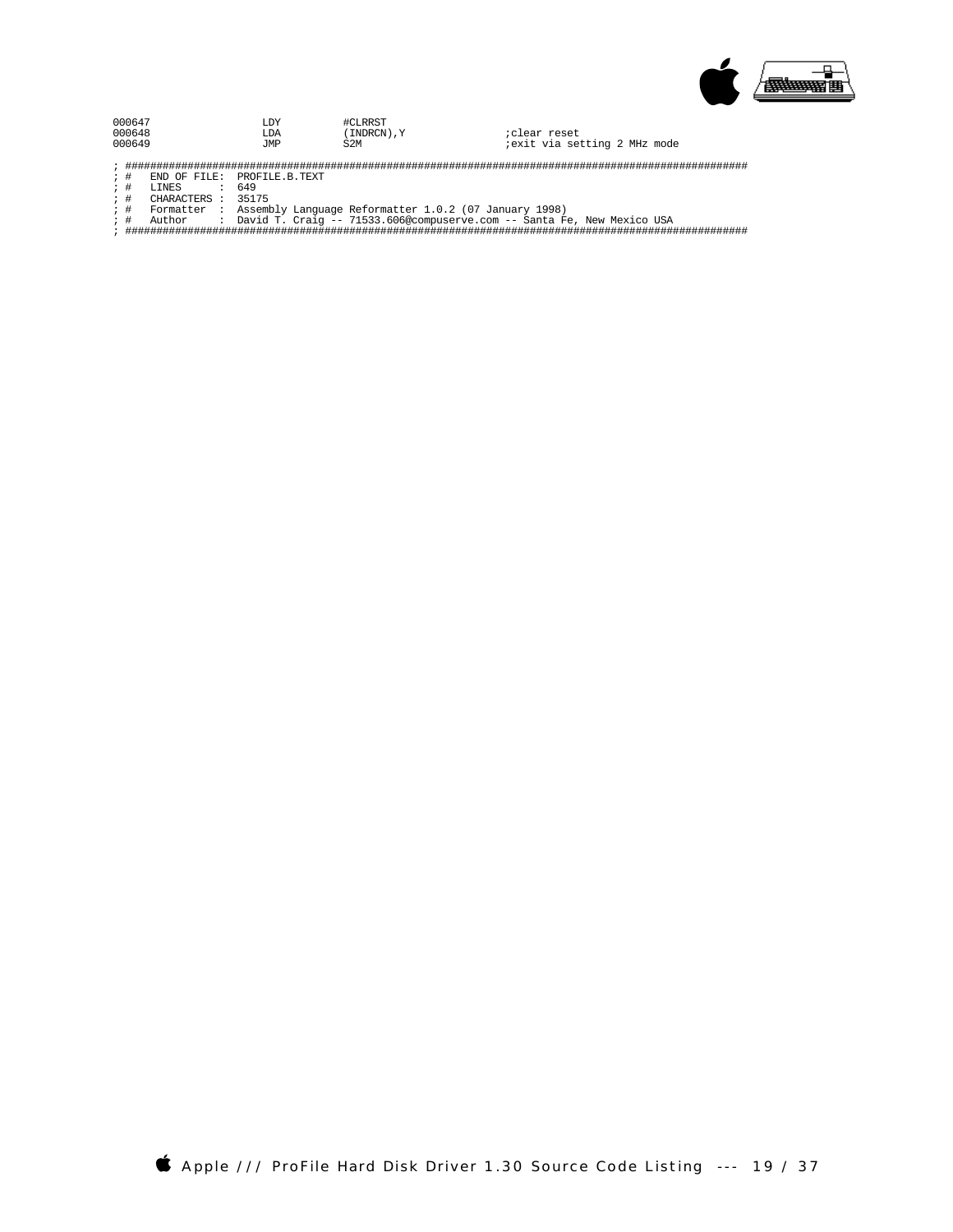

## TLA ASSEMBLER LISTING (NOT FORMATTED)

| PAGE -          |                               | 0                                       |                 |                                                                                                                       |     |                          |                                                                                                                                                                                                                                                                                                              |  |
|-----------------|-------------------------------|-----------------------------------------|-----------------|-----------------------------------------------------------------------------------------------------------------------|-----|--------------------------|--------------------------------------------------------------------------------------------------------------------------------------------------------------------------------------------------------------------------------------------------------------------------------------------------------------|--|
|                 |                               |                                         |                 | Current memory available: 25612                                                                                       |     |                          |                                                                                                                                                                                                                                                                                                              |  |
| 0000            |                               | 0000   5 .NOMACROLIST<br>5 .NOPATCHLIST |                 |                                                                                                                       |     |                          |                                                                                                                                                                                                                                                                                                              |  |
| 0000            |                               |                                         |                 |                                                                                                                       |     |                          | 5 .TITLE " SOS Profile Driver -- Version 1.30 14-Jan-83"                                                                                                                                                                                                                                                     |  |
| 0000            |                               |                                         |                 |                                                                                                                       |     |                          |                                                                                                                                                                                                                                                                                                              |  |
| 0000            | $5 \cdot i$                   |                                         |                 |                                                                                                                       |     |                          |                                                                                                                                                                                                                                                                                                              |  |
| 0000            | 5 ;                           |                                         |                 | SOS Profile Driver                                                                                                    |     |                          |                                                                                                                                                                                                                                                                                                              |  |
| 0000            | $5 \cdot i$                   |                                         |                 |                                                                                                                       |     |                          |                                                                                                                                                                                                                                                                                                              |  |
| 0000<br>0000    | $5 \cdot i$<br>5 ;            |                                         | Revisions:      |                                                                                                                       |     |                          |                                                                                                                                                                                                                                                                                                              |  |
| 0000            | 5 <sub>i</sub>                |                                         |                 |                                                                                                                       |     |                          |                                                                                                                                                                                                                                                                                                              |  |
| 0000            | 5 i                           |                                         |                 | 1.10R  05-May-82                                                                                                      |     |                          |                                                                                                                                                                                                                                                                                                              |  |
| 0000            | 5;                            |                                         |                 |                                                                                                                       |     |                          |                                                                                                                                                                                                                                                                                                              |  |
| 0000            |                               |                                         |                 |                                                                                                                       |     |                          |                                                                                                                                                                                                                                                                                                              |  |
| 0000            |                               |                                         |                 |                                                                                                                       |     |                          | Fig. The GOODEXIT routine was changed to complete the dummy handshake<br>5; so any pending Profile spare table updates would get rewritten<br>5; on the disk.                                                                                                                                                |  |
| 0000            | $5 \cdot i$                   |                                         |                 |                                                                                                                       |     |                          |                                                                                                                                                                                                                                                                                                              |  |
| 0000<br>0000    | $5 \cdot i$                   |                                         |                 |                                                                                                                       |     |                          | The GETBYTES routine was changed so a bad block number would get<br>flagged as such and not get flagged as a bad byte count.                                                                                                                                                                                 |  |
| 0000            | 5 ;                           |                                         |                 |                                                                                                                       |     |                          |                                                                                                                                                                                                                                                                                                              |  |
| 00001           | $5 \cdot i$                   |                                         |                 | 1.11R 12-May-82                                                                                                       |     |                          |                                                                                                                                                                                                                                                                                                              |  |
| 0000            | $5 \cdot i$                   |                                         |                 |                                                                                                                       |     |                          |                                                                                                                                                                                                                                                                                                              |  |
| 0000            | 5 ;                           |                                         |                 |                                                                                                                       |     |                          | The driver is slowed to 1MHz only when talking to the card and                                                                                                                                                                                                                                               |  |
| 0000            | 5 <sub>i</sub>                |                                         |                 |                                                                                                                       |     |                          | doing psuedo DMA; this will enable it to make the $5:1$ interleave.                                                                                                                                                                                                                                          |  |
| 0000<br>0000    | $5 \cdot i$<br>5 <sub>i</sub> |                                         |                 |                                                                                                                       |     |                          | The reference to the clear parity address that occurs just after<br>entering the driver was corrected to be a write instead of a read.                                                                                                                                                                       |  |
| 0000            | $5 \cdot i$                   |                                         |                 |                                                                                                                       |     |                          |                                                                                                                                                                                                                                                                                                              |  |
| 0000            |                               | $5 \cdot i$                             |                 | 1.11R 14-May-82                                                                                                       |     |                          |                                                                                                                                                                                                                                                                                                              |  |
| 0000            | 5 ;                           |                                         |                 |                                                                                                                       |     |                          |                                                                                                                                                                                                                                                                                                              |  |
| 0000            | 5 <sub>i</sub>                |                                         |                 |                                                                                                                       |     |                          | The block ID check was removed when reading to speed up the driver<br>and allow reading the status info which doesn't have a block ID.<br>The 2nd reset, which prevented the read/write head from being<br>retracted off the data area<br>The block ID check was removed when reading to speed up the driver |  |
| 0000            | $5 \t i$                      |                                         |                 |                                                                                                                       |     |                          |                                                                                                                                                                                                                                                                                                              |  |
| 0000            | 5 i                           |                                         |                 |                                                                                                                       |     |                          |                                                                                                                                                                                                                                                                                                              |  |
| 0000<br>0000    | $5 \cdot i$                   | $5 \cdot i$                             |                 |                                                                                                                       |     |                          |                                                                                                                                                                                                                                                                                                              |  |
| 0000            |                               | 5 7                                     |                 | 1.12R  01-Sep-82                                                                                                      |     |                          |                                                                                                                                                                                                                                                                                                              |  |
| 0000            | 5 <sub>i</sub>                |                                         |                 |                                                                                                                       |     |                          |                                                                                                                                                                                                                                                                                                              |  |
| 0000            | $5 \t i$                      |                                         |                 |                                                                                                                       |     |                          | Interrupts were disabled in the LAST_PGE routine before saving                                                                                                                                                                                                                                               |  |
| 0000            | 5 ;                           |                                         |                 |                                                                                                                       |     |                          |                                                                                                                                                                                                                                                                                                              |  |
| 0000            | 5 ;                           |                                         |                 |                                                                                                                       |     |                          | bytes $0$ and FE, instead of just before the data transfer, since those bytes might be changed by an interrupt routine, and the old instead of the new (correct) values would get restored.                                                                                                                  |  |
| 0000<br>0000    | $5 \t i$                      | $5 \cdot i$                             |                 |                                                                                                                       |     |                          |                                                                                                                                                                                                                                                                                                              |  |
| 0000            |                               | $5 \cdot i$                             |                 | 1.30 14-Jan-83                                                                                                        |     |                          |                                                                                                                                                                                                                                                                                                              |  |
| 0000            | $5 \cdot i$                   |                                         |                 |                                                                                                                       |     |                          |                                                                                                                                                                                                                                                                                                              |  |
| 00001           | 5 <sub>i</sub>                |                                         |                 |                                                                                                                       |     |                          | Interrupts are disabled while modifying the environment register<br>and RSTORENV is changed to leave the screen bit (bit 5) unmodified;<br>this eleminates spurious screen flashing. Control code 0 is<br>processed as a NOP, instead o                                                                      |  |
| 00001           | $5 \cdot i$                   |                                         |                 |                                                                                                                       |     |                          |                                                                                                                                                                                                                                                                                                              |  |
| 0000            |                               | $\frac{1}{5}$ $\frac{1}{7}$             |                 |                                                                                                                       |     |                          |                                                                                                                                                                                                                                                                                                              |  |
| 0000            | 5 <sub>i</sub>                |                                         |                 |                                                                                                                       |     |                          |                                                                                                                                                                                                                                                                                                              |  |
| 0000            | $5 \cdot i$                   |                                         |                 |                                                                                                                       |     |                          |                                                                                                                                                                                                                                                                                                              |  |
| 0000            |                               | 00D1 DEVTYPE                            |                 | . EQU                                                                                                                 | OD1 |                          |                                                                                                                                                                                                                                                                                                              |  |
|                 |                               |                                         |                 |                                                                                                                       |     |                          | ;Apple Computer Inc.                                                                                                                                                                                                                                                                                         |  |
|                 |                               |                                         |                 |                                                                                                                       |     |                          |                                                                                                                                                                                                                                                                                                              |  |
|                 |                               |                                         |                 | 0000 0001 SUBTYPE .EQU 01<br>0000 0001 MANUF .EQU 0001<br>0000 1300 RELEASE .EQU 0001<br>0000 2600 MAXBLOCK .EQU 2600 |     |                          | ;4.86 megabytes (+16K spares)                                                                                                                                                                                                                                                                                |  |
|                 |                               |                                         |                 |                                                                                                                       |     |                          |                                                                                                                                                                                                                                                                                                              |  |
|                 |                               |                                         |                 |                                                                                                                       |     |                          | PAGE - 1 FILE: SOS Profile Driver -- Version 1.30 14-Jan-83                                                                                                                                                                                                                                                  |  |
| $0000$ 5 !      |                               |                                         |                 | . PAGE                                                                                                                |     |                          |                                                                                                                                                                                                                                                                                                              |  |
| 0000            |                               |                                         |                 |                                                                                                                       |     |                          |                                                                                                                                                                                                                                                                                                              |  |
| 0000            | $5 \cdot i$                   |                                         |                 |                                                                                                                       |     |                          |                                                                                                                                                                                                                                                                                                              |  |
| 0000            | - 5                           |                                         |                 |                                                                                                                       |     |                          | ; The macro SWITCH performs an N way branch based on a switch index.                                                                                                                                                                                                                                         |  |
| 0000            | 5                             | $\mathbf{r}$                            |                 |                                                                                                                       |     |                          |                                                                                                                                                                                                                                                                                                              |  |
| $0000$ 5 ;      |                               |                                         |                 |                                                                                                                       |     |                          | SWITCH [index], [bounds], adrs_table, [*]                                                                                                                                                                                                                                                                    |  |
| 0000 5<br>00001 | 5                             |                                         |                 |                                                                                                                       |     |                          |                                                                                                                                                                                                                                                                                                              |  |
| 0000            | -5                            |                                         |                 |                                                                                                                       |     |                          |                                                                                                                                                                                                                                                                                                              |  |
| 0000            |                               |                                         | 5 .MACRO SWITCH |                                                                                                                       |     |                          |                                                                                                                                                                                                                                                                                                              |  |
| 0000            | 5                             |                                         | . $\mathtt{IF}$ | "%1" <> ""                                                                                                            |     | ;If PARM1 is present,    |                                                                                                                                                                                                                                                                                                              |  |
| 0000            | - 5                           |                                         | LDA             | 81                                                                                                                    |     |                          | ; Load A with switch index                                                                                                                                                                                                                                                                                   |  |
| 0000            | 5                             |                                         | .ENDC           |                                                                                                                       |     |                          |                                                                                                                                                                                                                                                                                                              |  |
| 0000            | 5                             |                                         | .IF             | "%2" <> ""                                                                                                            |     | ;If PARM2 is present,    |                                                                                                                                                                                                                                                                                                              |  |
| 0000<br>0000    | - 5<br>5                      |                                         | CMP<br>BCS      | #%2+1<br>\$010                                                                                                        |     | ; on switch index        | ; Perform bounds checking                                                                                                                                                                                                                                                                                    |  |
| 0000            | 5                             |                                         | . ENDC          |                                                                                                                       |     |                          |                                                                                                                                                                                                                                                                                                              |  |
| 0000            | 5                             |                                         | ASL             | Α                                                                                                                     |     |                          |                                                                                                                                                                                                                                                                                                              |  |
| 0000            | 5                             |                                         | TAY             |                                                                                                                       |     |                          |                                                                                                                                                                                                                                                                                                              |  |
| 0000            | 5                             |                                         | LDA             | $83 + 1, Y$                                                                                                           |     |                          | Get switch address from table;                                                                                                                                                                                                                                                                               |  |
| 0000            | - 5                           |                                         | PHA             |                                                                                                                       |     | ; and push onto stack    |                                                                                                                                                                                                                                                                                                              |  |
| 0000<br>0000    | 5<br>5                        |                                         | LDA             | §3,Y                                                                                                                  |     |                          |                                                                                                                                                                                                                                                                                                              |  |
| 0000            | - 5                           |                                         | PHA<br>.IF      | "왕4" <> "*"                                                                                                           |     | ; If PARM4 is omitted,   |                                                                                                                                                                                                                                                                                                              |  |
| 00001           | - 5                           |                                         | RTS             |                                                                                                                       |     | ; Exit to code           |                                                                                                                                                                                                                                                                                                              |  |
| 0000            | - 5                           |                                         | . ENDC          |                                                                                                                       |     | :Otherwise, drop through |                                                                                                                                                                                                                                                                                                              |  |
| 00001           | 5                             | \$010                                   |                 | . ENDM                                                                                                                |     |                          |                                                                                                                                                                                                                                                                                                              |  |
| 00001           | - 5                           |                                         |                 | .INCLUDE                                                                                                              |     | PROFILE.A.TEXT           |                                                                                                                                                                                                                                                                                                              |  |
|                 |                               |                                         |                 | 2 blocks for procedure code 23390 words left                                                                          |     |                          |                                                                                                                                                                                                                                                                                                              |  |
| PAGE -          |                               | 2 PROFILE                               |                 | FILE: PROFILE.A.TEXT                                                                                                  |     |                          | SOS Profile Driver -- Version 1.30 14-Jan-83                                                                                                                                                                                                                                                                 |  |
|                 |                               |                                         |                 |                                                                                                                       |     |                          |                                                                                                                                                                                                                                                                                                              |  |
|                 |                               | 0000   5 PROC                           | PROFILE         |                                                                                                                       |     |                          |                                                                                                                                                                                                                                                                                                              |  |

Apple /// ProFile Hard Disk Driver 1.30 Source Code Listing --- 20 / 37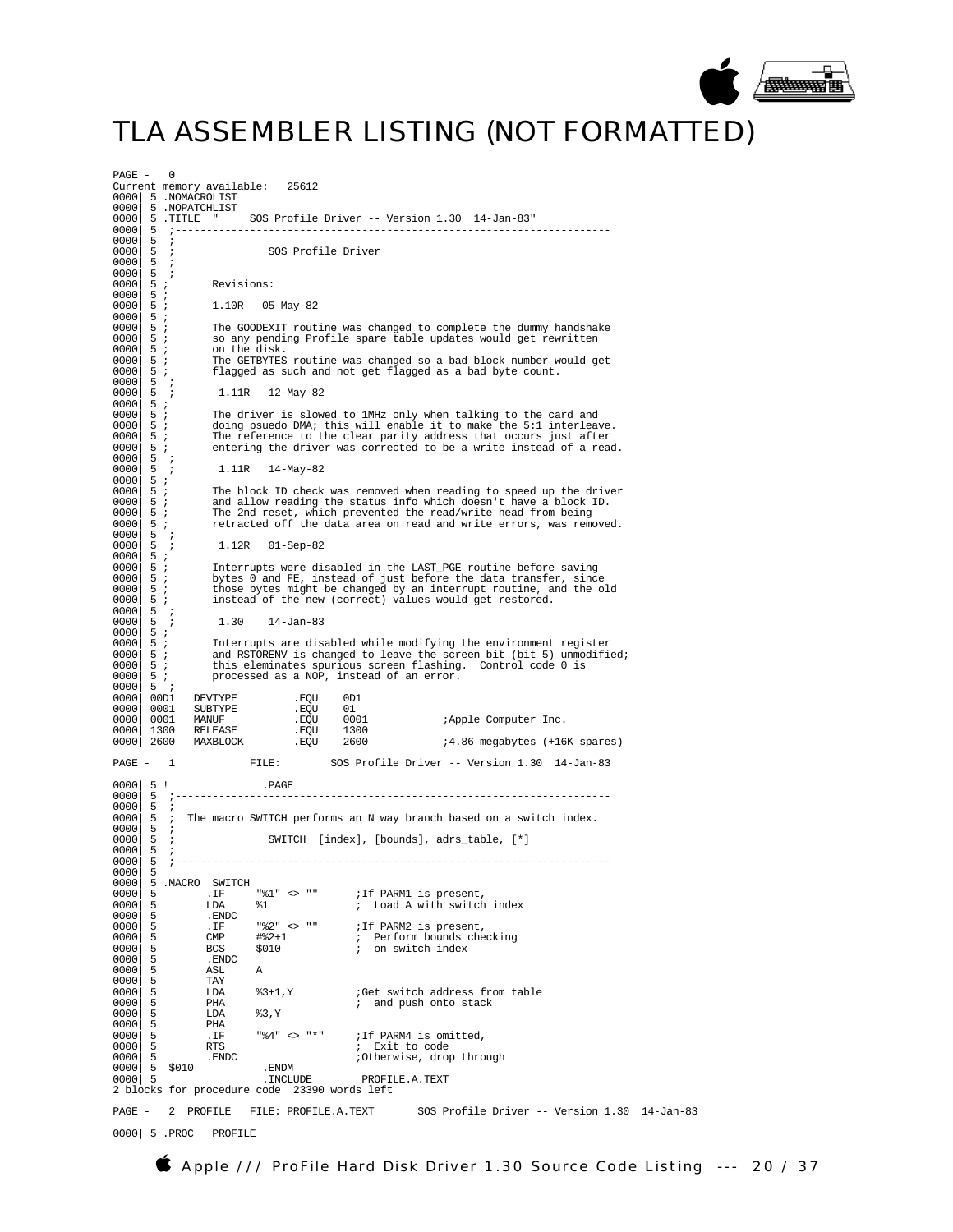

Current memory available: 24800<br>0000 FFFF 0000| FFFF .WORD 0FFFF 0002| 3B00 .WORD 59. 0004 50 72 6F 66 69 6C 65 .ASCII "Profile Driver -- "<br>000B 20 44 72 69 76 65 72 000B| 20 44 72 69 76 65 72 0012 20 2D 2D 20<br>0016 43 6F 70 79 0016 43 6F 70 79 72 69 67 .ASCII "Copyright (C) 1983 by Apple Computer Inc."<br>001D 68 74 20 28 43 29 20 0016 43 6F 70 79 72 69 67<br>001D 68 74 20 28 43 29 20<br>0024 31 39 38 33 20 62 79 0024| 31 39 38 33 20 62 79 002B| 20 41 70 70 6C 65 20 0032| 43 6F 6D 70 75 74 65 0039 72 20 49 6E 63 2E<br>003F 5  $003F$  5<br>003F 5 003F| 5 ;----------------------------------------------------------------------  $003F$  5 Device Information Block (DIB)  $003F$ <br> $003F$ 003F| 5 ;----------------------------------------------------------------------  $003F$  5<br>003F 0000 003F 0000 DIB\_LINK1 .WORD 0<br>0041 \*\*\*\* DIB\_ENTRY1 .WORD MAIN 0041| \*\*\*\* DIB\_ENTRY1 .WORD MAIN 0043| 08 2 DIB\_NAME1 .BYTE 8 0044| 2E 50 52 4F 46 49 4C ' .ASCII ".PROFILE"  $004B$  45 2<br>004c 00 0 004C| 00 00 00 00 00 00 00 .BLOCK 7, 0 0053| 80 2 DIB\_DNUM1 .BYTE 80 ;active, no page alignment 0054| FF 2 DIB\_SLOT1 .BYTE 0FF 0055| 00 2 DIB\_UNIT1 .BYTE 0 0056 D1 2 DIB\_TYPE1 .BYTE DEVTYPE<br>0057 01 2 DIB\_SUBTYPE1 .BYTE SUBTYPE 0057| 01 2 DIB\_SUBTYPE1 .BYTE S<br>0058| 00 2 ! .BYTE 0 0058<br>
0058<br>
00 2 !<br>
0059<br>
0026<br>
DIB\_BLOCK1 0059 0026 DIB\_BLOCK1 ....WORD MAXBLOCK<br>005B 0100 DIB\_MID1 ...WORD MANUF<br>005D 0013 DIB\_RLS1 ...WORD RELEASE 005B 0100 DIB\_MID1<br>005D 0013 DIB\_RLS1 0013 DIB\_RLS1 .WORD<br>5 005F DIB\_DCBCNT1 .WORD 0001 :Configuration Block<br>NRTVER .BYTE 0FF  $\begin{array}{c|cc}\n 005F & 0100 & DIB_DCl \\
 \hline\n 0061 & FF & 2 & WRTVER\n\end{array}$ PAGE - 3 PROFILE FILE: PROFILE.A.TEXT SOS Profile Driver -- Version 1.30 14-Jan-83 0062 5 .PAGE<br>0062 5 .-----------<br>0062 5 ; 0062| 5 ;---------------------------------------------------------------------- 0062| 5 ; 0062 5 ; SOS Global Equates (jump table entry points) 0062 5 ;  $\begin{array}{c|cc} 0062 & 5 & i \\ 0062 & 5 & i - \end{array}$ 0062| 5 ;----------------------------------------------------------------------  $\begin{array}{|c|c|c|c|}\n 0062 & 5 \\
 0062 & 1913\n \end{array}$ 0062 1913 ALLOCSIR .EQU 1913 :allocate System Interrupt Resource<br>0062 1916 DEALCSIR .EQU 1916 :deallocate """ 0062 1916 DEALCSIR .EQU 1916 :deallocate<br>0062 1922 SELC800 .EQU 1922 :select/dese 0062 1922 SELC800 .EQU 1922 :select/deselect i/o expansion space<br>0062 1928 SYSERR .EQU 1928 :system error routine 0062| 1928 SYSERR .EQU 1928 ;system error routine 0062| 18F0 DO\_DMA .EQU 18F0 ;place to reloc code for banking 0062 00F0 INDDMA .EQU 0F0<br>0062 18F7 VECTLO .EOU DO D  $\begin{array}{cccc} 0062 & 18\text{F7} & \text{VECTLO} & \text{EQU} & \text{DO\_DMA+7} \\ 0062 & 0018 & \text{SOS\_ZPAGE} & \text{EQU} & 18 \end{array}$  $0018$  SOS\_ZPAGE  $\begin{array}{c|c} 0.062 & 5 \\ 0.062 & 5 \end{array}$ 0062| 5 ;----------------------------------------------------------------------  $\begin{array}{c|cc} 0.062 & 5 & ; \\ 0.062 & 5 & ; \end{array}$  $5$  ; SOS Error Codes<br> $5$  ;  $\begin{array}{c|c} 0.062 & 5 \\ 0.062 & 5 \end{array}$ 0062| 5 ;----------------------------------------------------------------------  $0062$  5<br>0062 0020 0062 0020 XREQCODE .EQU 20 :Invalid request code<br>0062 0021 XCTLCODE .EQU 21 :Invalid control/stat 0062 0021 XCTLCODE .EQU 21 ;Invalid control/status code<br>0062 0025 XNORESRC .EOU 25 ;resource not available 0062 0025 XNORESRC .EQU 25 : resource not available<br>0062 0026 XBADOP .EQU 26 : FInvalid operation 0062 0026 XBADOP .EQU 26 : Invalid operation<br>0062 0027 XIOERROR .EQU 27 : I/O error 0062| 0027 XIOERROR .EQU 27 ;I/O error 0062 0028 XNODRIVE .EQU 28 :No drive connected<br>0062 002B XNOWRITE .EQU 2B :Device write prote 0062 002B XNOWRITE .EQU 2B ;Device write protected.(not supported)<br>0062 002C XBYTECNT .EQU 2C ;Byte count <> a multiple of 512<br>0062 002D XBLKNUM .EQU 2D ;Block number too large 0062 002C XBYTECNT .EQU 2C :Byte count <> a multiple of 512<br>0062 002D XBLKNUM .EOU 2D :Block number too large 0062 002D XBLKNUM .EQU 2D : Block number too large<br>0062 0027 BADOLDDATA .EQU 27 ;block has bad data from 0027 BADOLDDATA .EQU 27 :block has bad data from previous read<br>0027 SPTBLOVFLW .EQU 27 :spare table overflow 0027 SPTBLOVFLW .EQU 27 : ispare table overflow<br>5  $\begin{array}{c|c} 0.062 & 0.0062 \\ 0.062 & 5 \\ 0.062 & 5 \end{array}$ 0062| 5 ;----------------------------------------------------------------------  $\begin{array}{c|cc} 0.062 & 5 & ; \\ 0.062 & 5 & ; \end{array}$ 0062| 5 ; Hardware I/O Addresses  $\begin{array}{c|c} 0.062 & 5 \\ 0.062 & 5 \\ 0.062 & 5 \end{array}$ 0062| 5 ;----------------------------------------------------------------------  $0062$  5<br>0062 FFEF 0062 FFEF BANK\_REG .EQU 0FFEF<br>0062 FFDF E\_REG .EQU 0FFDF<br>0062 FFD0 Z REG .EOU 0FFD0 0062| FFDF E\_REG .EQU 0FFDF ;system environment register 0062| FFD0 Z\_REG .EQU 0FFD0 ;Zero page register for psuedo DMA 0062 F800 PSUEDO\_DMA .EQU 0F800 ;psuedo DMA code in ROM.<br>0062 C080 WR\_PORT .EQU 0C080 ;Write to Z8 RAM (byte a<br>0062 C081 RD\_PORT .EQU 0C081 ;Read\_from\_Z8\_RAM (byte 0062| C080 WR\_PORT .EQU 0C080 ;Write to Z8 RAM (byte at a time) 0062| C081 RD\_PORT .EQU 0C081 ;Read from Z8 RAM (byte at a time) 0062 CO82 BUSY .EQU 0CO82 :28 not ready<br>0062 CO83 CLR\_PARITY .EQU 0CO83 :28 not ready<br>0062 CO83 :Clear parity error.  $0062$   $CO83$   $CLR$ <sup>PARITY</sup> PAGE - 4 PROFILE FILE: PROFILE.A.TEXT SOS Profile Driver -- Version 1.30 14-Jan-83  $0062$  5 .PAGE<br>0062 5 ;---0062| 5 ;----------------------------------------------------------------------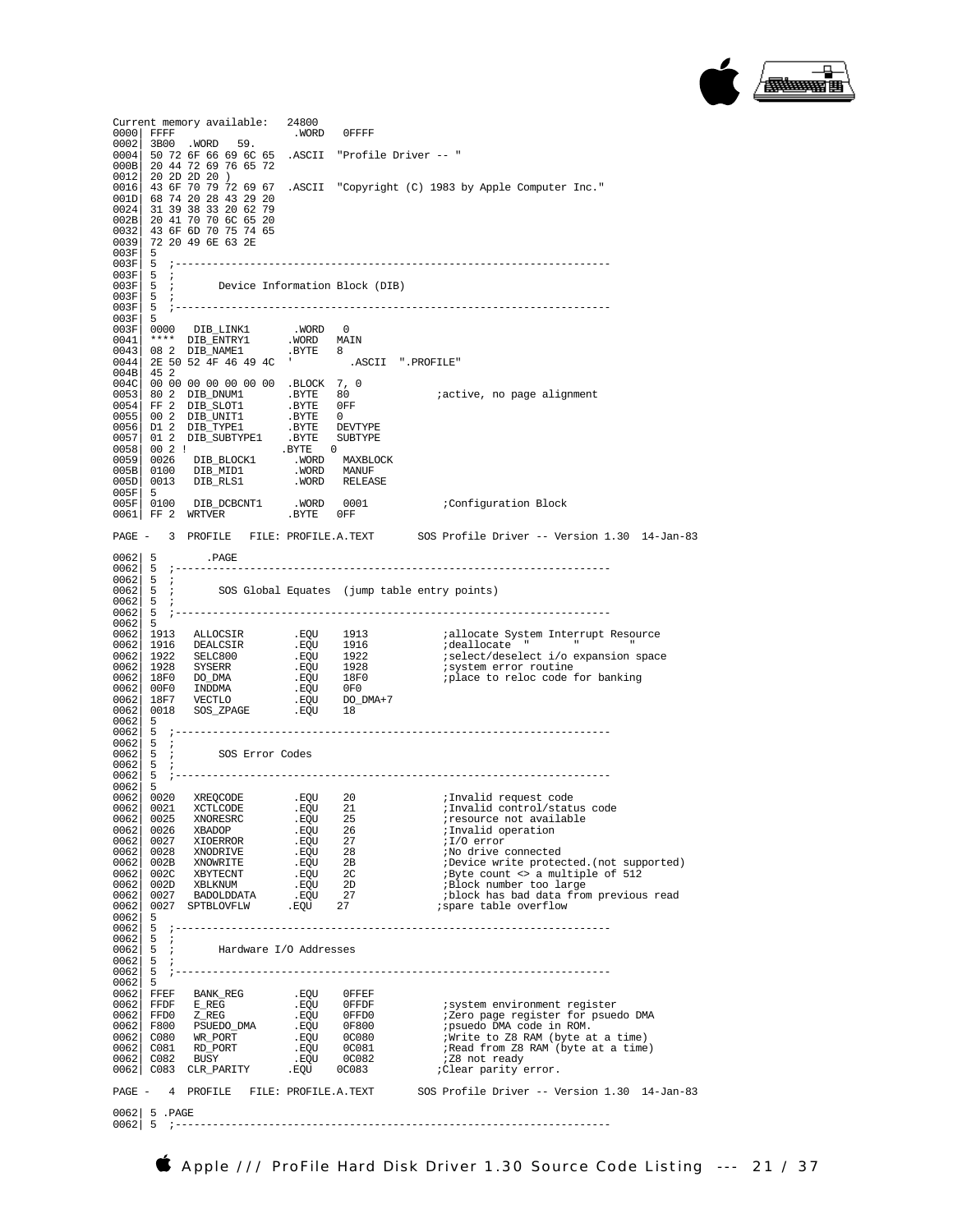

| $0062$   5<br>0062<br>0062                                                                   | $\cdot$<br>$5 \cdot i$<br>$5 \cdot i$     | Constants                                                                                                                                                                                          |                                                                                                                                                                                             |                                                                                    |
|----------------------------------------------------------------------------------------------|-------------------------------------------|----------------------------------------------------------------------------------------------------------------------------------------------------------------------------------------------------|---------------------------------------------------------------------------------------------------------------------------------------------------------------------------------------------|------------------------------------------------------------------------------------|
| 0062<br>0062<br>0062<br>0062<br>0062<br>0062<br>0062<br>0062<br>0062                         | 5<br>-5                                   | 0000 NOTCMD<br>0004 SETCMD<br>0001 SETWRT<br>0005 SETRD<br>0002 INTDSABL<br>0006 INTENABL<br>0003 RWLO                                                                                             | .EQU<br>$\overline{0}$<br>EQU 4<br>EQU 1<br>EQU 5<br>EQU 2<br>EQU 6<br>$\overline{\mathbf{3}}$<br>.EQU                                                                                      | :Command line Low<br>:Command line High<br>; Low<br>;High                          |
| 0062<br>0062<br>0062<br>0062<br>0062                                                         | 5                                         | 0007 RWHI                                                                                                                                                                                          | $\overline{7}$                                                                                                                                                                              |                                                                                    |
| 0062<br>0062<br>0062<br>0062                                                                 | $5 \cdot i$<br>$5 \t i$<br>$5 \cdot i$    | Command codes                                                                                                                                                                                      |                                                                                                                                                                                             |                                                                                    |
| 0062<br>0062<br>0062<br>0062<br>0062<br>0062<br>0062                                         | 5<br>-5                                   | 0000 WDGTRD<br>0002 WDGTWRTVER<br>0003 WDGTSTAT<br>0001 WDGTWRT                                                                                                                                    | EQU 0<br>EQU 2<br>EQU 3<br>EQU 1                                                                                                                                                            |                                                                                    |
| 0062<br>0062<br>0062<br>0062                                                                 | $5 \cdot i$<br>$5 \cdot i$<br>$5 \cdot i$ | SIR allocation table                                                                                                                                                                               |                                                                                                                                                                                             |                                                                                    |
| 0062<br>0062<br>0064                                                                         | -5<br>0066 0000                           | **** SIRADDR .WORD SIRTABLE 10 00 / SIRTABLE .BYTE 10, 0<br>0000 .WORD 0<br>$\begin{array}{cccccc} 0.068 & 0.02 & SIREANK & .BTTE & 0 \\ 0.069 & 0.005 & SIRCOUNT & .EQU & *-SIRTABLE \end{array}$ |                                                                                                                                                                                             |                                                                                    |
|                                                                                              |                                           |                                                                                                                                                                                                    |                                                                                                                                                                                             | PAGE - 5 PROFILE FILE: PROFILE.A.TEXT SOS Profile Driver -- Version 1.30 14-Jan-83 |
| $0069$ 5<br>0069                                                                             |                                           | . PAGE                                                                                                                                                                                             |                                                                                                                                                                                             |                                                                                    |
| 0069<br>0069<br>00691<br>0069                                                                | $5 \cdot i$<br>5 ;<br>5                   | Local variables                                                                                                                                                                                    |                                                                                                                                                                                             |                                                                                    |
| 0069<br>0069<br>006A<br>006B<br>006C                                                         | 5<br>5                                    | 00 2 SLOTX<br>00 2 ERROR<br>00 2 IERROR                                                                                                                                                            | .BYTE 0<br>.BYTE 0<br>BYTE 0.                                                                                                                                                               | $i$ if = 0 then no error<br>$i$ if = 0 then no initialization error                |
| 006C<br>006E<br>006F<br>0071<br>0072                                                         |                                           | 00 2 PREVCMD .BYTE 0<br>006D 00 2 PREVUNIT<br>00 2 LENGTH<br>0000 ORGADR<br>00 2 ORGBNK<br>00 2 SLOTCN                                                                                             | .BYTE 0<br>BYTE 0<br>BYTE 0<br>EXTE 0<br>BYTE 0<br>.BYTE<br>$\Omega$                                                                                                                        | inumber of blocks to read.                                                         |
| 0073<br>0074<br>0075<br>0076<br>0077<br>0079<br>007A<br>007B<br>007C<br>007D<br>007E         |                                           | 00 2 ADDRDMA<br>00 2 BANKDMA<br>00 2 TEMP00<br>00 2 TEMPFE<br>00 2 MVCNT<br>0078 00 2 CNTLO<br>00 2 CNTHI<br>00 2 ADMODE<br>00 2 DATDIR<br>00 2 Z8CMD<br>00 2 COUNTR<br>00 2 MSBLOCK               | .BYTE 0<br>.BYTE 0<br>.BYTE 0<br>.BYTE 0<br>. BYTE<br>$\overline{\phantom{0}}$<br>.BYTE<br>0<br>0<br>. BYTE<br>.BYTE<br>0<br>.BYTE<br>0<br>0<br>.BYTE<br>0<br>. BYTE<br>.BYTE<br>$^{\circ}$ | Most significant block # for Profile                                               |
| 007F<br>0080<br>0081<br>0082<br>0083<br>0084<br>0085<br>0086<br>0087<br>0088<br>0089<br>008A |                                           | 00 2 BSYLO<br>00 2 LONGWAIT<br>00 2 WAITTIME<br>00 2 PIPPIN_RESET<br>00 2 STATUS1<br>00 2 STATUS2<br>00 2 STATUS3<br>00 2 STATUS4<br>00 2 PARITY_ERR<br>00 2 RESET FLAG<br>00 2 BAD_RESPONSE       | 0<br>. BYTE<br>.BYTE<br>0<br>. BYTE<br>0<br>0<br>. BYTE<br>0<br>.BYTE<br>.BYTE<br>0<br>0<br>.BYTE<br>. BYTE<br>0<br>. BYTE<br>$^{\circ}$<br>0<br>. BYTE<br>.BYTE<br>0<br>.WORD 0            | ;FLAG set when driver has seen busy lo                                             |
| 008C<br>008E<br>0090                                                                         | 0000<br>0000                              | CHEKBYTS<br>.WORD 0<br>0000 . WORD<br>$^{\circ}$<br>00 2 SVENV                                                                                                                                     | . BYTE<br>0                                                                                                                                                                                 |                                                                                    |
| 0091                                                                                         |                                           | 00 2 DMA_CNT                                                                                                                                                                                       | . BYTE<br>0                                                                                                                                                                                 | PAGE - 6 PROFILE FILE: PROFILE.A.TEXT SOS Profile Driver -- Version 1.30 14-Jan-83 |

Apple /// ProFile Hard Disk Driver 1.30 Source Code Listing --- 22 / 37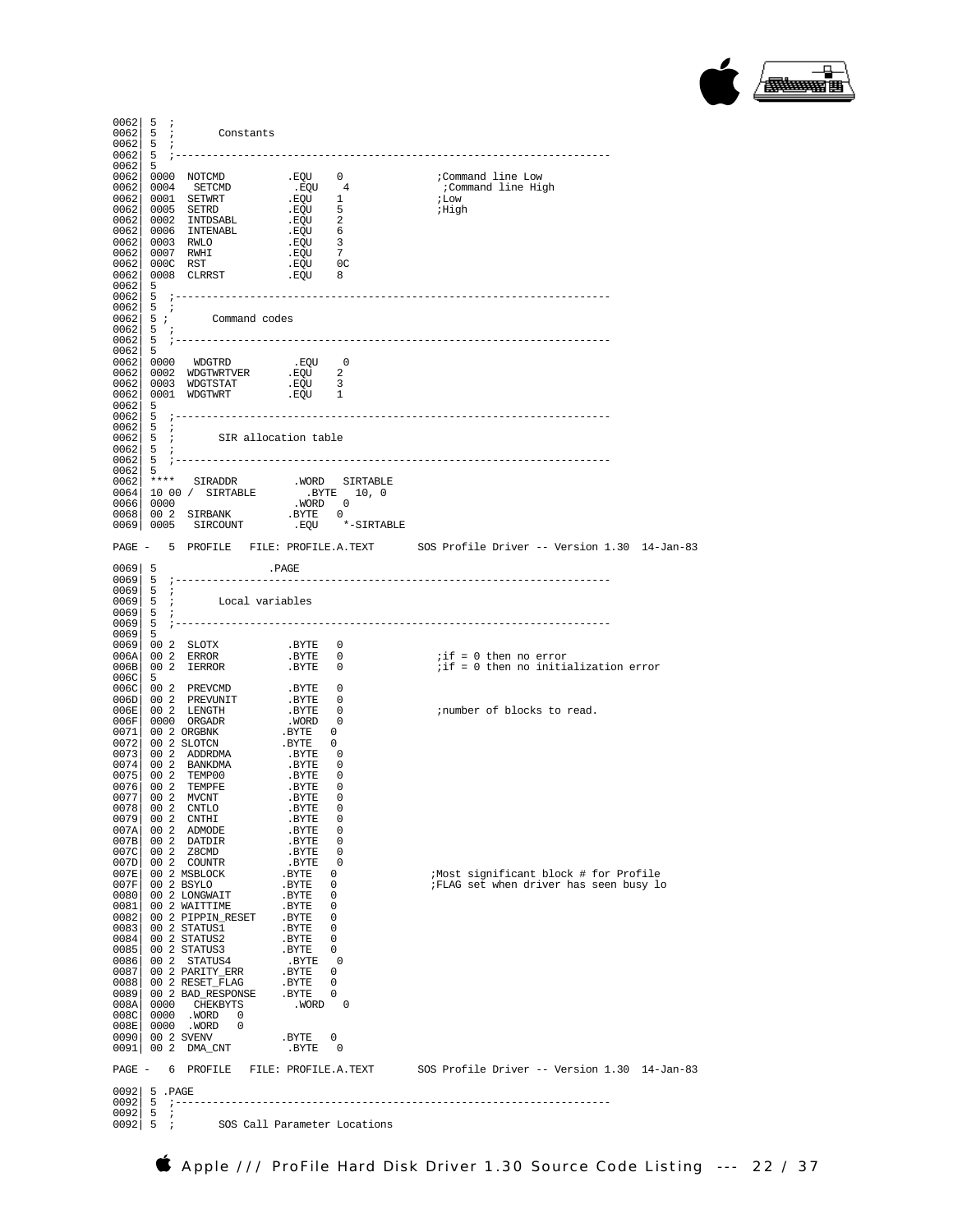

 $\begin{array}{c|cc} 0092 & 5 & ; \\ 0092 & 5 & ; \end{array}$ 0092| 5 ;----------------------------------------------------------------------  $\begin{array}{c|c} 0.092 & 5 \\ 0.092 & 0 \end{array}$ 0092| 00C0 SOS\_REQCODE .EQU 0C0 0092| 00C1 SOS\_UNIT .EQU 0C1  $\begin{array}{|c|c|c|c|}\n 0092 & 5 \\
 \hline\n 0092 & 0022\n \end{array}$ 0092 00C2 SOS\_BUF .EQU 0C2 :D\_READ/D\_WRITE SOS calls<br>0092 00C4 SOS\_BYTES .EOU 0C4 0092 00C4 SOS\_BYTES .EQU 0C4<br>0092 00C6 SOS\_BLOCK .EQU 0C6 0092 00C6 SOS\_BLOCK .EQU 0C6<br>0092 00C8 SOS\_BYTRD .EQU 0C8 00C8 SOS\_BYTRD  $\begin{array}{c|c} 0092 & 5 \\ 0092 & 0022 \end{array}$  $\begin{array}{cccc} 0.0002 & 0.002 & 0.002 & 0.0002 \\ 0.0002 & 0.0003 & 0.0003 & 0.0003 & 0.0003 \end{array} \qquad \begin{array}{cccc} 0.0002 & 0.00000 & 0.00000 & 0.00000 \\ 0.00000 & 0.00000 & 0.00000 & 0.00000 & 0.00000 & 0.00000 \end{array}$ 00C3 SOS\_STLIST<br>5  $\begin{array}{c|c} 0.092 & 5 \\ 0.092 & 1400 \end{array}$ 1400 SOS\_XPAGE .EQU 1400  $\begin{array}{c|cc} 0092 & 5 \\ 0092 & 5 & i--- \end{array}$ 0092| 5 ;----------------------------------------------------------------------  $\begin{array}{c|c} 0092 & 5 \\ \hline 0092 & 5 \end{array}$ 5 ; More Zero page equates  $0092$ <br> $0092$ 0092| 5 ;---------------------------------------------------------------------- 0092 5<br>0092 00CA ADRLO 0092 00CA ADRLO .EQU 0CA ;Indirect address to user data<br>0092 00CB ADRHI .EQU ADRLO+1  $0092$   $00C$ B  $ADRH$  . EQU  $ADRLO+1$ <br> $0092$   $14$ CB STSADR ROU SOS XPAC 0092 14CB SISADR .EQU SOS\_XPAGE+ADRHI<br>0092 00CC INDRCN .EQU 0CC ; 0092 00CC INDRCN .EQU 0CC ;Indirect to \$CN00 device locations<br>0092 14CD SISCN .EQU SOS\_XPAGE+INDRCN+1 0092 14CD SISCN .EQU SOS\_XPAGE+INDRCN+1<br>0092 00CE TIMOUT .EOU OCE 0092 00CE TIMOUT .EQU 0CI<br>0092 00CF RTRYCNT .EQU 0CF 0092 00CF<br>
0092 00CF RTRYCNT .EQU 0CF<br>
0092 00D0 RTRYCHTRESH .EQU 0D0 0092 00D0 RTRYTHRESH .EQU 0D0<br>0092 00D1 CMD RTRYCNT .EOU 0D1 0092 00D1 CMD\_RTRYCNT .EQU 0D1<br>0092 00D2 RSPNS .EQU 0D2 0092 00D2 RSPNS .EQU 0D2<br>0092 00D2 RSPNS .EQU 0D2<br>0092 00D3 BLK\_RTRYCNT .EQU 0D3 00D3 BLK\_RTRYCNT<br>00D4 BLOCKLO 0092 00D4 BLOCKLO .EQU 0D4<br>0092 00D5 BLOCKHI .EQU 0D5 00D5 BLOCKHI PAGE - 7 PROFILE FILE: PROFILE.A.TEXT SOS Profile Driver -- Version 1.30 14-Jan-83 0092| 5 .PAGE 0092| 5 ;----------------------------------------------------------------------  $\begin{array}{c|cc} 0092 & 5 & ; \\ 0092 & 5 & ; \end{array}$ 5 ; Psuedo DMA transfer routine. Does bank switching first.<br>5 ;  $\begin{array}{c|cc}\n 0092 & 5 & ; \\
 0092 & 5 & ; \n\end{array}$ 0092| 5 ;---------------------------------------------------------------------- 0092 5<br>0092 AC EFFF - RELCODE<br>0095 8E EFFF - STX F 0092 AC EFFF - RELCODE LDY BANK\_REG ;This Code is moved to \$18F0<br>0095 8E EFFF - STX BANK\_REG ; so the bank can be switched 0095| 8E EFFF - STX BANK\_REG : so the bank can be switched<br>0098| 20 00F8 - JSR PSUEDO DMA : for psuedo DMA transfers to 0098 20 00F8 - JSR PSUEDO\_DMA : for psuedo DMA transfers to 009B 8C EFFF - STY BANK\_REG : other than driver bank. 009B 8C EFFF - STY BANK\_REG  $\begin{array}{ccc} 0.09B & 0.09B \\ 60 & 2.5 \end{array}$  BANK\_REG  $\begin{array}{ccc} 1 & 0 & 0 \\ 0 & 0 & 0 \end{array}$  other than driver bank. 009E| 60 2 RTS 009F | 000D CDELEN .EQU \*-RELCODE PAGE - 8 PROFILE FILE: PROFILE.A.TEXT SOS Profile Driver -- Version 1.30 14-Jan-83  $009F$  5 .PAGE<br>009F 5 :---009F| 5 ;----------------------------------------------------------------------  $009F$  5 ;<br>009F 5 ;  $5$  ; Profile driver -- Main entry point 009F<br>009F 009F| 5 ;----------------------------------------------------------------------  $009F$  5<br>009F 009F 009F| 009F MAIN .EQU \*  $\begin{array}{l|ccc} 009F & 009F & 0111 \\ 009F & \text{AD DFFF} & - \text{LDA} \\ 00\text{A2} & 29 \text{ DF} & / \text{ AND} \\ 00\text{A4} & 8\text{D} & 9000 & - \text{ STA} \\ \end{array}$ 00A2| 29 DF / AND #0DF ;Save everything but 00A4| 8D 9000 - STA SVENV ; the current screen state  $\begin{array}{llllllll} 00A7 & \text{A5 C0} & / & \text{LDA} & \text{SOS\_REQCODE} \\ 00A9 & 49 08 / & EOR & \text{H8} & \\ 00A0 & \text{F0*} & \text{BEQ} & \text{INIT\_ENT} \\ 00A0 & \text{A0 B} & 5400 - \text{LDA} & \text{DIB\_SLOT1} \\ 00B0 & 2019 - \text{JSR} & \text{SELC800} & \\ 00B3 & 90 * * & \text{BCC} & \text{S20} & \end{array}$ 00B5| 4C \*\*\*\* - JMP NODRV  $\begin{array}{lllllllll} 00\text{B5} & 4\text{C} & **** & -\text{JMP} & \text{NODRV} \\ 00\text{B8} & \text{AD} & \text{6B00} & -& \$20 & & & \\ 00\text{B8} & \text{F0}^{**} & \text{BEQ} & \text{ONEMEG} & & & \\ \end{array} \quad \begin{array}{lllllll} \text{LDA} & \text{IERROR} & \text{if $\text{id}$ D\_INIT encounter error?} \\ \end{array}$ 00BB| F0\*\* BEQ ONEMEG 00BD| 20 2819 - JSR SYSERR<br>00C0| 8D 7200 - INIT\_ENT STA SLOTCN<br>00C3| A9 FF / ONEMEG LDA #0FF 00C3| A9 FF / ONEMEG LDA #0FF<br>00C5| 8D 8200 - STA PIPPIN\_RESET<br>00C8| 8D 7D00 - STA COUNTR  $\begin{array}{lllllll} 00\text{CO} & \text{8D} & \text{7D00} & - & \text{STA} & & \text{COUNTTR} \\ 00\text{CB} & \text{A2} & \text{OC} & / & \text{LDX} & & \text{ \#CDELEN-1} \\ 00\text{CD} & \text{BD} & \text{9200} & - & \text{MOVCODE} & & \text{LDA} \end{array}$ 00CB| A2 0C / LDX #CDELEN-1 ;Move code to page 18 for DMA<br>00CD| BD 9200 - MOVCODE LDA RELCODE,X ; to other  $00CD$  BD 9200 - MOVCODE LDA RELCODE, X i to other possible banks.<br>00D0 95 F0 / STA INDDMA.X 00D0 95 F0 / STA INDDMA, X<br>00D2 CA 2 DEX 00D2 CA 2 DEX<br>00D3 10F8 BPL 00D3 10F8 BPL MOVCODE<br>00D5 A9 00 / LDA #0<br>00D7 8D 8700 - STA BAD\_RESPONSE<br>00DA 8D 8900 - STA RESET\_FLAG<br>00DD 8D 8800 - STA RESET\_FLAG  $\begin{tabular}{|c|c|c|c|c|} \hline 00DD & 8D & 8800 & -STA & REST\_FIAG \\ 00E0 & 85 CC / STA & IDRCN \\ 00E2 & 8D CD14 & - STA & SISCN \\ \hline \end{tabular}$ 00E2 8D CD14 - STA SISCN<br>00E5 A5 C6 / LDA SOS BLOCK 00E5| A5 C6 / LDA SOS\_BLOCK 00E7| 85 D4 / STA BLOCKLO 00E9| A5 C7 / LDA SOS\_BLOCK+1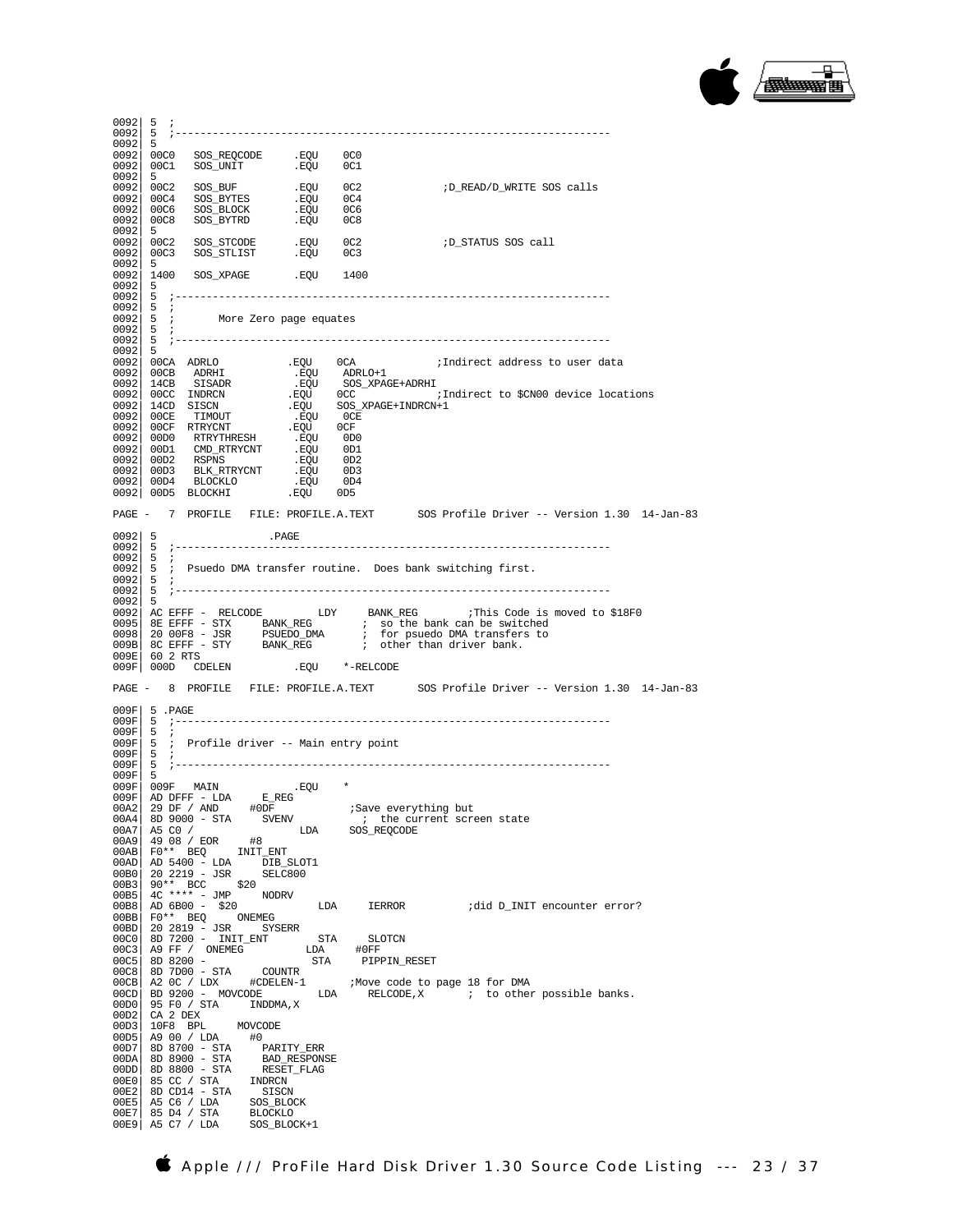

00EB| 85 D5 / STA BLOCKHI 00ED| AE 6900 - LDX SLOTX 00F0 08 2 PHP<br>00F1 78 2 SEI 00F1 78 2 SEI<br>00F2 AD DFFF 00F2| AD DFFF - LDA E\_REG 00F5 09 83 / ORA #83 3 ;slow to 1mhz, ROM enable<br>00F7 8D DFFF - STA E\_REG 00F7| 8D DFFF - STA E\_REG 00FA| 28 2 PLP  $00FE$  AD 7200 - LDA SLOTCN<br>00FE 10\*\* BPL GO INIT  $00FE$   $10**$  BPL GO\_INIT *;Branch* if not initialized.<br>0100 85 CD / STA INDRCN+1 00FE 10\*\* BPL GO\_INIT<br>0100 85 CD / STA INDRCN<br>0102 9D 83C0 - STA CLR\_ 0102 9D 83C0 - STA CLR\_PARITY, X ;Clear any previous parity errors.<br>0105 BC 82C0 - LDY BUSY, X 0105| BC 82C0 - LDY BUSY,X 0108| 20 \*\*\*\* - JSR S2M ;set 2MHz mode 010B| 98 2 TYA PAGE - 9 PROFILE FILE: PROFILE.A.TEXT SOS Profile Driver -- Version 1.30 14-Jan-83 010C| 29 01 / AND #1 010E| D0\*\* BNE NODRV  $0110$  98 2 TYA<br>  $0111$   $10**$  BPL<br>  $0113$  A9 FF / LDA 0111| 10\*\* BPL \$40 0113| A9 FF / LDA #0FF 0115| 8D 7F00 - STA BSYLO 0118| D0\*\* BNE GO\_INIT 011A| AD 7F00 - \$40 LDA BSYLO ;has BSY been low? 011D| D0\*\* BNE GO\_INIT ;branch if so 011F| 20 \*\*\*\* - JSR RSTORENV 0122| A9 27 / LDA #XIOERROR 0124 20 2819 - JSR SYSERR *i*otherwise error exit  $0127$  5 0127| 5<br>0127| 20 \*\*\*\* - GO\_INIT JSR DISPATCH<br>012A| 20 \*\*\*\* - JSR SETUPWRITE<br>012D| A9 00 / LDA #0<br>012F| 20 2219 - JSR SELC800 0132| 08 2 RSTORENV PHP 0133| 78 2 SEI 0134| AD DFFF - LDA E\_REG 0137| 29 20 / AND #20 0137 29 20 / AND  $\#20$ <br>
0139 0D 9000 - ORA SVENV ;restore environment register<br>
013C 8D DFFF - STA E\_REG 013C| 8D DFFF - STA E\_REG  $\begin{array}{|c|c|c|c|}\n 013\text{F} & 28 & 2 \text{ PLP} \\
 0140 & 60 & 2 \text{ RTS}\n\end{array}$  $602$  RTS  $\qquad i$  and exit to caller  $5$  $0141$ <br> $0141$ 0141 08 2 S2M PHP<br>0142 78 2 SEI  $0142$  78 2 SEI<br>0143 AD DEFF -0143 AD DFFF - LDA E\_REG<br>0146 29 7F / AND #7F 0146| 29 7F / AND #7F ;and out 1MHz bit 0148| 8D DFFF - STA E\_REG 014B| 28 2 PLP 014C| 60 2 RTS PAGE - 10 PROFILE FILE: PROFILE.A.TEXT SOS Profile Driver -- Version 1.30 14-Jan-83  $\begin{array}{|c|c|} \hline 014D & 5 & .\texttt{PAGE} \ \hline 014D & 5 & \texttt{DISPATH} \ \hline \end{array}$ 014D<br>
015E<br>
5 S<br>
015E<br>
5 S  $015E$  5 \$<br>015E A9 2 015E| A9 20 / BADREQ LDA #XREQCODE ;Invalid request code 0160| 20 2819 - JSR SYSERR 0163 5<br>0163 A9 26 / BADOP<br>0165 20 2819 -0163| A9 26 / BADOP LDA #XBADOP ;Invalid operation  $\begin{array}{ccc} \text{LDA} & \text{#XBADOP} \\ \text{JSR} & \text{evc}^{-1} \end{array}$  $0168$  5<br> $0168$  2 0168 20 3201 - NODRV JSR RSTORENV<br>016B A9 28 / LDA #XNODRIVE ;No drive co 016B A9 28 / LDA #XNODRIVE :No drive connected (power off)<br>016D 20 2819 - SYS\_ERROR JSR SYSERR  $0170$  5<br>0170 5 0170| 5 ;----------------------------------------------------------------------  $\begin{array}{c|c} 0170 & 5 \\ 0170 & 0 \end{array}$ 0170| 0170 SW\_TABLE .EQU \* ;Profile driver switch table 0170| \*\*\*\* .WORD DREAD-1 ; D\_READ system call 0172| \*\*\*\* .WORD DWRITE-1 ; D\_WRITE " 0174| \*\*\*\* .WORD DSTATUS-1 ; D\_STATUS " 0176| \*\*\*\* .WORD FDCONTROL-1 ; D\_CONTROL "  $\begin{tabular}{lllllllllll} \multicolumn{2}{c}{0.174} & $\star \star \star \star$ & $\text{\tiny WORD}$ & \textsc{DSTATION} & & & & & & & & & \\ \hline 0176 & $\star \star \star \star$ & $\text{\tiny WORD}$ & \textsc{DSTATION} & & & & & & & & \\ \hline 0176 & $\star \star \star \star$ & $\text{\tiny WORD}$ & \textsc{PDCONTROL-1} & & & & & & & & \\ \hline 0178 & 5D01 & $\text{\tiny WORD}$ & \textsc{BADEEQ-1} & & & & & & & & \\ \hline 0178 & 5D01 & $\text{\tiny WORD$  $5D01$  WORD BADREQ-1 ; D\_INFO  $6201$  .WORD BADOP-1 ; D OPEN  $\begin{array}{|l|l|l|l|} \hline 017C & 6201 & \text{WORD} & \text{BADOP-1} & \text{ } & \text{ } & \text{ } & \text{ } & \text{ } & \text{ } \\ 017E & 6201 & \text{WORD} & \text{BADOP-1} & \text{ } & \text{ } & \text{ } & \text{ } & \text{ } & \text{ } & \text{ } \\ \hline \end{array}$  $\begin{array}{c|cccc}\n017E & 6201 & .WORD & BADOP-1 & & \vdots \\
0180 & **** & .WORD & DINIT-1 & & \vdots\n\end{array}$ WORD DINIT-1 ; D\_INIT.<br>WORD DREPEAT-1 ; D\_REPEAT  $0182$  \*\*\*\* PAGE - 11 PROFILE FILE: PROFILE.A.TEXT SOS Profile Driver -- Version 1.30 14-Jan-83 0184| 5 .PAGE 0184| 5 ;----------------------------------------------------------------------  $\begin{bmatrix} 0184 \\ 0184 \end{bmatrix}$ 5 ; Profile driver -- initialization request.<br>5 :  $\begin{array}{c} 0184 \\ 0184 \end{array}$ 0184| 5 ;----------------------------------------------------------------------  $\begin{array}{|c|c|c|c|}\n 0184 & 5 \\
 0184 & 0184\n\end{array}$ 0184 0184 DINIT .EQU<br>0184 AD 5400 - LDA DIB\_SLOT1  $islotindex:=dib.slot*16$ 0187| AA 2 TAX

Apple /// ProFile Hard Disk Driver 1.30 Source Code Listing --- 24 / 37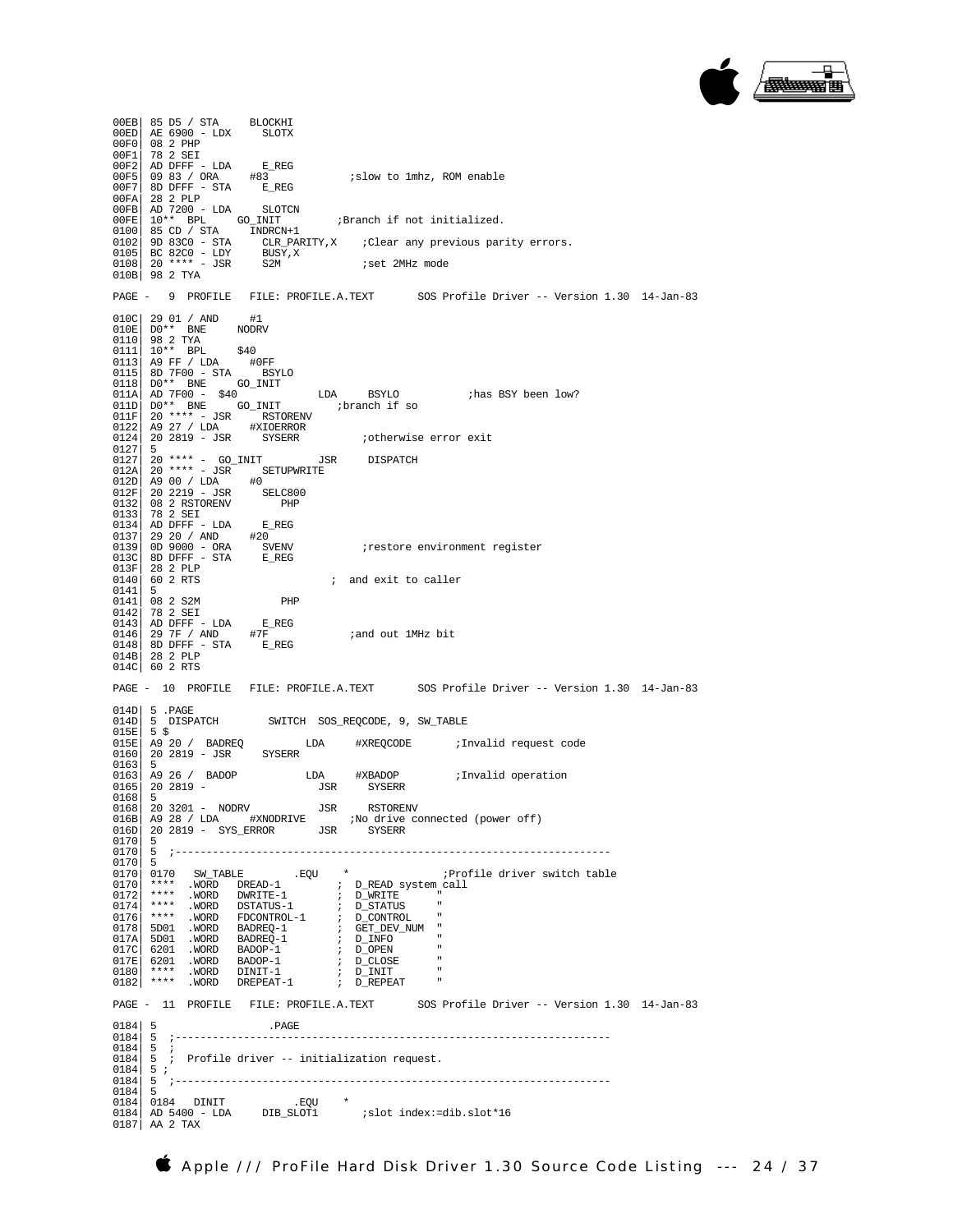

 $DI\_ERR1$  ; error, invalid slot #  $#0C0$ 018A| 09 C0 / ORA #0C0 018C| 8D 7200 - STA SLOTCN ;Save slot CN address 018F 85 CD / STA INDRCN+1<br>0191 0A 2 ASL  $0191 \begin{array}{|c|c|} 0A & 2 & ASL & A \\ 0192 & 0A & 2 & ASL & A \\ \end{array}$ 0192 0A 2 ASL A<br>0193 0A 2 ASL A 0193| 0A 2 ASL A 0194| 0A 2 ASL A 0195 8D 6900 - STA SLOTX<br>0198 89.00 / LDA #0 0198| A9 00 / LDA #0 019A| 85 CC / STA INDRCN 019C| 8D CD14 - STA SISCN 019F| AD 5400 - LDA DIB\_SLOT1 ;compute SIR # 01A2| 18 2 CLC 01A3 6D 6400 - ADC SIRTABLE : sir:=dib.slot1+16<br>01A6 8D 6400 - STA SIRTABLE 01A6| 8D 6400 - ADC SIRTABLE<br>01A6| 8D 6400 - STA SIRTABLE<br>01A9| A9 05 / LDA #SIRCOUNT 01A9 A9 05 / LDA #SIRCOUNT :allocate the slot's SIR 01AB AE 6200 - LDX SIRADDR 01AB| AE 6200 - LDX SIRADDR 01AE| AC 6300 - LDY SIRADDR+1 01B1| 20 1319 - JSR ALLOCSIR 01B4 B0\*\* BCS DI\_ERR2 ;SIR request failed<br>01B6 AD 5400 - LDA DIB\_SLOT1 01B6| AD 5400 - LDA DIB\_SLOT1 01B9| 20 2219 - JSR SELC800 01BC| B0\*\* BCS DI\_ERR1 01BE| 20 \*\*\*\* - JSR SETUPREAD 01C1 A0 02 / LDY #INTDSABL<br>01C3 B1 CC / LDA (INDRCN), Y 01C3| B1 CC / LDA (INDRCN),Y 01C5| 20 \*\*\*\* - JSR SETUPWRITE 01C8| 20 \*\*\*\* - JSR SETUPREAD  $01CB$  18 2 CLC<br>01CC 60 2 01CC| 60 2 RTS ;normal exit 01CD| 5 01CD| A9 28 / DI\_ERR1 LDA #XNODRIVE ;error, checksum fail/bad slot# 01CF| D0\*\* BNE DI\_ERR3 1DA #XNORESRC *ierror, SIR resource not available*<br>  $\begin{array}{ccc}\n\text{STA} & \text{IERROR}\n\end{array}$ 01D3| 8D 6B00 - DI\_ERR3 STA IERROR 01D6| 20 2819 - JSR SYSERR PAGE - 12 PROFILE FILE: PROFILE.A.TEXT SOS Profile Driver -- Version 1.30 14-Jan-83  $01D9$  5 .PAGE<br> $01D9$  5 .---0<br>5 ; ;<br>5 ;  $\begin{array}{c|cc} 01D9 & 5 & ; \\ 01D9 & 5 & ; \end{array}$ 01D9  $\begin{array}{cc} 5 & ; \end{array}$  Profile driver -- status request.  $\begin{array}{c|c} 01D9 & 5 & ; \\ 01D9 & 5 & ; \end{array}$ 01D9  $\begin{bmatrix} 5 & \cdot \\ 5 & \cdot \end{bmatrix}$  Status request zero returns BUSY (bit 7), and ONLINE (bit 4).<br>01D9  $\begin{bmatrix} 5 & \cdot \\ 5 & \cdot \end{bmatrix}$  Status request one returns device specific flags. 01D9| 5 ; Status request one returns device specific flags.<br>01D9| 5 ; Lastly, the format status code SFE is also accepte 5 ; Lastly, the format status code  $$FE$  is also accepted.<br>5 ;  $01D9$  5 01D9| 5 ;---------------------------------------------------------------------- 01D9| 5 01D9 01D9 DSTATUS .EQU \*<br>01D9 A0 00 / LDY #0<br>01DB A6 C2 / LDX SOS\_STCODE<br>01DD D0\*\* BNE \$10<br>01DF AE 6900 - LDX SLOTX 01E2| 08 2 PHP 01E3| 78 2 SEI  $01E4$  AD DFFF - LDA E\_REG<br>01E7 09 80 / ORA #80 01E7| 09 80 / ORA #80 ;or in 1MHz bit 01E9| 8D DFFF - STA E\_REG 01EC| 28 2 PLP  $\begin{array}{c|cc}\n01\text{ED} & 25 & 211 \\
01\text{ED} & 82\text{CO} - \text{LDA} & \text{BUSY}, \text{X} \\
01\text{FO} & 49 & 80\n\end{array}$  $01F0$  49 80 / EOR #80<br>01F2 02 2 ASL 2 Save 1 01F2| 0A 2 ASL A ;Save Busy status bit in carry 01F3| 08 2 PHP ;Save carry  $01F4$  OA 2 ASL A  $\overline{N}$  i Now shift On-Line to Bit 5.<br> $01F5$  OA 2 ASL A 01F4 0A 2 ASL A<br>01F5 0A 2 ASL A<br>01F6 0A 2 ASL A 01F6| 0A 2 ASL A  $01F7$  0A 2 ASL<br> $01F8$  29 20 / AND 01F8 29 20 / AND  $#20$  ;Throw away other (garbage) bits 01FA 28 2 PLP  $^2$ 01FA 28 2 PLP ;Get Busy bit again<br>
01FB 6A 2 ROR A ;And shift it to Bit<br>
01FC 91 C3 / STA (SOS STLIST),Y 01FB| 6A 2 ROR A<br> $\frac{1}{101}$  and shift it to Bit 7, and On-line to 4<br>01FC| 91 C3 / STA (SOS STLIST).Y 01FC 91 C3 / STA (SOS\_STLIST), Y<br>01FE 60 2 RTS  $(i)$  (carry is always cleared from shift) 01FF<br>01FF  $\begin{array}{c|ccc}\n\texttt{O1FF} & \texttt{5} & \texttt{1} & \texttt{0} \\
\texttt{O1FF} & \texttt{CA} & 2 & \texttt{510} & & \texttt{DEX} \\
\texttt{0200} & \texttt{D0}^{**} & \texttt{BNE} & & \texttt{FORMATUS}\n\end{array}$ 0200 DO\*\* BNE FORMATUS ;branch not status code 1.<br>0202 A0 03 / LDY #3<br>0204 B9 8300 - \$15 LDA STATUS1,Y 0202| A0 03 / LDY #3 0204| B9 8300 - \$15 LDA STATUS1,Y  $0207$  91 C3 / STA (SOS\_STLIST), Y iput status bytes in callers buf 0209 88 2 DEY 0209 88 2 DEY<br>020A 10F8 BPI 10F8 BPL \$15 020C| 18 2 CLC 020D| 60 2 RTS PAGE - 13 PROFILE FILE: PROFILE.A.TEXT SOS Profile Driver -- Version 1.30 14-Jan-83  $\begin{array}{ccc} 020\, \mathrm{E} & 5 \\ 020\, \mathrm{E} & 020\, \mathrm{E} & \text{FORMATUS} \\ \end{array} \quad . \begin{array}{ll} \text{PAGE} \\ \text{.} \end{array}$ 020E 020E FORMATUS .EQU<br>020E A5 C2 / LDA SOS\_STCODE  $020E$  A5 C2 / LDA SOS\_STCODE ;Test for format request.<br>0210 C9 FE / CMP #0FE 020E A5 C2 / LDA SOS\_<br>0210 C9 FE / CMP #0FE<br>0212 D0\*\* BNE FCODE ierror, invalid status code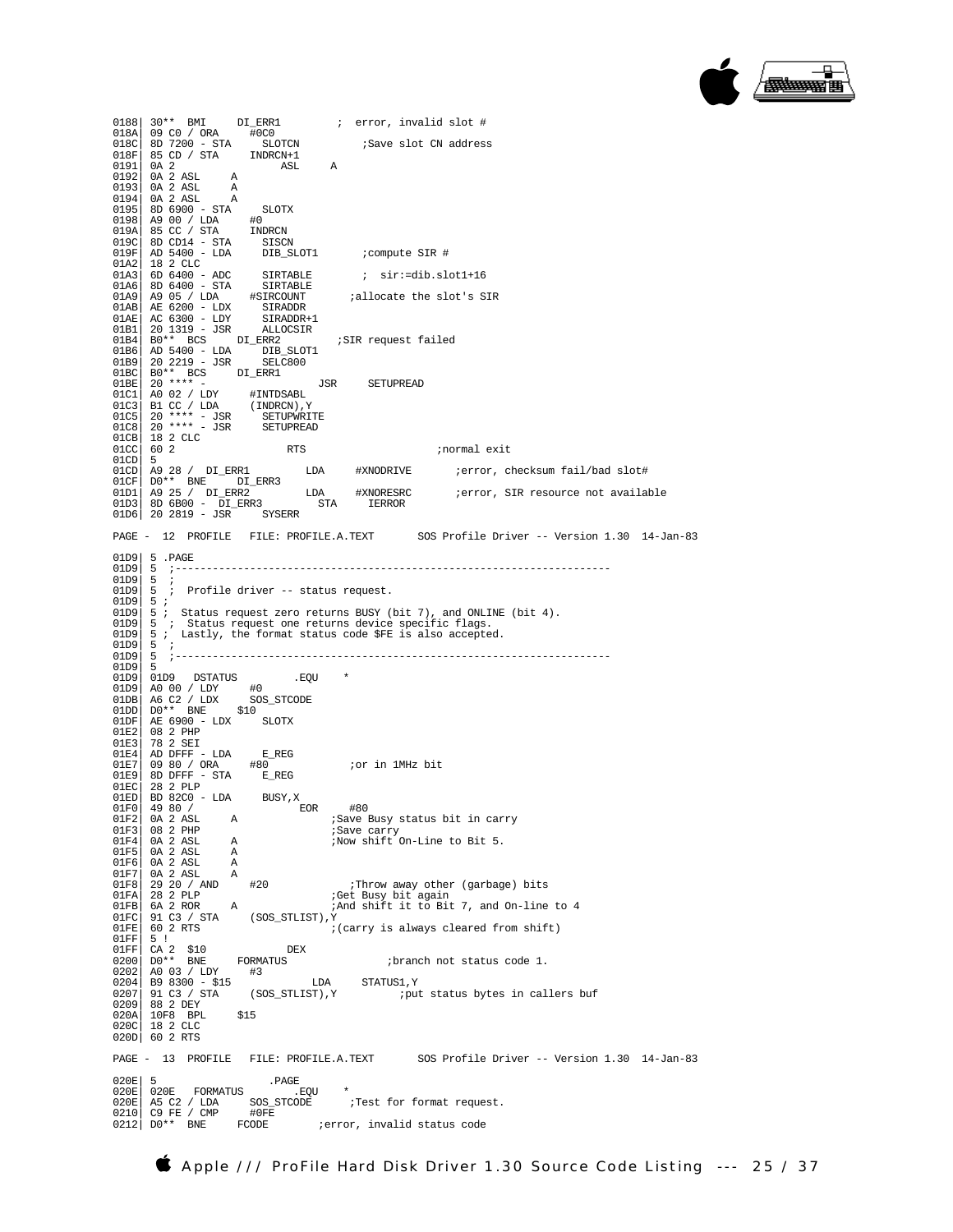

0214| A0 00 / LDY #0 0216| A9 FF / LDA #0FF 0218| 91 C3 / STA (SOS\_STLIST),Y 021A C8 2 INY<br>021B 91 C3 / STA 021B| 91 C3 / STA (SOS\_STLIST),Y  $021D$  18 2 CLC<br>021E 60 2 RTS 60 2 RTS  $021F$  5<br> $021F$  49 21 / FCODE LDA #XCTLCODE : invalid status/control code<br>SYSERR  $0221$  20 2819 - JSR PAGE - 14 PROFILE FILE: PROFILE.A.TEXT SOS Profile Driver -- Version 1.30 14-Jan-83  $0224$  5 .PAGE<br>0224 5 ;---0224| 5 ;---------------------------------------------------------------------- 0224| 5 ; 0224| 5 ; Profile driver -- control request. 0224| 5 ; 0224| 5 ; Control code must be \$00 or \$FE. The reset request is ignored and 0224| 5 ; the Profile is preformatted, hence both requests are NOPs.  $\begin{array}{|c|c|c|c|c|}\n 0224 & 5 \\
 \hline\n 0224 & 5\n \end{array}$ 0224| 5 ;----------------------------------------------------------------------  $\begin{array}{c|c} 0224 & 5 \\ 0224 & 0 \end{array}$ 0224 0224 FDCONTROL .EQU<br>0224 A5 C2 / LDA SOS\_STCODE 0224 A5 C2 / LDA SOS\_STCODE *;*fetch control code 0226  $F0**$  BEQ \$010 0224 A5 C2 / LDA SOS\_:<br>
0226 F0\*\* BEQ \$010<br>
0228 C9 FE / CMP #0FE 0228 C9 FE / CMP #0FE<br>022A D0F3 BNE FCODE 022A DOF3 BNE FCODE ;error, invalid control code<br>022C 18 2 \$010 CLC 022A DOF3 BNE<br>022C 18 2 \$010<br>022D 60 2 RTS 60 2 RTS<br>5  $022E$  5  $022E$  5<br>022E 5 ;------ $022E$  5<br>022E 5  $022E$  5 ; Profile driver -- repeat request.<br>022E 5 ; 022E| 5 ; 022E| 5 ; Retrieves the previous command and calls DREAD or DWRITE.  $022E$  5<br>022E 5 022E| 5 ;----------------------------------------------------------------------  $022E$  5<br>022E 022E 022E| 022E DREPEAT .EQU \* 022E| AD 6D00 - LDA PREVUNIT 0231| C5 C1 / CMP SOS\_UNIT 0233| D0\*\* BNE \$1 ;Error exit if unit # changed 0235| AD 6C00 - LDA PREVCMD 0238| 85 C0 / STA SOS\_REQCODE 023A| D0\*\* BNE \$2 023C| 4C \*\*\*\* - JMP DREAD 023F| C9 02 / \$2 CMP #2 0241 BO\*\* BCS \$1 ;Error, previous I/O not Read/Write  $0243 \begin{bmatrix} 4C & *r* & -\frac{1}{2}NP \\ 0.243 & 4C & 5201 & -\frac{1}{2} \end{bmatrix}$  DWRITE  $-$ 0243| 4C \*\*\*\* - JMP DWRITE 0246| 4C 6301 - \$1 JMP BADOP PAGE - 15 PROFILE FILE: PROFILE.A.TEXT SOS Profile Driver -- Version 1.30 14-Jan-83  $0249$  5 .PAGE<br>0249 5  $i$ ---0249| 5 ;----------------------------------------------------------------------  $\begin{array}{c|cc} 0249 & 5 & ; & & \\ 0249 & 5 & ; & \\ 0249 & 5 & ; & \text{Thi} \end{array}$  $\frac{5}{4}$ ; This routine tests the validity of block number requested. 0249<br>0249 0249| 5 ;---------------------------------------------------------------------- 0249<br>0249 0249| A9 FF / TSTBLKNUM LDA #0FF 024B| 8D 7E00 - STA MSBLOCK ;assume status block 024E| C5 D5 / CMP BLOCKHI 0250| 18 2 CLC 0251| D0\*\* BNE \$10 0253| A5 D4 / LDA BLOCKLO 0255| C9 FE / CMP #0FE ;RAM or status block? 0257| 90\*\* BCC \$10 ;branch if not 0259 18 2 CLC<br>025A 60 2 RTS 025A| 60 2 RTS ;OK exit 025B| EE 7E00 - \$10 INC MSBLOCK 025E EE 7E00 - \$10 MC MSBLOCK<br>025E A5 D4 / LDA BLOCKLO ;Make sure Block number is<br>0260 CD 5900 - CMP DIB\_BLOCK1 ; within widget's range 0260| CD 5900 - CMP DIB\_BLOCK1 ; within widget's range.<br>0263| A5 D5 / CMP DIB\_BLOCK1 ; within widget's range.<br>0263| ED 5A00 - SBC DIB BLOCK1+1 ; If carry clear then with 0263| A5 D5 / LDA BLOCKHI 0265| ED 5A00 - SBC DIB\_BLOCK1+1 ;If carry clear then within range. 0268 60 2 \$20 RTS PAGE - 16 PROFILE FILE: PROFILE.A.TEXT SOS Profile Driver -- Version 1.30 14-Jan-83  $0269$  5 .PAGE<br>0269 5 ;----0269| 5 ;----------------------------------------------------------------------  $0269$   $0269$ 0269 5 ; Getbytes subroutine. Moves SOS bytes parameter to length variable.<br>0269 5 ; If bytes are not a multiple of 512, or a block # > maxblock will be<br>0269 5 ; written or read, then XBYTECNT error exit will be done. If  $\begin{array}{c|c} 0269 & 5 & ; \\ 0269 & 5 & ; \end{array}$ 0269| 5 ;---------------------------------------------------------------------- 0269<br>0269 0269| 0269 GETBYTES .EQU \* 0269| 20 4902 - JSR TSTBLKNUM ;check validity of 1st block to be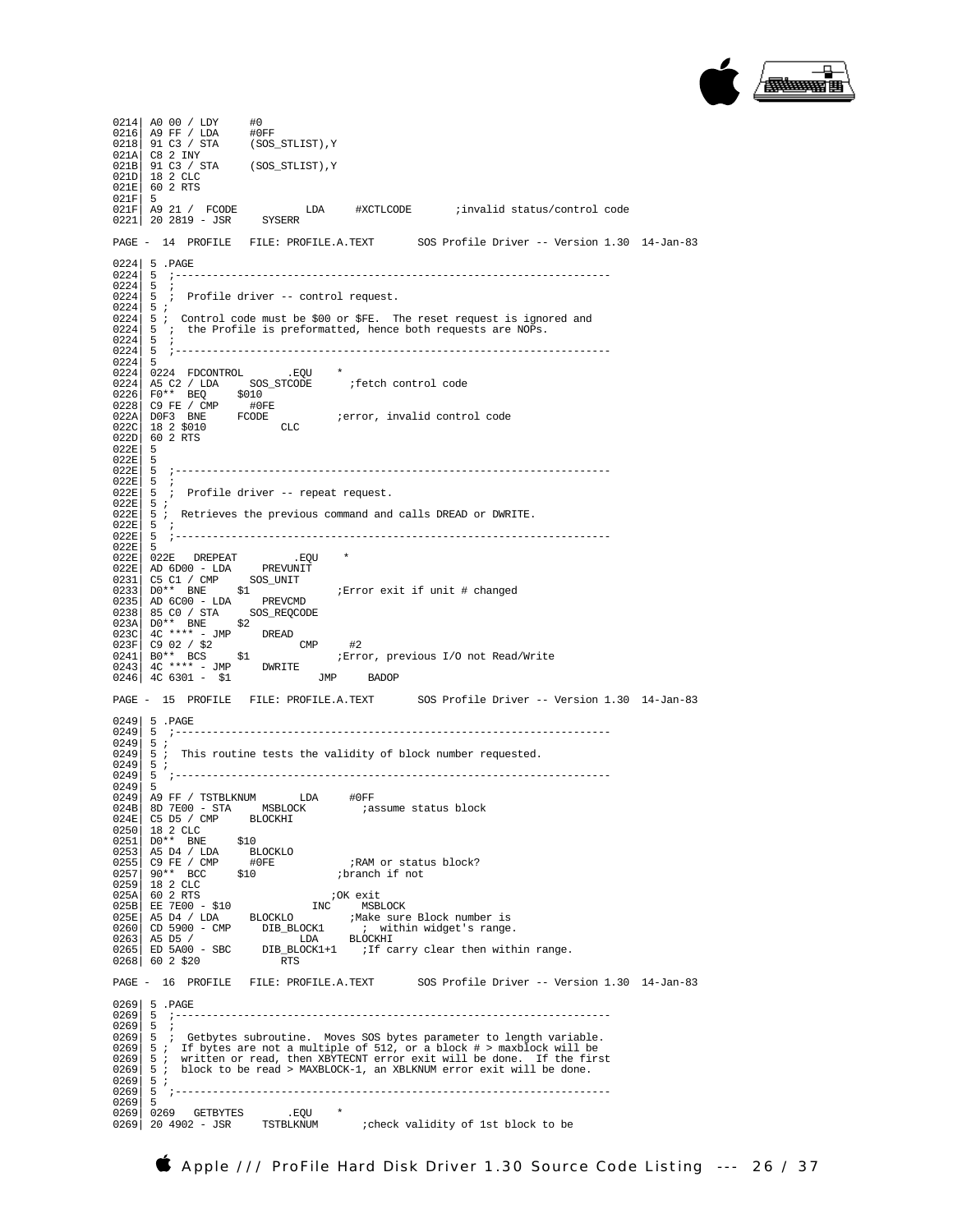

| 026C             | 5;                                         |                                        |                 | written or read                                                                     |  |
|------------------|--------------------------------------------|----------------------------------------|-----------------|-------------------------------------------------------------------------------------|--|
| 026C             | $90**$                                     | <b>BCC</b>                             | \$01            | ;branch if OK                                                                       |  |
|                  | 68 2 PLA                                   |                                        |                 |                                                                                     |  |
| 026E             |                                            |                                        |                 |                                                                                     |  |
| 026F             | 68 2 PLA                                   |                                        |                 |                                                                                     |  |
| 0270             | A9 2D / LDA                                | #XBLKNUM                               |                 |                                                                                     |  |
| 0272             | $20\ 2819 - JSR$ SYSERR                    |                                        |                 | bad block number error<br>SOS_BYTES                                                 |  |
| 0275             | A5 C4 / \$01                               | LDA                                    |                 |                                                                                     |  |
| 0277             | $D0**$ BNE                                 | \$10                                   |                 |                                                                                     |  |
| 0279             | A5 C5 / LDA SOS_BYTES+1                    |                                        |                 |                                                                                     |  |
| 027B             | 4A 2 LSR A                                 |                                        |                 |                                                                                     |  |
| 027C             | B0** BCS                                   | \$10                                   |                 |                                                                                     |  |
| 027E             | 8D 6E00 - STA LENGTH                       |                                        |                 |                                                                                     |  |
|                  |                                            |                                        |                 |                                                                                     |  |
| 0281             | D0** BNE \$05                              |                                        |                 |                                                                                     |  |
| 0283             | 68 2 PLA                                   |                                        |                 |                                                                                     |  |
| 0284             | 68 2 PLA                                   |                                        |                 |                                                                                     |  |
| 0285             | 60 2 RTS                                   |                                        |                 |                                                                                     |  |
| 0286             | A6 D5 / \$05                               | LDX                                    | BLOCKHI         |                                                                                     |  |
| 0288             | A4 D4 / LDY BLOCKLO                        |                                        |                 |                                                                                     |  |
| 028A             | 38 2 SEC                                   |                                        |                 |                                                                                     |  |
| 028B             | E9 01 / SBC                                | #1                                     |                 |                                                                                     |  |
|                  |                                            |                                        |                 |                                                                                     |  |
| 028D             | 18 2 CLC                                   |                                        |                 |                                                                                     |  |
| 028E             | 65 D4 / ADC BLOCKLO<br>85 D4 / STA BLOCKLO |                                        |                 |                                                                                     |  |
| 0290             |                                            |                                        |                 |                                                                                     |  |
| 0292             | A5 D5 / LDA                                |                                        |                 |                                                                                     |  |
| 0294             | 69 00 / ADC                                | BLOCKHI<br>#0                          |                 |                                                                                     |  |
| 0296             | B0** BCS                                   |                                        |                 |                                                                                     |  |
| 0298             |                                            |                                        |                 |                                                                                     |  |
| 029A             |                                            | 20 4902 - JSR TSTBLKNUM                | is it valid?;   |                                                                                     |  |
|                  |                                            |                                        |                 |                                                                                     |  |
| 029D             | 86 D5 / STX                                | BLOCKHI<br>BLOCKLO                     |                 |                                                                                     |  |
| 029F             | 84 D4 / STY                                |                                        |                 |                                                                                     |  |
| 02A1             | 90** BCC CALCHEK                           |                                        | branch if GOOD! |                                                                                     |  |
| 02A3             | - 5                                        |                                        |                 |                                                                                     |  |
| 02A3             | 68 2 \$10                                  | PLA                                    |                 |                                                                                     |  |
| 02A4             | 68 2 PLA                                   |                                        |                 |                                                                                     |  |
| 02A5             | A9 2C / LDA                                |                                        |                 |                                                                                     |  |
| 02A7             |                                            |                                        |                 |                                                                                     |  |
|                  | 20 2819 - JSR SYSERR                       |                                        |                 |                                                                                     |  |
| 02AA             | - 5                                        |                                        |                 |                                                                                     |  |
| 02AA             | 5                                          |                                        |                 |                                                                                     |  |
| 02AA             | 98 2 CALCHEK                               | TYA                                    |                 |                                                                                     |  |
| 02AB             | 8D 8C00 - STA CHEKBYTS+2                   |                                        |                 |                                                                                     |  |
| 02AE             | 49 FF / EOR                                | #0FF                                   |                 |                                                                                     |  |
|                  | 02B0 8D 8F00 - STA CHEKBYTS+5              |                                        |                 |                                                                                     |  |
|                  |                                            |                                        |                 |                                                                                     |  |
|                  |                                            | PAGE - 17 PROFILE FILE: PROFILE.A.TEXT |                 | SOS Profile Driver -- Version 1.30 14-Jan-83                                        |  |
|                  |                                            |                                        |                 |                                                                                     |  |
| 02B3             | 8A 2 TXA                                   |                                        |                 |                                                                                     |  |
| 02B4             | 8D 8B00 - STA                              | CHEKBYTS+1                             |                 |                                                                                     |  |
|                  |                                            |                                        |                 |                                                                                     |  |
| 02B7             | 49 FF / EOR                                | #0FF                                   |                 |                                                                                     |  |
| 02B9             | 8D 8E00 - STA CHEKBYTS+4                   |                                        |                 |                                                                                     |  |
|                  | 02BC   A9 00 / LDA                         | #0                                     |                 |                                                                                     |  |
| 02BE             | 8D 8A00 - STA CHEKBYTS                     |                                        |                 |                                                                                     |  |
| 02C1             | A9 FF / LDA                                | #0FF                                   |                 |                                                                                     |  |
| 02C3             | 8D 8D00 - STA                              | CHEKBYTS+3                             |                 |                                                                                     |  |
|                  | 02C6 60 2 RTS                              |                                        |                 |                                                                                     |  |
|                  |                                            |                                        |                 |                                                                                     |  |
|                  |                                            |                                        |                 | PAGE - 18 PROFILE FILE: PROFILE.A.TEXT SOS Profile Driver -- Version 1.30 14-Jan-83 |  |
|                  |                                            |                                        |                 |                                                                                     |  |
|                  | $02C7$ 5. PAGE                             |                                        |                 |                                                                                     |  |
| 02C7             | 5<br>$\frac{1}{2}$ - - -                   |                                        |                 |                                                                                     |  |
| 02C7             | 5<br>$\cdot$ :                             |                                        |                 |                                                                                     |  |
| 02C7             |                                            | 5 : Profile driver -- read request.    |                 |                                                                                     |  |
| 02C7             | 5 <sub>i</sub>                             |                                        |                 |                                                                                     |  |
| 02C7             |                                            |                                        |                 | 5 ; Transfers "bytes/512" blocks from disk to bufferbuffer+bytes-1.                 |  |
|                  | $5 \cdot i$                                |                                        |                 |                                                                                     |  |
| 02C7             |                                            |                                        |                 |                                                                                     |  |
| 02C7             | 5                                          |                                        |                 |                                                                                     |  |
| 02C7             | 5                                          |                                        |                 |                                                                                     |  |
| 02C7             | 02C7 DREAD                                 | . EQU                                  | $\ast$          |                                                                                     |  |
| 02C7             | A9 00 / LDA                                | #0                                     |                 |                                                                                     |  |
| 02C9             | A8 2 TAY                                   |                                        |                 |                                                                                     |  |
| 02 <sub>CA</sub> | 91 C8 / STA                                | (SOS_BYTRD), Y                         |                 |                                                                                     |  |
| 02CC             | C8 2 INY                                   |                                        |                 |                                                                                     |  |
| 02CD             | 91 C8 / STA                                |                                        |                 |                                                                                     |  |
| 02CF             | A5 C1 / LDA                                | (SOS_BYTRD),Y<br>SOS_UNIT              |                 |                                                                                     |  |
| 02D1             |                                            |                                        |                 | isave current sos unit                                                              |  |
|                  | 8D 6D00 - STA PREVUNIT                     |                                        |                 |                                                                                     |  |
| 02D4             | A5 C0 /                                    | LDA                                    |                 |                                                                                     |  |
| 02D6             | 8D 6C00 - STA                              | PREVCMD                                |                 |                                                                                     |  |
| 02D9             | 20 6902 - JSR<br>20 **** - JSR             | GETBYTES                               |                 | ;move bytes parm to length var.                                                     |  |
| 02DC             |                                            | <b>ARBADR</b>                          |                 | ;Get beginning address resolved.                                                    |  |
| 02DF             | A9 02 / RDBLOCK LDA                        |                                        | #2              | Allow 2 retries                                                                     |  |
| 02E1             | 85 D3 / STA                                | BLK_RTRYCNT                            |                 |                                                                                     |  |
| 02E3             | 02E3 RPAR_RETRY .EQU                       |                                        | $\star$         | Parity error retries enter here                                                     |  |
| 02E3             | A9 00 / LDA                                | #0                                     |                 | ;Indicate data direction is                                                         |  |
| 02E5             | 8D 7B00 - STA                              | DATDIR                                 | read.           |                                                                                     |  |
|                  |                                            |                                        |                 | :clear # communication tries                                                        |  |
| 02E8             | 85 D1 / STA                                | CMD_RTRYCNT                            |                 |                                                                                     |  |
| 02EA             | A9 0A / LDA                                | #0A                                    |                 | iset retry count to 10                                                              |  |
| 02EC             | 85 CF / STA                                | <b>RTRYCNT</b>                         |                 |                                                                                     |  |
| 02EE             | A9 03 / LDA                                | #3                                     |                 |                                                                                     |  |
| 02F0             | 85 DO / STA                                | RTRYTHRESH                             |                 | iset reseek/rewrite threshold                                                       |  |
| 02F2             | 20 4902 - JSR                              | TSTBLKNUM                              |                 | make sure it's a valid block;                                                       |  |
| 02F5             | 90** BCC                                   | RCOM_RETRY                             |                 |                                                                                     |  |
| 02F7             | A9 2D /                                    | LDA                                    | #XBLKNUM        |                                                                                     |  |
|                  |                                            |                                        |                 | invalid block error exit                                                            |  |
|                  |                                            |                                        |                 |                                                                                     |  |
| 02F9<br>02FC     | 20 2819 - JSR<br>02FC RCOM_RETRY           | SYSERR<br>. EQU                        |                 | :CMD-BSY bad response retries enter here                                            |  |

Apple /// ProFile Hard Disk Driver 1.30 Source Code Listing --- 27 / 37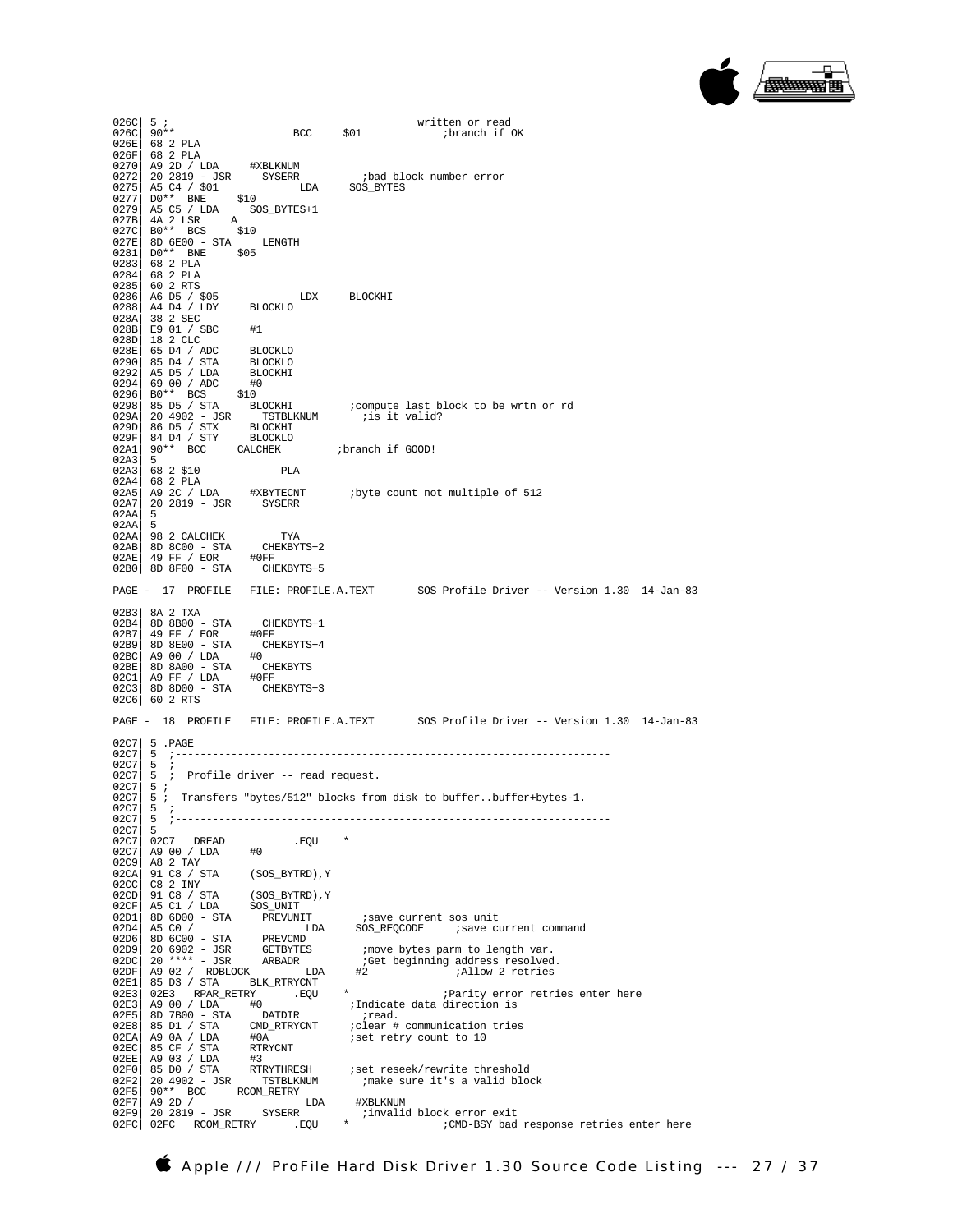

02FC| A9 00 / LDA #0 02FE| 8D 8000 - STA LONGWAIT  $\begin{array}{llllll} 0.2\text{FC} & \text{A9} & 00 \ / \text{LDA} & \text{\#0} \\ 0.2\text{FE} & \text{8D} & 8000 \ - \text{STA} & \text{LONGWAIT} \\ 0.301 & \text{A9} & 00 \ / \text{LDA} & \text{\#WOTRED} \\ 0.303 & \text{BD} & \text{TC00} \ - \text{STA} & \text{Z8CMD} \\ 0.306 & \text{A9} & 01 \ / \text{LDA} & \text{\#1} \\ \end{array}$ 0303| 8D 7C00 - STA Z8CMD 0306| A9 01 / LDA #1 0308| 85 D2 / STA RSPNS ;set up expected Z8 response<br>030A| 20 \*\*\*\* - JSR SNDCMD ;do a CMD-BSY handshake  $030A$  20 \*\*\*\* - JSR SNDCMD ido a CMD-BSY handshake  $030D$  90\*\* BCC \$70 030D| 90\*\* BCC \$70 030F 4C \*\*\*\* - JMP DR\_ERR1<br>0312 DDE8 \$70 BNE DOE8 \$70 BNE RCOM\_RETRY ;bad response - try again.  $\begin{array}{|c} 0314 & 5 \\ 0314 & 5 \end{array}$  $5$  ; Send command bytes  $\begin{vmatrix} 0314 \\ 0314 \end{vmatrix}$ 0314<br>
0314 20 \*\*\*\* - JSR SND\_CMDBYTES<br>
0317 B0\*\* BCS RDRETRY ; 0317  $B0**$  BCS RDRETRY *itry* again if parity error<br>0319 A9 02 / LDA #2 0319 A9 02 / LDA #2<br>031B 85 D2 / STA RSPNS RSPNS : iset up for execution #0FF  $031D$  A9 FF / LDA PAGE - 19 PROFILE FILE: PROFILE.A.TEXT SOS Profile Driver -- Version 1.30 14-Jan-83 031F| 8D 8000 - STA LONGWAIT ;adjust timeout wait 0322| 20 \*\*\*\* - JSR SNDCMD ;2nd CMD-BSY for read opn 0325| B0\*\* BCS DR\_ERR1 ;timeout on cmd-bsy 0325 B0\*\* BCS DR\_ERR1 ; innect to cmd-bsy<br>0327 D0D3 BNE RCOM\_RETRY ; bad response - try again.<br>0329 5  $\begin{array}{c|cc}\n 0329 & 5 \\
 0329 & 5 \\
 \end{array}$ read should be complete at this point  $\begin{array}{c|c} 0329 & 5 \\ 0329 & 20 \end{array}$  \*\*\*\* - JSR 0329 3<br>
0329 20 \*\*\*\* - JSR GETSTAT iget status bytes first<br>
032C B0\*\* BCS RDRETRY itry again if parity error<br>
032E 10\*\* BPL \$10 032C B0\*\* BCS RDRETRY *itry* again if parity error  $032E$   $10**$  BPL \$10 032E| 10\*\* BPL \$10<br>0330| EE 7D00 - INC COUNTR ;time to reset PIPPIN? 0333| F0C7 BEQ RCOM\_RETRY ;branch if not 0335| D0\*\* BNE DR\_ERR1 ;reset PIPPIN  $\begin{array}{llllll} 0335 &\text{D0**} & \text{BNE} & \text{DR\_ERR1} & \text{7reset PIPPIN} \\ 0337 & 20 * {***} ~ - $10 & \text{JSR} & \text{DATRANS} \\ 033A & \text{B0**} & \text{BCS} & \text{RDERTRY} & \end{array}$ 033A| B0\*\* BCS RDRETRY 033C| AD 8300 - LDA STATUS1 ;Now check status for good read 033F| 29 01 / AND #1 0341| D0\*\* BNE LDAXIO 0343| AD 8400 - LDA STATUS2 0346| 29 58 / AND #58 0348| D0\*\* BNE LDAXIO 034A| A9 02 / LDA #2 034C| A0 01 / LDY #1<br>0350| 71 C8 / ADC (SOS\_BYTRD),Y<br>0350| 91 C8 / STA (SOS\_BYTRD),Y<br>0352| 20 \*\*\*\* - JSR TSTMORE ;more blocks to read?<br>0355| 4C DF02 - JMP RDBLOCK ;jump if more<br>0357| 4C DF02 - JMP RDBLOCK ;jump if more 035A| 20 \*\*\*\* - RDRETRY JSR RSTORADR ;restore 'ORGADR' and try again 035D| C6 D3 / DEC BLK\_RTRYCNT ;can we retry? 035F| 30\*\* BMI DR\_ERR1 0361 4C E302 - JMP RPAR\_RETRY  $\begin{bmatrix} 0364 \\ 0364 \end{bmatrix}$  $\begin{array}{c|c}\n0364 \\
0364\n\end{array}$  EE 8200 - DR\_ERR1 INC PIPPIN\_RESET<br>0367 D0\*\* BNF. \$10 0367| D0\*\* BNE \$10<br>0369| 20 \*\*\*\* - JSR RESET\_PIPPIN<br>036C| A9 00 / LDA #0<br>036E| 85 D1 / STA CMD\_RTRYCNT<br>0370| 4C FC02 - JMP RCOM\_RETRY<br>0370| 20 \*\*\*\* - \$10 COM\_RETRY NOTCMDLN 0376| A9 27 / LDAXIO LDA #XIOERROR 0378| D0\*\* BNE BADEXIT 037A 5<br>037A E6 D4 / TSTMORE 037A B6 D4 / TSTMORE INC BLOCKLO ;Bump the block number<br>037C D0\*\* BNE \$010 037C| D0\*\* BNE \$010<br>037E| E6 D5 / INC BLOCKHI<br>0380| A4 D4 / \$010 LDY BLOCKLO<br>0382| A6 D5 / LDX BLOCKHI<br>0384| 20 AA02 - JSR CALCHEK 0387| A5 CB / LDA ADRHI 0389| 8D 7000 - STA ORGADR+1 038C| AD CB14 - LDA SISADR  $038F$  8D 7100 - STA ORGENK<br>0392 CE 6E00 -DEC LENGTH : Are there more blocks to read? PAGE - 20 PROFILE FILE: PROFILE.A.TEXT SOS Profile Driver -- Version 1.30 14-Jan-83 0395| 60 2 RTS <br>
0396| 5<br>
0396| A9 01 / GOODEXIT LDA  $#01$ <br>
0398| 85 D2 / STA RSPNS ;<br>
0398| 20 × \*\*\* --- $0396$ 0396| A9 01 / GOODEXIT LDA #01 0398 85 D2 / STA RSPNS  $\overline{OD}$  , DUMMY HANDSHAKE FOR PROFILE TO UPDATE 039A 20 \*\*\*\* - JSR SNDCMD ; ANY PENDING INFO TO DISK.  $\begin{array}{llll}\n 039 \text{A} & 20 & *** & - \text{ JSR} \\
 039 \text{A} & 9 \text{ FF} & / \text{LDA} & \text{#0FF} & \\
 \end{array}$ 039D| A9 FF / LDA #0FF 039F| 8D 7C00 - STA 28CMD ;we're going to send an invalid command  $03A2$ | 20 \*\*\*\* - JSR SND\_CMDBYTES 03A2| 20 \*\*\*\* - JSR SND\_CMDBYTES 03A5| 20 \*\*\*\* - JSR SETCMDLN ;raise the CMD line<br>03A8| 20 \*\*\*\* - JSR SETCMDLN ;give Profile a lit 03A8 20 \*\*\*\* - JSR SETCMDLN ;give Profile a little time<br>03AB 20 \*\*\*\* - JSR NTCMDLN1 ;lower the CMD line (so the  $03AB$   $20$  \*\*\*\* - JSR NTCMDLN1 ; lower the CMD line (so the ready light  $0.04B$ ) 03AE| 5 ; doesn't go out)  $\begin{bmatrix} 60 & 2 \\ 5 & 2 \end{bmatrix}$ 

 $03AF$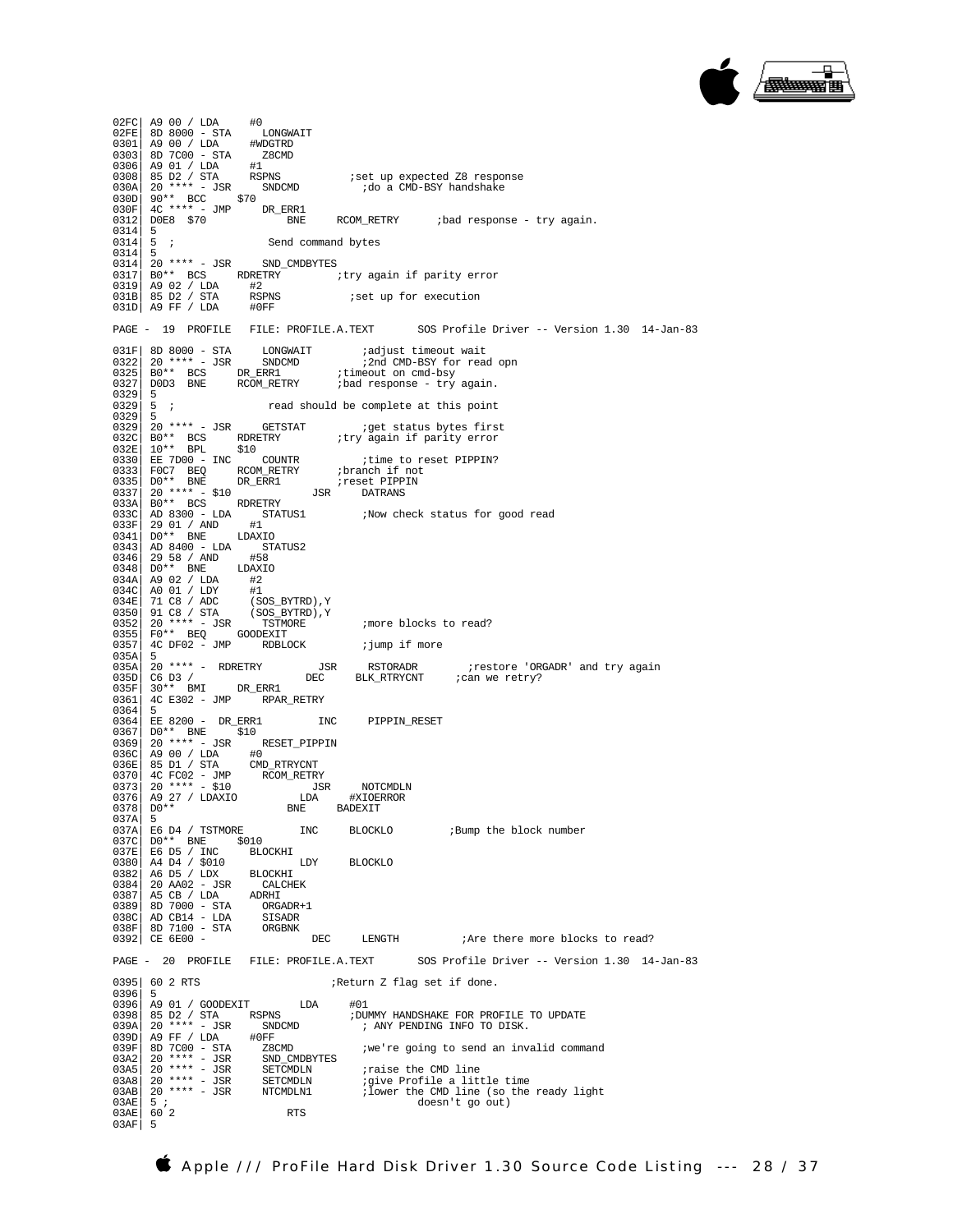

03AF| 48 2 BADEXIT PHA 03B0| 20 9603 - JSR GOODEXIT 03B3| 68 2 PLA 03B4| 20 2819 - JSR SYSERR<br>03B7| 5<br>03B7| AD 6F00 - RSTORADR LDA ORGADR ;Reset addresses<br>03B2| AD 7000 - LDA ORGADR+1<br>03BC| AD 7000 - LDA ORGADR+1<br>03BF| 85 C3 / STA SOS\_BUF+1 03C1 AD 7100 - LDA ORGBNK<br>03C4 8D C314 - STA SOS XP 03C4| 8D C314 - STA SOS\_XPAGE+SOS\_BUF+1<br>03C7| 4C \*\*\*\* - JMP ARBADR  $4C$  \*\*\*\* - JMP 03CA| 5 03CA| 5 .INCLUDE PROFILE.B.TEXT PAGE - 21 PROFILE FILE: PROFILE.B.TEXT SOS Profile Driver -- Version 1.30 14-Jan-83  $03CA$  5 .PAGE<br>03CA 5  $i$ ---03CA| 5 ;----------------------------------------------------------------------  $\begin{bmatrix} 03 \text{CA} \\ 03 \text{CA} \end{bmatrix}$  $5$  ; Profile driver -- write request.  $\binom{03}{03}$ 03CA| 5 ; Transfers "bytes/512" blocks from buffer to block..block+(bytes/512).<br>03CA| 5 ; Error status on return from subroutines is the same as for DREAD. 5 ; Error status on return from subroutines is the same as for DREAD.  $03<sub>CA</sub>$ 03CA| 5 ;----------------------------------------------------------------------  $03CA$  5<br>03CA 03CA  $\begin{array}{lllll} 03CA & \text{DWRITE} & & \text{.EQU} & \star \\ 03CA & \text{A5 C0} & / & & \text{LDA} & & \text{SOS\_REQCODE} \end{array}$ 03CA A5 C0 / LDA SOS\_REQCODE ; save current command 03CC 8D 6C00 - STA PREVCMD 03CC| 8D 6C00 - STA PREVCMD 03CF| A5 C1 / LDA SOS\_UNIT 03D1| 8D 6D00 - STA PREVUNIT 03D4| 20 6902 - JSR GETBYTES ;move bytes parm to length var. 03D7| 20 \*\*\*\* - JSR ARBADR ;Get beginning address resolved. 03DA| A9 FF / LDA #0FF ;Indicate data direction is Write  $\begin{array}{c|cc}\n 03DC & 8D & 7B00 & -\text{STA} & \text{T} \text{D} \text{ATDIR} \\
 \hline\n 03DF & 5 & \text{M} \text{N} \text{D} \text{A} \text{D} \text{A} \text{D} \text{A} \text{D} \text{A} \text{D} \text{A} \text{D} \text{A} \text{D} \text{A} \text{D} \text{A} \text{D} \text{A} \text{D} \text{A} \text{D} \text{A} \text{D} \text{A} \text{D} \text{A} \text{D} \text$ 03DF<br>03DF  $\begin{array}{cc} 03DF & AB & 02 \end{array}$  / WRBLOCK LDA  $\uparrow$  #2<br>03E1 85 D3 / STA BLK RTRYCNT 85 D3 / STA BLK\_RTRYCNT 03E3<br>03E3 03E3| A9 00 / WPAR\_RETRY LDA #0 ;parity error retries enter here<br>03E5| 85 D1 / STA (MD RTRYCNT) ;init omd-bsy retry variable  $\begin{array}{lllllllll} & 03\text{E5} & 85 & \text{D1} & / & \text{STA} & & \text{CMD\_RTRYCNT} \\ \hline 03\text{E7} & 85 & \text{CF} & / & \text{STA} & & \text{RTRYCNT} \\ \hline 03\text{E9} & 85 & \text{D0} & / & \text{STA} & & \text{RTRTHTERISH} \\ \end{array}$ 03E7| 85 CF / STA RTRYCNT ;and read retry and threshold 03E9| 85 D0 / STA RTRYTHRESH ;variables to 0 for write opn 03EB| 20 4902 - JSR TSTBLKNUM : check for valid block#<br>03EE| 90\*\* BCC WCOM\_RETRY 03EE| 90\*\* BCC WCOM\_RETRY 03F0| 4C \*\*\*\* - JMP DW\_ERR2  $03F3$  5<br>03F3 5  $03F3$  5 *;*CMD-BSY retries enter here 03F3| 5 03F3| A9 01 / WCOM\_RETRY LDA #WDGTWRT 03F5| AC 6100 - LDY WRTVER 03F8| F0\*\* BEQ \$10 03FA| A9 02 / LDA #WDGTWRTVER 03FC| 8D 7C00 - \$10 STA Z8CMD  $\begin{tabular}{lllllllllll} 03FC & 8D & 7C00 & - $10 & $\quad$ & $5\text{TA}$ & $28\text{CMD} \\ 03FF & A9 & 01 & / \text{ LDA} & & 41 & $5\text{TA}$ & $28\text{CMD} \\ 0401 & 85 & D2 & / \text{ STA} & $\text{RSPNS}$ & $5\text{ect up} \\ 0403 & 20 & *** & - JSR & $5\text{ND} \text{CD} \\ 0406 & B0** & BCS & & \text{DW\_ERRI} & $\quad$ & $\quad$ & $\quad$ & $\quad$ \\ 0407 & 20 & *** & - & $\quad$ 0401| 85 D2 / STA RSPNS ;set up expected response 0403| 20 \*\*\*\* - JSR SNDCMD ;1st cmd-bsy handshake 0406| B0\*\* BCS DW\_ERR1 ;cmd-bsy timeout error 0408| DOE9 BNE WCOM\_RETRY ;wrong response - try again<br>040A| 20 \*\*\*\* - JSR SND\_CMDBYTES ;send write command string<br>040D| B0\*\* BCS \$12  $040F$  5<br>040F 5 5 ;Now set up to send write data to widget  $040F$ <br> $040F$  $\begin{array}{|c|c|c|c|c|}\n\hline\n040F & \text{AD } 7 \text{CO} & - \text{LDA} & \text{Z8CMD} \\
0412 & 69 & 02 & / \text{ ADC} & \#2 \\
0414 & 85 & \text{D2} & / \text{ STA} & \text{RSPNS}\n\end{array}$  $\begin{array}{|c|c|c|c|c|}\n 0412 & 69 & 02 & / & \text{ADC} \\
 0414 & 85 & \text{D2} & / & \text{STA} \\
 \end{array}$ 0414 85 D2 / STA RSPNS ;set up expected response<br>0416 20 \*\*\*\* - JSR SNDCMD ;2nd cmd-bsy handshake 0416 20 \*\*\*\* - JSR SNDCMD ;2nd cmd-bsy handshake<br>
0419 B0\*\* BCS DW\_ERR1 ;timeout on cmd-bsy<br>
041B DOD6 BNE WCOM\_RETRY ;retry the handshake if tak timeout on cmd-bsy iretry the handshake if taken PAGE - 22 PROFILE FILE: PROFILE.B.TEXT SOS Profile Driver -- Version 1.30 14-Jan-83 041D| 20 \*\*\*\* - JSR DATRANS ;now transfer data to widget 0420| 90\*\* BCC \$15 0422| 4C \*\*\*\* - \$12 JMP WRRETRY ;retry on parity error  $0425$  5 0425| 5 ;now get status from write - 3rd cmd-bsy handshake  $\begin{bmatrix} 0425 \\ 0425 \end{bmatrix}$  $0425$   $\geq 06$   $\geq 0427$   $\geq 06$   $\geq 06$   $\geq 0427$   $\geq 06$   $\geq 06$   $\geq 06$   $\geq 06$   $\geq 06$   $\geq 06$   $\geq 06$   $\geq 06$   $\geq 06$   $\geq 06$   $\geq 06$   $\geq 06$   $\geq 06$   $\geq 06$   $\geq 06$   $\geq 06$   $\geq 06$   $\geq 06$   $\ge$  $0425$   $0425$   $0427$   $85$   $D2$  / STA RSPNS iset up expected response<br> $0429$   $0409$   $0409$   $0409$   $0409$   $0409$   $0409$   $0409$   $0409$   $0409$   $0409$ 0429| AD 6100 - LDA WRTVER 042C| F0\*\* BEQ \$20 ;branch if not write/verify 042E| A9 FF / LDA #0FF 0430| 8D 8000 - STA LONGWAIT ;adjust timeout value 0433| 20 \*\*\*\* - \$20 JSR SNDCMD 0436| B0\*\* BCS DW\_ERR1 ;timeout error - cmd-bsy 0436 B0\*\* BCS DM\_ERR1 ;timeout error - cmd-bsy<br>
0438 F0\*\* BEQ WCONT ;continue if good return status<br>
043A 20 B703 - JSR RSTORADR ;restore 'ORGADR' since already 043A| 20 B703 - JSR RSTORADR ;restore 'ORGADR' since already<br>043D| 5 H;wrote bytes to z8<br>043D| 4C F303 - JMP WCOM\_RETRY ;and retry communication 0440| 5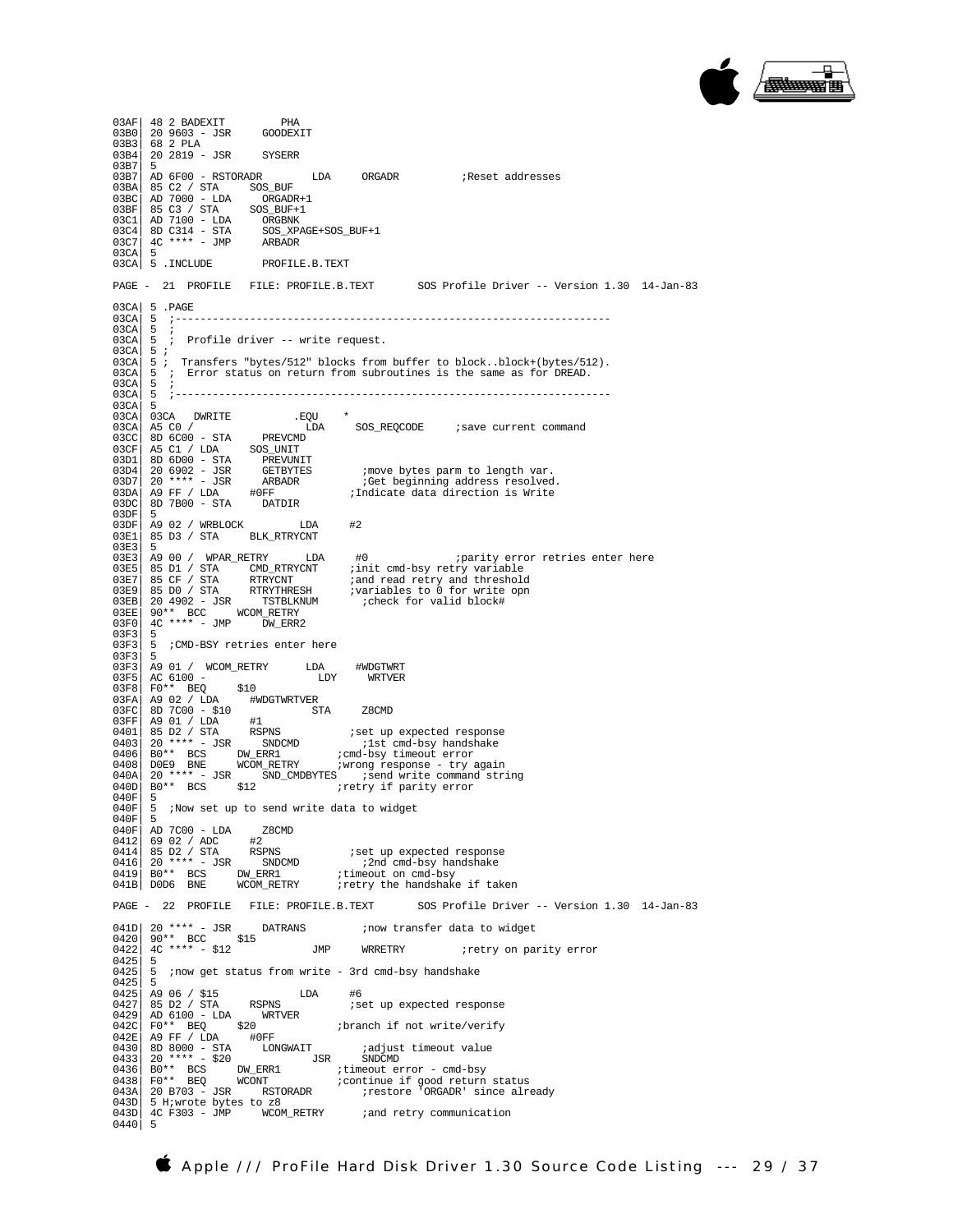

0440| EE 8200 - DW\_ERR1 INC PIPPIN\_RESET<br>0443| D0\*\* BNE \$10<br>0445| 20 \*\*\*\* - JSR RESET\_PIPPIN<br>0448| A9 00 / LDA #0 044A| 85 D1 / STA CMD\_RTRYCNT 044C| 4C F303 - JMP WCOM\_RETRY 044F| 20 \*\*\*\* - \$10 JSR NOTCMDLN 0452 A9 27 / LDAXIOERR LDA #XIOERROR<br>0454 4C AF03 – CSYSER1 JMP BADEXIT  $4C$  AF03 - CSYSER1 0457<br>0457 0457 A9 2D / DW\_ERR2 LDA #XBLKNUM<br>0459 DOF9 BNE CSYSER1 DOF9 BNE CSYSER1  $045B$  5  $045B$  $045B$  5<br>045B 20 \*\*\*\* - WCONT 045B| 20 \*\*\*\* - WCONT JSR GETSTAT 045E| B0\*\* BCS WRRETRY ;parity error - try again 0460| 10\*\* BPL \$10 0462| EE 7D00 - INC COUNTR ;time to reset PIPPIN? 0465| F0\*\* BEQ WRRETRY ;branch if not 0467| D0D7 BNE DW\_ERR1  $0469$  29 41 / \$10  $046B$  AND #41<br>046B DOE5 BNE LDAXIOERR 046B| D0E5 BNE LDAXIOERR 046D| AD 8400 - LDA STATUS2 0470| 29 48 / AND #48 0472 DODE BNE LDAXIOERR *i* if pippin couldnt read its status 0474 20 7A03 - JSR TSTMORE *i*more to write? 0474 20 7A03 - JSR TSTMORE ;more to write?<br>0477 F0\*\* BEQ DW\_EXIT<br>0479 4C DF03 - JMP WRBLOCK<br>047C 4C 9603 - DW\_EXIT JMP GOODEXIT 047C 4C 9603 - DW\_EXIT<br>047F 5<br>047F 20 B703 - WRRETRY JSR RSTORADR : irestore 'ORGADR' and try again 0482| C6 D3 / DEC BLK\_RTRYCNT ;can we retry? 0484| 30BA BMI DW\_ERR1 0486| 4C E303 - JMP WPAR\_RETRY PAGE - 23 PROFILE FILE: PROFILE.B.TEXT SOS Profile Driver -- Version 1.30 14-Jan-83  $0489$  5 .PAGE<br>0489 5 ;----0489| 5 ;----------------------------------------------------------------------  $\begin{array}{c|cc} 0489 & 5 & i--- \\ 0489 & 5 & i-- \\ 0489 & 5 & i-- \\ \end{array}$ 0489| 5 ; Profile Block I/O transfer routine. This routine will transfer 512 0489| 5 ; bytes to/from users buffer from/to RAM buffer of Profile's Z8. It 0489 | 5 ; uses both byte at a time and psuedo DMA as necessary for the fastest 0489 | 5 ; possible transfer rate. If users buffer is on a page boundary, only 0489 | 5 ; the psuedo DMA is used. 0489| 5 ; possible transfer rate. If users buffer is on a page boundary, only 0489| 5 ; the psuedo DMA is used.  $\begin{array}{c|cc} 0489 & 5 & ; \\ 0489 & 5 & ; \end{array}$ 0489| 5 ; Because of the requirements of the psuedo DMA, a small routine is<br>0489| 5 ; relocated to page \$18 to swap banks before transfer. This is done<br>0489| 5 ; only once per call to the driver.  $0489$ | 5 ;<br>0489| 5 ; 0489| 5 ; NOTE: this routine is designed to transfer no less than 512 bytes. 0489| 5 ;----------------------------------------------------------------------  $0489$  5<br>0489 0 0489 08 2 DATRANS PHP 048A 78 2 SEI<br>048B A9 02 / 048B| A9 02 / LDA #2 ;Always move 512 bytes at a time 048D| 8D 7900 - STA CNTHI 0490| A9 00 / LDA #0 0492| 8D 7800 - STA CNTLO 0492 |  $\overline{0.992}$  |  $\overline{0.99800}$  - STA  $\overline{0.0000}$  - BIT DATDIR ; Write or read?<br>0498 |  $30**$  BMT  $\overline{0.010}$  ; Branch if write 0498 30\*\* BMI \$010 ;Branch if write 0498 30<sup>\*\*</sup> BWI \$010<br>049A 20 \*\*\*\* - JSR SETUPREAD<br>049D 4C \*\*\*\* - JMP \$020  $\begin{aligned} & \texttt{4C} \texttt{***} - \texttt{JMP} & \texttt{\$020} & \texttt{iBranch always taken.} \\ & \texttt{5} \\ & \texttt{20} \texttt{***} - \texttt{\$010} & \texttt{JSR} & \texttt{SFTIPWRTTR} \end{aligned}$ 04A0 5<br>04A0 20 \*\*\*\* - \$010<br>04A3 AD DFFF - \$020<br>04A6 29 7F / AND 04A0| 20 \*\*\*\* - \$010 JSR SETUPWRITE 04A3| AD DFFF - \$020 LDA E\_REG 04A6| 29 7F / AND #7F ;and out 1MHz bit 04A8| 8D DFFF - STA E\_REG 04AB| 28 2 PLP 04AC| A5 CA / LDA ADRLO ;Is transfer on page boundary? 04AE F0\*\* BEQ DATADMA ;Yes, Do it fast!!<br>04B0 C9 F5 / CMP #0F5 ;Should we bother<br>04B2 90\*\* BCC \$030 ;Branch if DMA will 04B0| C9 F5 / CMP #0F5 ;Should we bother with DMA? 04B2| 90\*\* BCC \$030 ;Branch if DMA will be faster. 04B4 49 FF / EOR  $^+$  40FF  $^+$  ;Set up for move count 04B6 20 \*\*\*\* - JSR MOVIT 04B6 4C \*\*\*\* - JMP FASTMOV ;Done with first (pa 90 BCC 200<br>
49 FF EOR #0FF<br>
20 \*\*\*\* - JSR MOVIT<br>
4C \*\*\*\* - JMP FASTMOV 04B9  $4C$  \*\*\*\* - JMP FASTMOV ;Done with first (partial) page.<br>04BC 29 01 / \$030 AND #1 ;Is it a 2 byte both 04BC F04\* BF0  $\frac{1}{2}$ 04BC 29 01 / \$030 AND #1  $\frac{1}{15}$  is it a 2 byte boundary?<br>04BE F0\*\* BEQ \$040  $\frac{1}{15}$  iYes, move first partial page.<br>04CO A9 00 / LDA #0  $\frac{1}{10}$  iOtherwise move a byte  $04BE$   $040$   $040$   $040$   $040$   $040$   $040$   $040$   $040$   $040$   $040$   $040$   $040$   $040$   $040$   $040$   $040$   $040$   $040$   $040$   $040$   $040$   $040$   $040$   $040$   $040$   $040$   $040$   $040$   $040$   $040$   $040$   $040$   $040$   $040$   $040$   $040$ 04C0 A9 00 / LDA #0 ;Otherwise move a byte<br>04C2 8D 7700 - STA MVCNT<br>04C5 20 \*\*\*\* - JSR MOVE ; to get things alig<br>1.DA ADRLO 04C2| 8D 7700 - STA MVCNT 04C5| 20 \*\*\*\* - JSR MOVE ; to get things aligned. 04C8| A5 CA / \$040 LDA ADRLO 04CA| AA 2 DATADMA TAX 04CB| 18 2 CLC ;Round up to next 2 byte boundary 04CC 69 01 / ADC #1 04CE| 29 FE / AND #0FE VECTLO :Store as low ROM entry point. 04D3| 8A 2 TXA  $\begin{tabular}{|c|c|c|c|c|} \hline 04D4 & 49 & FF & / EOR & #0FF \\ \hline 04D6 & 8D & 7700 & - STA & MVCNT \\ 04D9 & 8D & 9100 & - STA & DMA_CCP \\ \hline \end{tabular}$ 04D6| 8D 7700 - STA MVCNT ;Save number of bytes (-1) moved. 04D9| 8D 9100 - STA DMA\_CNT ;(Guaranteed to be enough for DMA to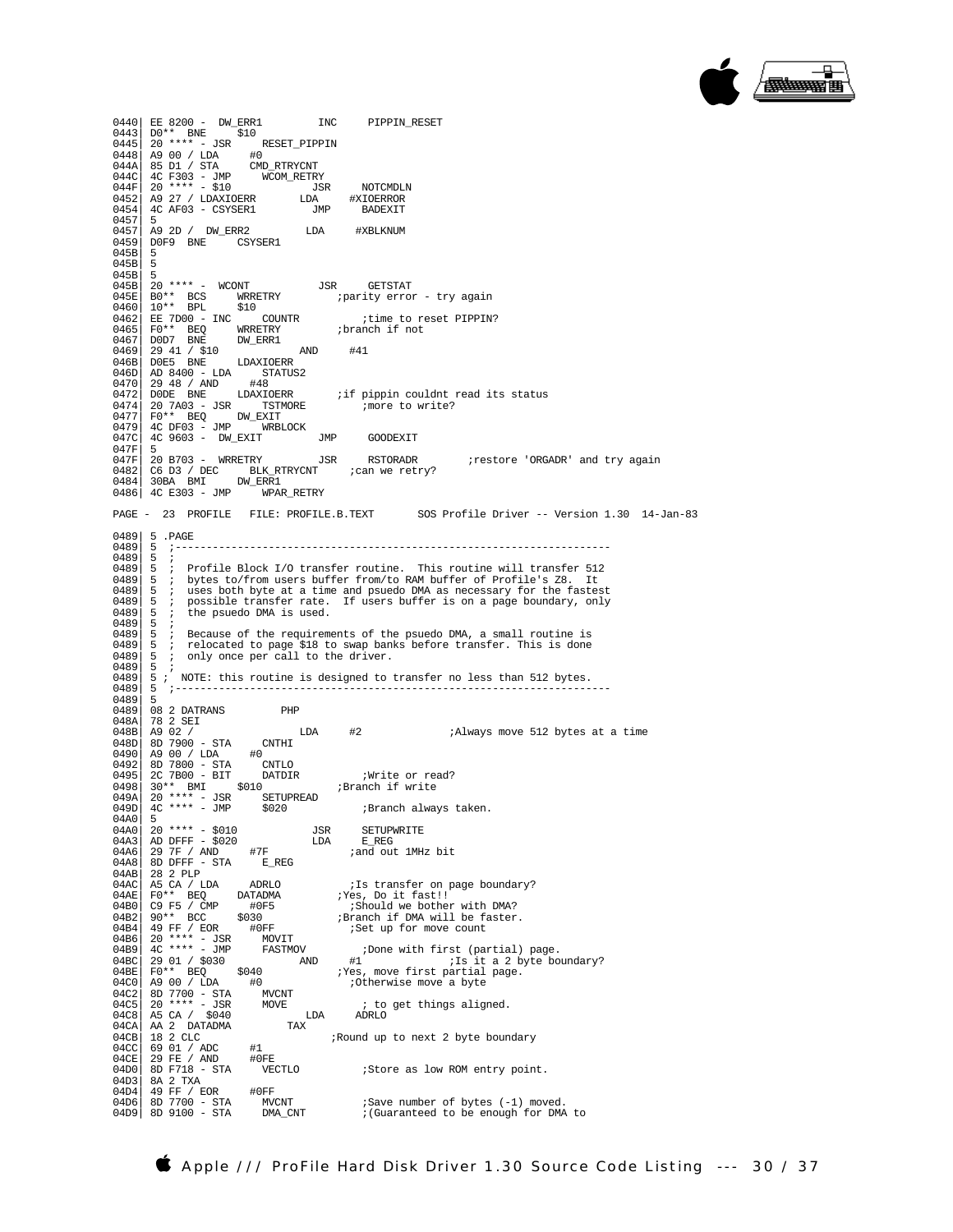

PAGE - 24 PROFILE FILE: PROFILE.B.TEXT SOS Profile Driver -- Version 1.30 14-Jan-83  $\begin{array}{lll} 04DC & 20 **** ~- ~{\rm JSR} & \text{GO\_DMA} & \text{; the end of a page)} \\ 04DF & 20 **** ~- & & {\rm JSR} & {\rm ADJ\_ADR} & & {\rm iUp} \\ \end{array}$  $04DF$  20 \*\*\*\* -  $75R$  ADJ\_ADR ;Update address and count  $04E2$  AD 7900 - LDA CNTHI  $04E2$  AD 7900 - LDA CNTHI<br>04E2 E0\*\* BEQ LAST\_PGE  $i$ Branch if less than 1 page to move.<br>LDA  $\qquad\qquad$ #0  $04E7$  A9 00 / FASTMOV<br>04E9 FODF BEO DATADMA Branch ALWAYS to move next page. PAGE - 25 PROFILE FILE: PROFILE.B.TEXT SOS Profile Driver -- Version 1.30 14-Jan-83 04EB| 5 .PAGE<br>04EB| A0 00 /<br>04ED| AE 6900 04EB| A0 00 / TRANSDNE LDY #0<br>04ED| AE 6900 - LDX SLOTX 04F0 08 2 PHP<br>04F1 78 2 SET 04F1 78 2 SEI<br>04F2 AD DFFF - $04F2$  AD DFFF - LDA E\_REG<br>04F5 09 80 / ORA #80 04F5| 09 80 / ORA #80 ;or in 1MHz bit 04F7| 8D DFFF - STA E\_REG 04FA| 28 2 PLP 04FB| 2C 7B00 - BIT DATDIR 04FE| 10\*\* BPL \$300  $\begin{array}{lllll} 04\texttt{HB} & \texttt{20} & \texttt{10} & \texttt{300} \\ 04\texttt{FE} & 10^{4}\texttt{*} & \texttt{BPL} & \texttt{\$300} \\ 0500 & \texttt{B9} & 8\texttt{A00} & -\texttt{\$100} & \texttt{LDA} & \texttt{CHEKBYTS}, \texttt{Y} \\ 0503 & \texttt{9D} & 80\texttt{C0} & -\texttt{STA} & \texttt{WR\_PORT}, \texttt{X} \end{array}$  $0503$  9D 80C0 - STA<br>0506 C8 2 TNY 0506 C8 2 INY<br>0507 C0 06 / 0 0507 C0 06 / CPY #6<br>0509 D0F5 BNE \$100 0509| D0F5 BNE \$100  $050B$  20 \*\*\*\* - \$300<br>  $050E$  08 2 \$999<br>  $050E$  08 2 \$999<br>  $050E$  78 2 \$PT<br>  $050E$  78 2 \$PT 050E 08 2 \$999 PHP 050F| 78 2 SEI 0510| 20 \*\*\*\* - JSR SETUPREAD ;restore read state 0513| 20 4101 - JSR S2M ;back to 2 MHz 0516| 28 2 PLP 0517| 60 2 RTS 0518 5<br>0518 AD 7800 - LAST\_PGE 0518 AD 7800 - LAST\_PGE LDA CNTLO : Anything left to move?<br>051B FOCE BEQ TRANSDNE : Branch if not. 051B| F0CE BEQ TRANSDNE ;Branch if not.<br>051D| 38 2 SEC 051D<br>
051E<br>
E9 01 / SBC<br>
0520<br>
C9 20 / CMP 051E| E9 01 / SBC #1 ;Note: low buffer address is always 0. 0520 C9 20 / CMP  $\neq$  #20  $\frac{1}{15}$  there more than 32 bytes left?<br>0522 B0\*\* BCS \$20  $\frac{1}{15}$  not, move last a byte at a time. 0522  $B0**$  BCS \$20 ;If not, move last a byte at a time.<br>0524 20 \*\*\*\* - JSR MOVIT<br>0527 4C EB04 - JMP TRANSDNE  $0^{3}$ <br> $0^{4}$ <br> $0^{4}$ <br> $0^{4}$ <br> $0^{4}$ <br> $0^{4}$ <br> $0^{4}$ <br> $0^{4}$ <br> $0^{4}$ <br> $0^{4}$ <br> $0^{4}$ <br> $0^{4}$ <br> $0^{4}$ <br> $0^{4}$ <br> $0^{4}$ <br> $0^{4}$ <br> $0^{4}$ <br> $0^{4}$ <br> $0^{4}$ <br> $0^{4}$ <br> $0^{4}$ <br> $0^{4}$ <br> $0^{4}$ <br> $0^{4}$ <br> $0^{4}$ <br> $0^{4}$ <br> $0^{4}$ <br> $0^{4}$ <br> $0^{4}$ <br> $0^{4}$ <br> $0^{4}$ <br> $0^{4$ 4C EB04 - JMP TRANSDN<br>5<br>48 2 \$20 PHA<br>A9 01 / LDA " 052A<br>052A  $\begin{array}{|c|c|c|c|c|}\n052A & 48 & 2 & $20 \\
052B & A9 & 01 & / \end{array}$ 052B| A9 01 / LDA  $#1$  ;Move first 2 bytes to preserve byte 0.<br>052D| 8D 7700 - STA MVCNT 052B 49 01 / LDA #1<br>
052D 8D 7700 - STA MVCNT<br>
0530 20 \*\*\*\* - JSR MOVE 0530| 20 \*\*\*\* - JSR MOVE ;The call to ADJ\_ADR is below.<br>0533| A0 00 / LDY #0 ;Bytes 0 and FE of the current page 0535| 08 2 PHP 0536| 78 2 SEI ;disallow interupts 0537 B1 CA / LDA (ADRLO),  $\overline{y}$  is must be preserved because of the 0539 8D 7500 - STA TEMP00 ; quirks of the psuedo DMA while 0539 8D 7500 - STA TEMP00 ; quirks of the psuedo DMA while doing 053C A0 FE / LDY #0FE ; barrtial page transfers. Since the 053E B1 CA / LDA (ADRLO), Y ; branch instuction generates a false 0540 8D 7600 - STA TEMPFE ; add 053C| A0 FE / LDY #0FE ; a partial page transfers. Since the 053E| B1 CA / LDA (ADRLO),Y ; branch instuction generates a false 0540| 8D 7600 - STA TEMPFE ; address within the DMA page, byte 0<br>0543| 68 2 PLA : is accessed if more than \$80 bytes 0543| 68 2 PLA ; is accessed if more than \$80 bytes  $0544$  AA 2 TAX  $\qquad \qquad$  ; (save status) AA 2 TAX<br>68 2 PLA #OFC  $\qquad$  ; are transfered and byte FE is ac-<br>#84  $\qquad$  ; cessed if less than \$80.  $#84$  ; cessed if less than \$80.<br>\$30. 0546 29 FC / AND #0FC<br>0546 29 FC / AND #84<br>0548 D0\*\* BNE \$30<br>054C E9 04 / SEC #04<br>054E A8 2 \$30<br>054F 4A 2 LSR A 054C| E9 04 / SBC #04 ;Transfers of exactly \$80 (82) are not 054E| A8 2 \$30 TAY ; allowed do to DMA code (see Apple 3 A  $:$  monitor listing of psuedo DMA code) PAGE - 26 PROFILE FILE: PROFILE.B.TEXT SOS Profile Driver -- Version 1.30 14-Jan-83 0550| 4A 2 LSR A 0551| E9 01 / SBC #1 0553| 8D 9100 - STA DMA\_CNT ;Set up for exit of DMA<br>0556| 8A 2 TXA 0556 8A 2 TXA<br>0557 48 2 PHA 0557 48 2 PHA *;restore status to stack*  $0558$  98 2 TYA 0557 48 2 PHA<br>0558 98 2 TYA<br>0559 38 2 SEC 0559 38 2 SEC<br>055A E9 03 / 055A E9 03 / SBC #3<br>055C 8D 7700 - STA MVCNT 055C| 8D 7700 - STA MVCNT ;Save bytes total bytes transferred. 055F| A8 2 TAY 0560 A9 02 / LDA #02 ;Set low entry point for DMA routine.<br>0562 8D F718 - STA VECTLO  $\begin{array}{llllll} 0.560 & {\rm A9} & 2 & {\rm A1} & {\rm H02} \\ 0.560 & {\rm B9} & 02 & {\rm A1} & {\rm B2} & {\rm VECTLO} \\ 0.565 & {\rm AC} & {\rm T80} & - {\rm B1} & {\rm DATDIR} \\ 0.568 & 10^{* \star} & {\rm BPL} & {\rm S50} \\ 0.564 & {\rm B1} & {\rm CA} & {\rm A1} & {\rm A20RLO} \end{array},$ 0565 2C 7B00 - BIT DATDIR ;Read or write?<br>0568 10\*\* BPL \$50 ;Branch if read 0568| 10\*\* BPL \$50 ;Branch if read. 056A| B1 CA / LDA (ADRLO),Y ;Get last byte and move to both 056C| A0 00 / LDY  $\#0$  ; byte 0 and FE.<br>056E| 91 CA / STA (ADRLO), Y 056E| 91 CA / STA (ADRLO),Y 0570| A0 FE / LDY #0FE 0572 91 CA / STA (ADRLO), Y<br>0574 20 \*\*\*\* - \$50<br>0577 2C 7B00 - BIT 0574| 20 \*\*\*\* - \$50 JSR GO\_DMA ;Now transfer the partial page.<br>0577| 2C 7B00 - BIT DATDIR ;Was it read or write? 0577 2C 7B00 - BIT DATDIR ;Was it read or write?<br>057A 30\*\* BML 570 ;Branch if write. 057A| 30\*\* BMI \$70 ;Branch if write. 057C| A0 00 / LDY #0 057E| 2C 7700 - BIT WORNT ;Now figer out where the last byte<br>0581| 30\*\* BMI \$60 ; got red.  $0581$  30\*\* BMI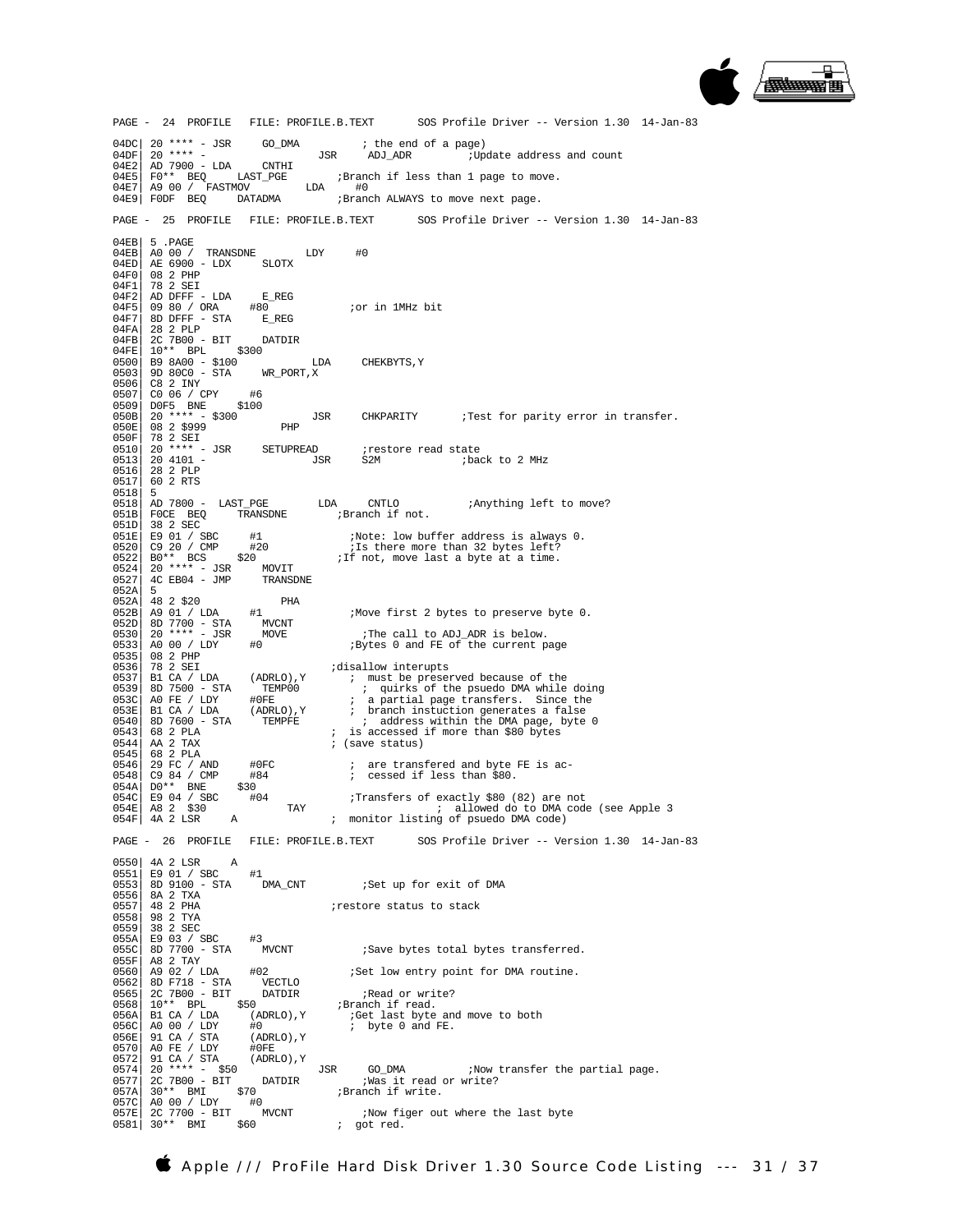

 $\begin{tabular}{lllllllllll} \hline &\multicolumn{3}{l}{\text{\#0FE}} &\multicolumn{3}{l}{\text{\#0FE}} &\multicolumn{3}{l}{\text{\#0FE}} &\multicolumn{3}{l}{\text{\#0FE}} &\multicolumn{3}{l}{\text{\#0FE}} &\multicolumn{3}{l}{\text{\#0FE}} &\multicolumn{3}{l}{\text{\#0FE}} &\multicolumn{3}{l}{\text{\#0F}} &\multicolumn{3}{l}{\text{\#0F}} &\multicolumn{3}{l}{\text{\#0F}} &\multicolumn{3}{l}{\text{\#0F}} &\multicolumn{3}{l}{\text{\#0F}} &$ 0583| A0 FE / LDY<br>0585| B1 CA / \$60<br>0587| AC 7700 - LDY 0587 AC 7700 - LDY MVCNT ;Put it where it belongs!<br>058A 91 CA / STA (ADRLO),Y 058A| 91 CA / STA (ADRLO),Y 058C| A0 00 / \$70 LDY #0 ;Now restore bytes 0 & FE.<br>058E| AD 7500 - LDA TEMP00 058E| AD 7500 - LDA TEMP00 0591| 91 CA / STA (ADRLO),Y 0593| A0 FE / LDY #0FE 0595| AD 7600 - LDA TEMPFE<br>0598| 91 CA / STA (ADRLO), Y 0598 91 CA / STA<br>059A 28 2 PLP 059A 28 2 PLP ; Interupts OK now.<br>059B 20 \*\*\*\* - JSR ADJ\_ADR ; Go fix addre 059B| 20 \*\*\*\* - JSR ADJ\_ADR  $\overline{G}$  fix addresses and count.<br>059E| 4C 1805 - JMP LAST\_PGE  $4C$  1805 - JMP 05A1 5<br>05A1 8D 7700 - MOVIT 05A1| 8D 7700 - MOVIT STA MVCNT ;Number of bytes for transfer. Do byte at a time. PAGE - 27 PROFILE FILE: PROFILE.B.TEXT SOS Profile Driver -- Version 1.30 14-Jan-83 05A7 5 .PAGE<br>05A7 5 :----05A7| 5 ;----------------------------------------------------------------------  $05A7$  5 ;<br> $05A7$  5 ;  $05A7$  5 ; This routine adjusts the count and addresses (indirect and bank  $05A7$  5 ; direct) after each transfer, either byte at a time or psuedo DM 5 ; direct) after each transfer, either byte at a time or psuedo DMA.  $05A7$  5 ;<br>05A7 5 ; Input is MVCNT.  $05A7$  5 ; Input is MVCNT. Only the processor status and accumulator are used.<br> $05A7$  5 ; ADRLO, ADRHI, ADDRDMA, BANKDMA are all assumed to be valid, thus a 05A7| 5 ; ADRLO, ADRHI, ADDRDMA, BANKDMA are all assumed to be valid, thus a<br>05A7| 5 ; call to ARBADR should have taken place before this routine is used.<br>05A7| 5 ; CNTLO, CNTHI should never be less than MVCNT, as no check  $05A7$  5 ;<br>05A7 5 ;-----05A7| 5 ;----------------------------------------------------------------------  $05A7$  5<br>05A7 1  $\begin{array}{|c|c|c|c|c|} \hline 05{\rm A7} & 18 & 2 & {\rm ADJ}\_{\rm ADR} & & & {\rm CLC} \\ \hline 05{\rm A8} & {\rm AD} & 7800 & -{\rm LDA} & & {\rm CNTLO} \\ \hline 05{\rm AB} & {\rm ED} & 7700 & -{\rm SBC} & & {\rm MVCNT} \\ \hline \end{array}$ 05A8 AD 7800 - LDA CNTLO :Adjust count and Addresses<br>05AB ED 7700 - SBC MVCNT :Subtract (MVCNT+1) from co 05AB| ED 7700 - SBC MVCNT ;Subtract (MVCNT+1) from count  $05AB$  8D 7800 - STA CNTLO  $\qquad$  ; and add (MVCNT+1) to address.<br> $05B1$  AD 7900 - LDA CNTHI 05AE 2D 7800 - STA CNTLO<br>05B1 AD 7900 - LDA CNTHI<br>05B4 E9 00 / SBC #0 05B4 E9 00 / SBC #0<br>05B6 8D 7900 - STA CNTHI 05B6| 8D 7900 - STA CNTHI 05B9| A5 CA / LDA ADRLO 05BB| 6D 7700 - ADC MVCNT ;(carry was set) 05BE| 85 CA / STA ADRLO 05C0| A5 CB / LDA ADRHI 05C2| 69 00 / ADC #0 05C4| 85 CB / STA ADRHI 05C6| 2C 7A00 - BIT ADMODE ;Are Bank Wraps possible?<br>05C9| 10\*\* BPL ADJ\_DNE ;Branch if not.  $\begin{array}{lllllllllll} 05\text{C9} & 10^{**} & \text{BPL} & \text{ADJ\_DNE} & \text{? Branch if not.}\\ 05\text{CB} & \text{C9 81 / CMP} & \text{\#081} & \text{?Time to Adju}\\ 05\text{CD} & 90^{**} & \text{BCC} & \text{ADJ\_BNK} & \text{?Branch if not.} \end{array}$ 05CB| C9 81 / CMP #081 ;Time to Adjust for Wrap? 05CD| 90\*\* BCC ADJ\_BNK ;Branch if not. 05CF| 29 7F / AND #07F ;Otherwise strip hi bit, add 1 to<br>05D1 RE CB14 - TNC STSADR ; bank pair selected indirect 05D1 EE CB14 - INC SISADR ; bank pair selected indirect 05D4 85 CB / ADJ\_BNK STA ADRHI 05D4| 85 CB / ADJ\_BNK STA ADRHI 05D6| AD CB14 - LDA SISADR 05D9| 8D 7400 - STA BANKDMA 05DC| A5 CB / LDA ADRHI  $\begin{tabular}{|c|c|c|c|} \hline 05DE & 18 & 2 CLC \\ 05DF & 69 & 20 & / ADC \\ 05E1 & C9 A0 & / CMP \\ \hline \end{tabular}$ 05DF| 69 20 / ADC #20 ;Add \$20 for bank address equiv. 05E1| C9 A0 / CMP #0A0 ;Next bank? 05E3| 90\*\* BCC ADJ\_DNE ;Branch if not. 05E5| 29 7F / AND #07F ;Address range must be within 20-9F 05E7| EE 7400 - INC BANKDMA  $05EA$  8D 7300 - ADJ DNE STA ADDRDMA  $i$ Save absolute address for DMA 05ED| 60 2 RTS PAGE - 28 PROFILE FILE: PROFILE.B.TEXT SOS Profile Driver -- Version 1.30 14-Jan-83  $05EF$  5 .PAGE<br>05EE 5 :----05EE| 5 ;---------------------------------------------------------------------- 05EE 5<br>05EE 5 05EE 5 ; The move routines read or write data byte at a time. Input varibles<br>05EE 5 ; are ADRLO, ADRHI and MVCNT, none of which are modified (that is done<br>05EE 5 ; by ADJADR). All registers are used. Also SLOTX must contai  $05EE$  5<br> $05EE$  5 05EE| 5 ;---------------------------------------------------------------------- 05EE<br>05EE<br>05EE 05EE 08 2 MOVE PHP<br>05EF 78 2 SEI 05EF| 78 2 SEI 05F0| AE 6900 - LDX SLOTX ;Get index to device locations.<br>05F0| AE 6900 -  $\uparrow$  +0 05F3 A0 00 / LDY<br>05F5 AD DFFF -<br>05F8 09 80 / ORA 05F5| AD DFFF - LDA E\_REG 05F8| 09 80 / ORA #80 ;or in 1 MHz bit 05FA| 8D DFFF - STA E\_REG 05FD| 2C 7B00 - BIT DATDIR ;Read or write? 0600| 10\*\* BPL MOVIN ;Branch if read. 0602 5<br>0602 B1 CA / MOVOUT 0602 B1 CA / MOVOUT LDA (ADRLO), Y *i*Move data to Z8 RAM<br>0604 9D 80C0 - STA WR\_PORT, X  $\begin{array}{c|cccc}\n0602 & \text{B1 CA} & \text{MNOVOUT} \\
0604 & 9D 80C0 & - STA & \text{WR\_PORT} \\
0607 & CC 7700 & - CPY & \text{MVCNT} \\
060A & F0** & BEQ & \text{MVDONE}\n\end{array}$ 0607 CC 7700 - CPY MVCNT ;Done with Write?<br>060A F0\*\* BEQ MVDONE ;Branch if done. 060A F0\*\* BEQ MVDONE *;*Branch if done.<br>060C C8 2 INY 060C C8 2 INY<br>060D D0F3 BNE MOVOUT ;Branch always taken.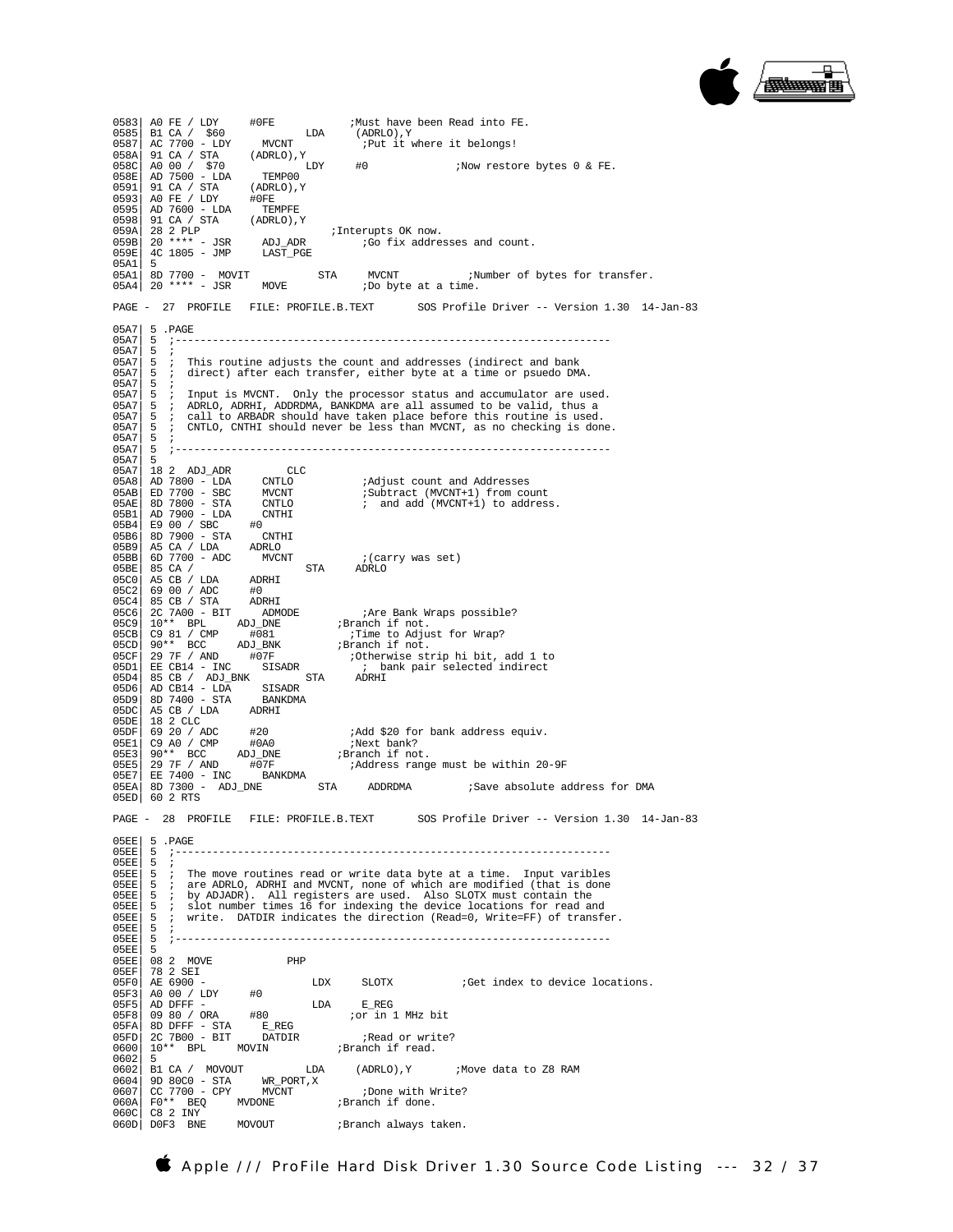

 $060F$  5<br>060F BD 81C0 - MOVIN  $060\mathrm{F}$  BD 81C0 - MOVIN LDA RD\_PORT, X ;Get data from Z8 RAM 0612 91 CA / STA (ADRLO), Y 0612| 91 CA / STA (ADRLO),Y 0614| CC 7700 - CPY MVCNT 0617| F0\*\* BEQ MVDONE 0619 C8 2 INY<br>061A DOF3 BNE DOF3 BNE MOVIN ;Branch always. 061A DOF3 BNE<br>061C 5<br>061C 20 4101 -MVDONE JSR S2M ;back to 2 MHz 061F| 28 2 PLP 0620| 60 2 RTS PAGE - 29 PROFILE FILE: PROFILE.B.TEXT SOS Profile Driver -- Version 1.30 14-Jan-83  $0621$  5 .PAGE<br>0621 5 :---<br>0621 5 : 0621| 5 ;----------------------------------------------------------------------  $\begin{array}{c|c} 0621 & 5 \\ 0621 & 5 \end{array}$  $0621$  | 5 ; This routine arbitrates the initial user's address in terms of both 0621 | 5 ; indirect and absolute bank address in terms the initial states for 0621 | 5 ; indirect and absolute bank address. It sets the initial states for<br>0621 | 5 ; ADRLO, ADRHI, ADDRDMA, BANKDMA, and ADMODE = ADMODE's bit 7 is set<br>0621 | 5 ; if extented addressing is used, otherwise it is reset ( 0621| 5 ; is the page address resulting within the 6502 address space, the 0621| 5 ; low address is always the same as ADRLO.  $\begin{array}{c|cc} 0621 & 5 & i \\ 0621 & 5 & i \end{array}$ 0621| 5 ;----------------------------------------------------------------------  $0621$  5<br>0621 A 0621 A5 C2 / ARBADR LDA SOS\_BUF ;Get strait indirect address moved 0623 85 CA / STA ADRLO 0623| 85 CA / STA ADRLO 0625| 8D 6F00 - STA ORGADR 0628| A5 C3 / LDA SOS\_BUF+1 062A| 85 CB / STA ADRHI 062C| 8D 7000 - STA ORGADR+1 062F| 8D 7300 - STA ADDRDMA  $\begin{array}{c|ccccc} 062\mathrm{F} & \text{8D} & 7300 & - & \text{STA} & & \text{ADDRDMA} \\ 0632 & \text{AD} & \text{C314} & - & \text{LDA} & & \text{SOS\_XPAGE+SOS\_BUF}+1 \\ 0635 & \text{8D} & \text{CB14} & - & \text{STA} & & \text{SISADR} \\ \end{array}$ 0635 8D CB14 - STA SISADR<br>0638 8D 7100 - STA ORGENK 0638| 8D 7100 - STA ORGBNK 063B| 8D 7A00 - STA ADMODE 063E| 10\*\* BPL NOBANK ;Branch if load into current bank. 0640| 29 0F / AND #0F 0642| 8D 7400 - STA BANKDMA  $0645$  49 OF / EOR #0F :Now test for special bank (F)  $0647$   $F0**$  BEO BANK0 0647| F0\*\* BEQ BANK0 0649| A5 C3 / LDA SOS\_BUF+1 064B| 10\*\* BPL \$010 064D| 29 7F / AND #7F ;Subtract \$80 from high byte 064F| EE 7400 - INC BANKDMA ; and increment bank number  $\begin{array}{|l|l|l|} \hline 064\mathrm{F} & \mathrm{EE} & 7400\; - \;\mathrm{INC} & \mathrm{BANKDMA} \\ 0652& 18\; 2\;\pm010 & \mathrm{CLC} \\ 0653& 69\; 20\; / \;\mathrm{ADC} & \# 20 \\ 0657 & \mathrm{CE} & \mathrm{C} & \mathrm{DC} \end{array}$ 0653| 69 20 / ADC #20 ;Convert to absolute address 0655| 8D 7300 - STA ADDRDMA 0658| 60 2 RTS 0659 5<br>0659 A 0659 AD EFFF - NOBANK LDA BANK\_REG ;Use current bank as bank select<br>065C 29 OF / AND #OF ; for DMA purposes.<br>065E 8D 7400 - BANKO STA BANKDMA 065C| 29 0F / AND #0F ; for DMA purposes. 065E| 8D 7400 - BANK0 STA BANKDMA 0656 8D 7400 - BARNO DE STA BELLEMAN DESCRIPTION OF A DISCRIPTION OF STA BELLEMIN DESCRIPTION OF STA ADMODE (1<br>0664 60 2 RTS (1990 - 1990 - 1991) bank wrapping required. bank wrapping required. PAGE - 30 PROFILE FILE: PROFILE.B.TEXT SOS Profile Driver -- Version 1.30 14-Jan-83  $0665$  5 .PAGE<br>0665 5 :----0665| 5 ;---------------------------------------------------------------------- 0665<br>0665 0665 | 5 ; In order to perform psuedo DMA, the call to ROM must be outside the<br>0665 | 5 ; Bank. This routine sets up the Z\_REG and loads the X register with<br>0665 | 5 ; the bank desired before calling DO\_DMA which has been 0665| 5 ; page 2. It also disables interupts for the duration (up to 256 usec) 0665| 5 ; of the transfer.  $0665$  5<br>0665 5 0665| 5 ;----------------------------------------------------------------------  $0665$  5<br>0665 08 2 GO DMA 0665 | 08 2 GO\_DMA PHP : Save interupt status<br>0666 | 78 2 SEI : No interupts for now. 0666| 78 2 SEI ;No interupts for now. 0667 AD DFFF - LDA E\_REG : And no NMI's either!!!<br>066A 48 2 PHA 0666<br>
0666<br>
0667<br>
066A<br>
48 2 PHA<br>
066B<br>
29 24 / AND 066B| 29 24 / AND  $+24$  ;Switch out I/O also.<br>066D| 09 8B / ORA  $+8B$  ;And write protect up<br>066F| 8D DFFF - STA EREG %We know that is a more in the set of the set of the set of the set of the set of the set of the set of the set of the set of the set of the set of the set of the set of the set of the set of the set of the set of the set  $\begin{array}{lllllll} 066\mathrm{B} & 29 & 24 & \text{/ AND} & \#24 \\ 066\mathrm{D} & 09 & 8\mathrm{B} & \text{/ ORA} & \#8\mathrm{B} \\ 066\mathrm{F} & 8\mathrm{D}~\mathrm{DFFF} & -~\mathrm{STA} & & \underline{\mathrm{E\_REG}} \\ 0672 & \text{AD}~7300 & -~\mathrm{LDA} & & \text{ADDRDMA} \end{array}$ 0672| AD 7300 - LDA ADDRDMA ;Set Z\_REG to DMA page address 0675| 8D D0FF - STA Z\_REG 0678| AE 7400 - LDX BANKDMA 067B AD 9100 - LDA DMA\_CNT<br>067E 38 2 SEC 067E| 38 2 SEC 067F| 20 F018 - JSR DO\_DMA 0682 68 2 PLA <sup>T</sup> ; Restore NMI state.<br>0683 8D DEEE - STA E REG 0683 8D DFFF - STA E\_REG<br>0686 A9 18 / LDA #SOS ZPAGE 0686| A9 18 / LDA #SOS\_ZPAGE ;Restore proper zero page. 0688| 8D D0FF - STA Z\_REG 068B| 28 2 PLP ;Restore interupts 068C| 60 2 RTS PAGE - 31 PROFILE FILE: PROFILE.B.TEXT SOS Profile Driver -- Version 1.30 14-Jan-83 068D| 5 .PAGE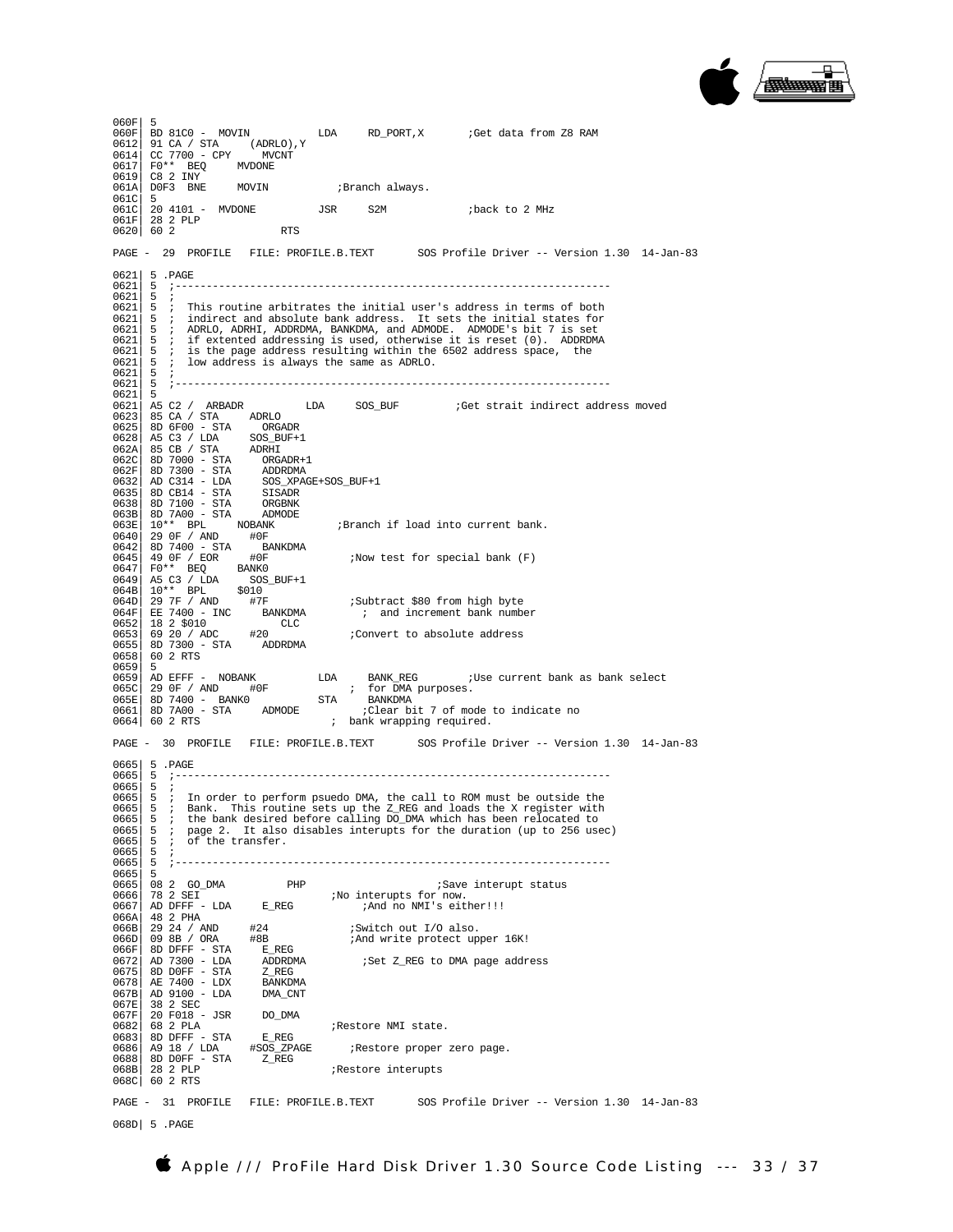

068D| 5 ;----------------------------------------------------------------------  $068D$  5 ;<br>068D 5 ; 068D  $\begin{bmatrix} 5 \\ 5 \end{bmatrix}$ ; The following are routines for handling the communications protocol 068D  $\begin{bmatrix} 5 \\ 1 \end{bmatrix}$ ; of sending commands, and receiving result codes  $\frac{6}{5}$  ; of sending commands, and receiving result codes.  $068D$  5 ;<br>068D 5 ; 068D| 5 ;----------------------------------------------------------------------  $068D$  5 ;<br>068D 5 ; 068D | 5 ; SNDCMD performs a CMD-BSY handshake with the Z8 and checks for a 068D | 5 ; correct response. If the Z8 responds with an incorrect code, a 068D| 5 ; correct response. If the Z8 responds with an incorrect code, a 068D| 5 ; 'no go' code is sent by the Apple and the handshake is retried 068D| 5 ; up to 2 times. On return, Carry=1 means a handshake timeout or 068D| 5 ; 'no go' code is sent by the Apple and the handshake is retried<br>068D| 5 ; up to 2 times. On return, Carry=1 means a handshake timeout or<br>068D| 5 ; three retries attempted. A non-zero return means an incorrect 068D  $\begin{array}{|l|l|} 5 & ; & \text{response from the } 28 \text{ that may be retrieved.} \end{array}$  $\begin{array}{|c|c|c|c|c|} \hline 068D & 5 & ; \ \hline 068D & 5 & ; -- \ \hline \end{array}$ 068D| 5 ;----------------------------------------------------------------------  $068D$  5<br>068D 0 068D 08 2 SNDCMD PHP<br>068E 78 2 SEI 068E| 78 2 SEI 068F| AD DFFF - LDA E\_REG 0692| 09 80 / ORA #80 ;or in 1 MHz bit 0694 8D DFFF - STA E\_REG 0697| 28 2 PLP 0698| 20 \*\*\*\* - JSR WAITBSYLO 069B| B0\*\* BCS SENDERR ;error exit if BSY isn't low<br>069B| B0\*\* BCS SENDERR 5SETCMDLN ;raise cmd<br>06A0| 20 \*\*\*\* - JSR WAITBSYHI ;wait for bsy to go hi 069D| 20 \*\*\*\* - JSR SETCMDLN ;raise cmd 06A0 20 \*\*\*\* - JSR WAITBSYHI ;wait for bsy to go hi<br>06A3 B0\*\* BCS SENDERR ;timeout 76A5 BC 81C0 - LDY RD\_PORT, X ;read response byte fr  $\begin{array}{c|cc}\n06A3 & BD** & BCS & S \\
06A5 & BC & 81C0 - LDY\n\end{array}$ 06A5| BC 81C0 - LDY RD\_PORT, X iread response byte from Z8<br>06A8| C4 D2 / CPY RSPNS icorrect? 06A8| C4 D2 / CPY RSPNS ;correct?<br>06AA| F0\*\* BEQ CONT ;yes if taken 06AA| F0\*\* BEQ CONT ;yes if taken 06AC| A9 02 / LDA #2 06AE| 8D 8900 - STA BAD\_RESPONSE 06B1| 0D 8500 - ORA STATUS3 06B4| 8D 8500 - STA STATUS3 06B7| A9 AA / LDA 10141033<br>06B7| A9 AA / LDA #0AA ;tell Z8 that response not OK<br>06B9| 20 \*\*\*\* - JSR BSYACK ;drop cmd, wait for bsy to 9<br>06BC| B0\*\* BCS SENDERR ;timeout on bsy going lo BSYACK : drop cmd, wait for bsy to go lo<br>SENDERR : timeout on bsy going lo 06BC B0\*\* BCS SENDERR ;timeout on bsy going lo<br>06BE E6 D1 / INC CMD\_RTRYCNT ;bump retry count for b 06BE $\,$  E6 D1 / INC  $\,$  CMD\_RTRYCNT  $\,$  ; bump retry count for bad response 06C0  $\,$  A4 D1 / LDY  $\,$  CMD\_RTRYCNT 06BE BO<sup>AA</sup> BCS<br>
06BE E6 D1 / INC<br>
06C0 A4 D1 / LDY<br>
06C2 C0 02 / CPY<br>
06C4 BO<sup>\*\*</sup> BCS 06C2 C0 02 / CPY #2 ;2 retries yet?<br>06C4 B0\*\* BCS SENDERR ;yes if taken 06C4 B0\*\* BCS SENDERR *i*yes if taken<br>06C6 60 2 RTS 06C6| 60 2 RTS 06C7 5<br>06C7 A9 55 / CONT  $06C7$  A9 55 / CONT LDA #055 *indicate good response*  $06C9$  20 \*\*\*\* - JSR BSYACK 06C9| 20 \*\*\*\* - JSR BSYACK 06CC| B0\*\* BCS SENDERR ;bsy timeout 06CC B0\*\* BCS SENDERR : bsy timeout<br>06CE A9 00 / LDA #0 ;indicate good return to caller<br>06D0 60 2 SENDERR RTS 60 2 SENDERR  $06D1$  5<br>06D1 5  $06D1$ <br> $06D1$ 06D1| 5 06D1| A0 00 / WAITBSYHI LDY #0 ;set .5sec timeout 06D3| 84 CE / STY TIMOUT PAGE - 32 PROFILE FILE: PROFILE.B.TEXT SOS Profile Driver -- Version 1.30 14-Jan-83 06D5 18 2 CLC<br>06D6 AE 6900 -06D6| AE 6900 - LDX SLOTX 06D9| BD 82C0 - ALOOP LDA BUSY,X 06DC| 10\*\* BPL BSYHIRET ;done if taken<br>06DE| 88 2 DEY  $06DE$  88 2 DEY 06DF D0F8 BNE ALOOP<br>06E1 C6 CE / DEC TIMOUT 06E1 C6 CE / DEC TIMO<br>06E3 D0F4 BNE ALOOP  $06E3$  DOF4 BNE<br>06E5 38 2 SEC 06E5| 38 2 SEC ;timeout 06E6| 60 2 BSYHIRET RTS 06E7 5<br>06E7 80 01 / WATTBSYLO 06E7| A0 01 / WAITBSYLO LDY #1 06E9| AD 8000 - LDA LONGWAIT 06EC| F0\*\* BEQ \$10<br>06EE| A0 10 / LDY #10  $\begin{array}{llllllll} 06 \text{EE} & \text{A0 10 / LDY} & \text{\#10} & \text{\quad} & \text{iset up for 8 second wait max.} \\ 06 \text{F0} & \text{8C 8100 - $10} & \text{STY} & \text{WAITTIME} \\ 06 \text{F3} & \text{A0 00 / LDY} & \text{\#0} & \text{\quad} & \text{iset } & \text{Seec } + \text{linear } + \text{linear}. \end{array}$  $\begin{array}{|c|c|c|c|c|}\n \hline\n 06F0 & 8C & 8100 & - $10\n \hline\n 06F3 & A0 & 00 & / LDY\n \end{array}$  $06F3$  A0 00 / LDY  $#0$  ;set .5sec timeout 06F5 84 CE / STY TIMOUT 06F3<br>
06F5<br>
06F5<br>
06F7<br>
18 2 CLC 06F7 18 2 CLC<br>06F8 AE 6900 -06F8| AE 6900 - LDX SLOTX 06FB| BD 82C0 - BLOOP LDA BUSY,X 06FE| 30\*\* BMI BSYLORET ;done if taken<br>0700 88 2 DEY 0700 88 2 DEY<br>0701 DOF8 BNE 0701 DOF8 BNE BLOOP<br>0703 C6 CE / DEC TIMOUT 0703 C6 CE / DEC TIMO<br>0705 D0F4 BNE BLOOP 0705 DOF4 BNE BLOOP<br>0707 CE 8100 - DEC WAITTIME 0707 CE 8100 - DEC WARD OT MAIN CHARGE BLOOP 070A| D0EF BNE BLOOP 070C| 38 2 SEC ;timeout 070D| 60 2 BSYLORET RTS  $070E$  5 070E| 5 ;----------------------------------------------------------------------  $\begin{bmatrix} 070E & 5 & i \\ 070E & 5 & i \end{bmatrix}$ 070E 5 ; SND\_CMDBYTES sends the command string to widget.<br>070E 5 ; Enter with cmd=bsy=lo Error return if get parit 5 ; Enter with cmd=bsy=lo. Error return if get parity error - Carry = 1  $\frac{5}{100}$  $070E$  5 ; 070E| 5 ;----------------------------------------------------------------------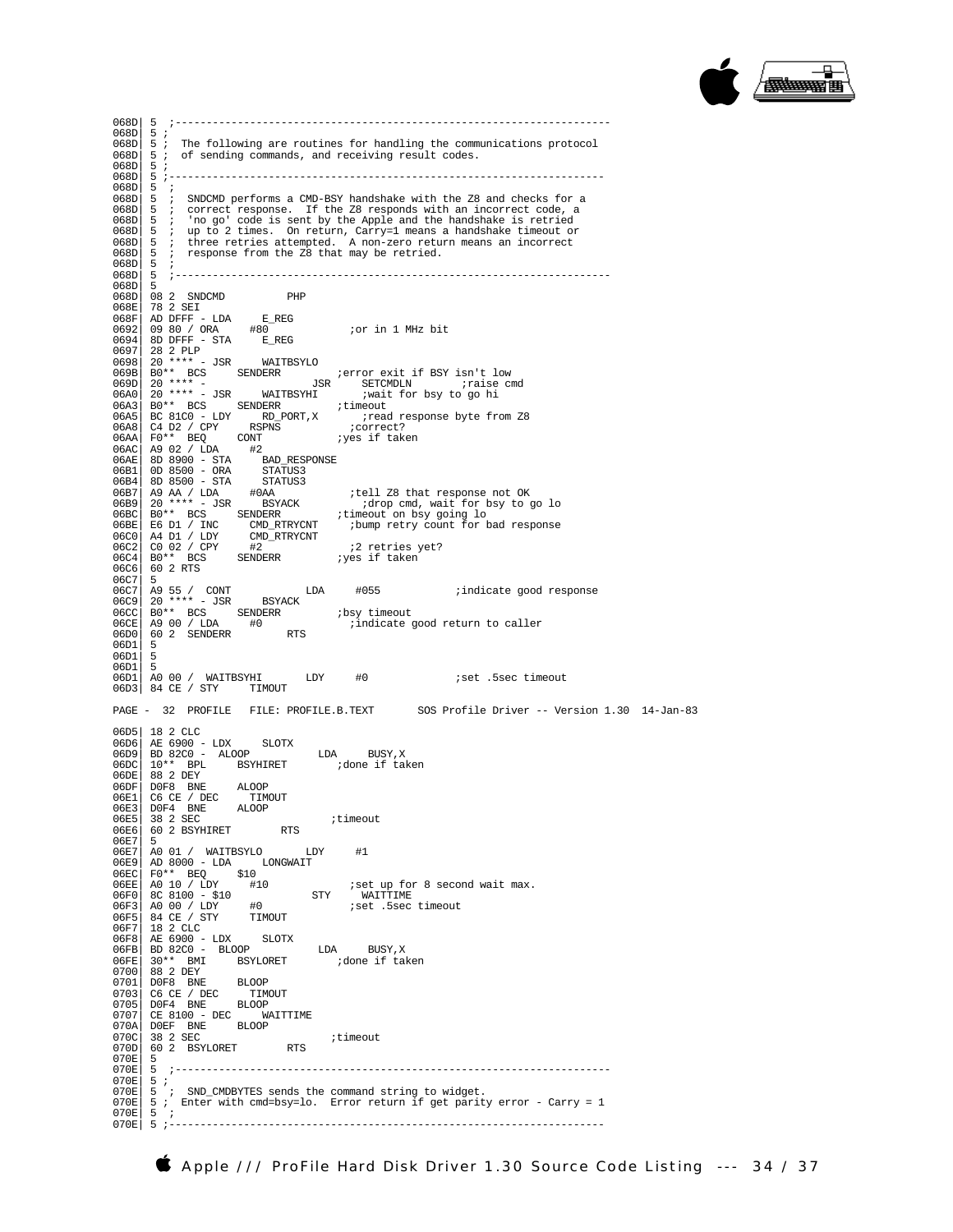

 $070E$ 070E| 5<br>
070E| 20 \*\*\*\* - SND\_CMDBYTES JSR SETUPWRITE ;get in proper state<br>
0711| AD 7C00 - LDA 28CMD ;send command string - cmd, blockhi<br>
0714| 9D 80C0 - STA WR\_PORT,X ;blocklo, retries, retry threshold<br>
0717| AD 7E00 - ID 0711 AD 7C00 - LDA 28CMD ;send command string - cmd, blockhi<br>0714 9D 80C0 - STA WR PORT.X ;blocklo, retries, retry threshold 0714 9D 80C0 - STA WR\_PORT, X iblocklo, retries, retry threshold<br>0717 AD 7E00 - LDA MSBLOCK 0714 9D 80C0 - STA WR\_PORT, X<br>
0717 AD 7E00 - LDA MSBLOCK<br>
071A 9D 80C0 - STA WR\_PORT, X 071A 9D 80C0 - STA WR\_POR<br>071D A5 D5 / LDA BLOCKHI 071D| A5 D5 / LDA BLOCKHI 071F| 9D 80C0 - STA WR\_PORT,X 0722 A5 D4 / LDA BLOCKLO<br>
0724 9D 80C0 - STA WR\_PORT, X<br>
0727 A5 CF / LDA RTRYCNT 0724| 9D 80C0 - STA WR\_PORT,X 0727| A5 CF / LDA RTRYCNT 0729| 9D 80C0 - STA WR\_PORT, X<br>072C A5 D0 / LDA RTRYTHRESH 072C| A5 D0 / LDA RTRYTHRESH 072E| 9D 80C0 - STA WR\_PORT,X 0731 20 \*\*\*\* - JSR SETUPREAD ;finish writing last byte and 0734 20 \*\*\*\* - JSR CHKPARITY ;check for parity error icheck for parity error  $\begin{array}{|c|c|c|c|c|}\n 0734 & 20 & \text{***} & -\\ \hline\n 0737 & 60 & 2 & \text{RTS} & \end{array}$ PAGE - 33 PROFILE FILE: PROFILE.B.TEXT SOS Profile Driver -- Version 1.30 14-Jan-83  $0738$  5 .PAGE<br>0738 5 :----0738| 5 ;----------------------------------------------------------------------  $\begin{bmatrix} 0738 \\ 0738 \end{bmatrix}$ 0738  $\frac{1}{5}$  ; GETSTAT retrieves the status bytes from widget. The one-byte 0738  $\frac{1}{5}$  ; result code is returned in Y 0738  $\begin{bmatrix} 5 & ; \text{result code is returned in Y.} \\ 5 & ; \end{bmatrix}$  $\begin{array}{c|c} 0.738 & 5 & ; \\ 0.738 & 5 & ; \end{array}$ 0738| 5 ;----------------------------------------------------------------------  $\begin{array}{c} 0738 \\ 0738 \end{array}$  $\begin{array}{ccc} 0.738\\ 0.738 \end{array}$  AE 6900 - GETSTAT LDX SLOTX ;get slot # 073B 08 2 PHP 073B| 08 2 PHP 073C| 78 2 SEI 073D AD DFFF - LDA E\_REG<br>0740 09 80 / ORA #80<br>0742 8D DFFF - STA E\_REG 0740 09 80 / ORA  $#80$  ior in 1 MHz bit 0742 8D DFFF - STA EREG 0742| 8D DFFF - STA E\_REG 0745| 28 2 PLP 0746| BD 81C0 - LDA RD\_PORT,X 0749| 8D 8300 - STA STATUS1 074C| BD 81C0 - LDA RD\_PORT,X 074F| 8D 8400 - STA STATUS2 0752| BD 81C0 - LDA RD\_PORT,X 0755 48 2 PHA<br>0756 BD 81C0 -0756| BD 81C0 - LDA RD\_PORT,X 0759| 8D 8600 - STA STATUS4 075C| 20 \*\*\*\* - JSR CHKPARITY 075F 68 2 PLA<br>0760 0D 8700 -0760| 0D 8700 - ORA PARITY\_ERR 0763| 0D 8900 - ORA BAD\_RESPONSE 0766| 0D 8800 - ORA RESET\_FLAG 0769| 8D 8500 - STA STATUS3 076C| AD 8300 - LDA STATUS1  $076F$  60 2 RTS<br>0770 5  $\begin{bmatrix} 0770 \\ 0770 \end{bmatrix}$ 0770| 5 ;---------------------------------------------------------------------- 0770| 5 ; 0770| 5 ; CHKPARITY checks the parity error line and shifts it into Carry, so 0770  $\begin{vmatrix} 5 & ; & \text{Carry} = 1 \text{ is a parity error on return to caller.} \end{vmatrix}$  $\begin{array}{c|cc} 0770 & 5 & ; \ 0770 & 5 & ; \end{array}$ 0770| 5 ;---------------------------------------------------------------------- 0770| 5 0770| AE 6900 - CHKPARITY LDX SLOTX 0773| BD 82C0 - LDA BUSY,X ;get parity error - on bit 6 0776| 9D 83C0 - STA CLR\_PARITY,X ;clear it for next transfer 0779 0A 2 ASL A<br>077A 0A 2 ASL A<br>077P 0011  $077A$  0A 2 ASL A<br> $077A$  0A 2 ASL A  $07A$  ishift it into carry<br> $077R$  90\*\* RCC 310 077B| 90\*\* BCC \$10<br>077D| A9 01 / LDA #1<br>077F| 8D 8700 - STA PARITY\_ERR<br>0782| 0D 8500 - ORA STATUS3 0785| 8D 8500 - STA STATUS3 JMP S2M : exit via setting 2 MHz mode PAGE - 34 PROFILE FILE: PROFILE.B.TEXT SOS Profile Driver -- Version 1.30 14-Jan-83 078B 5 .PAGE<br>078B 5 :-----078B| 5 ;---------------------------------------------------------------------- 078B| 5 ; 078B| 5 ; SETUPWRITE sets CRW and DATRW lo on the Apple /// interface board 078B  $\begin{array}{|l|l|} 5 & ; & \text{to prepare} \end{array}$  for a write operation to widget 078B  $\begin{array}{|l|l|} 5 & ; & \end{array}$  $\begin{bmatrix} 078B \\ 078B \end{bmatrix}$ 078B| 5 ;---------------------------------------------------------------------- 078B 078B A0 01 / SETUPWRITE LDY #SETWRT<br>078D 08 2 PHP 078D<br>078E 78 2 SEI 078E 78 2 SEI<br>078E AD DEEE -078F| AD DFFF - LDA E\_REG 0792| 09 80 / ORA #80 ;or in 1 MHz bit 0794| 8D DFFF - STA E\_REG<br>0797| 28 2 PLP<br>0798| B1 CC / LDA (INDRCN),Y iset crw lo<br>079A| A0 03 / SET\_WRITEDIR LDY #RWLO<br>079C| B1 CC / LDA (INDRCN),Y iset datarw lo<br>079E| 60 2 RTS 079F| 5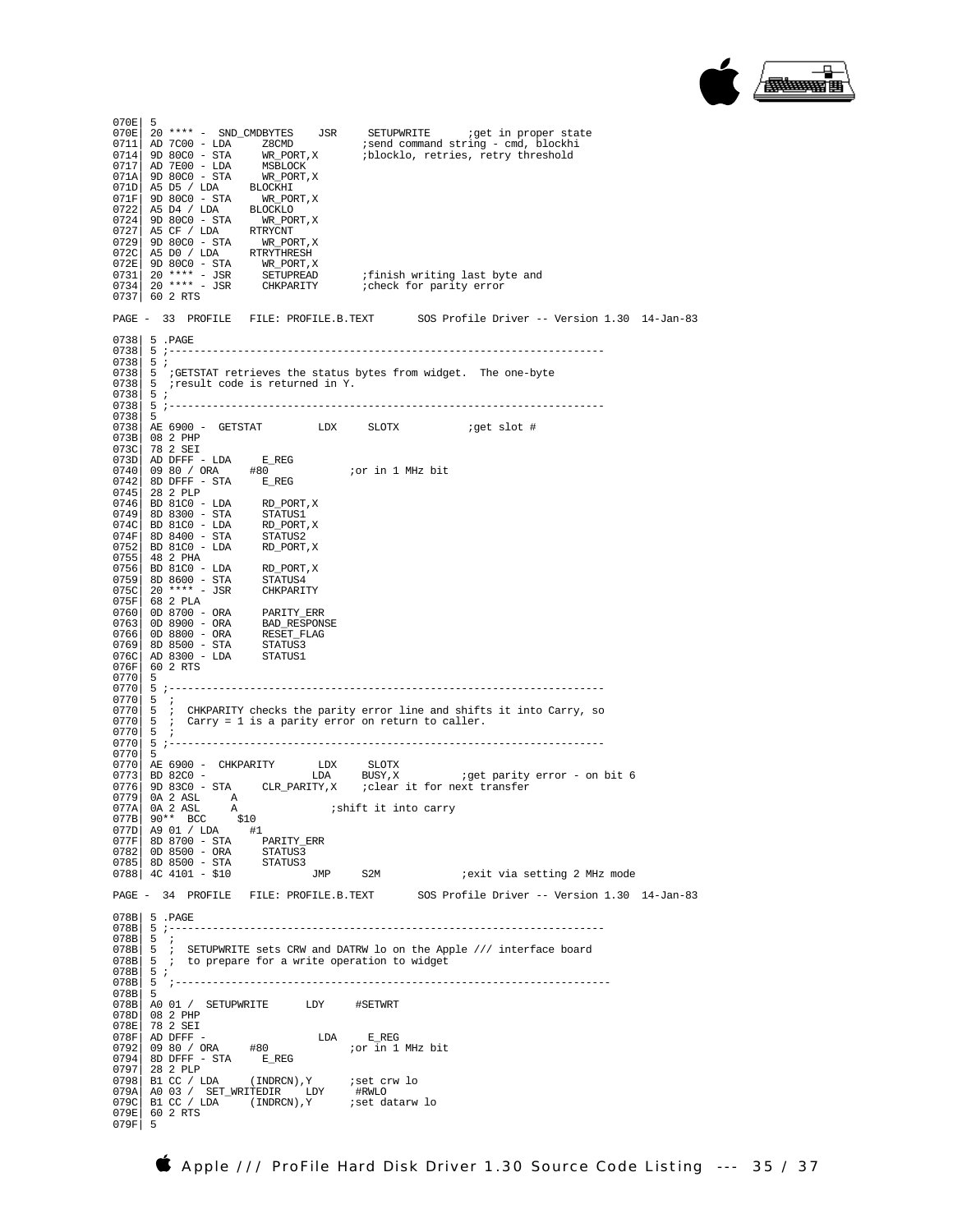

```
079F 5<br>079F A
079F| A0 05 / SETUPREAD LDY #SETRD
07A1 08 2 PHP<br>07A2 78 2 SEI
07A2 78 2 SEI<br>07A3 AD DFFF -
\begin{array}{|l|l|} 07 \texttt{A}3 & \texttt{AD DFFF} & -\texttt{LDA} & \texttt{E\_REG} \\ 07 \texttt{A}6 & 09 & 80 & / \texttt{ORA} & \texttt{\#80} \end{array}07A6| 09 80 / ORA #80 ;or in 1MHz bit
07A8| 8D DFFF - STA E_REG
07AB| 28 2 PLP
07AC| B1 CC / LDA (INDRCN),Y ;set crw hi
07AE| A0 07 / LDY #RWHI
07B0| B1 CC / LDA (INDRCN),Y ;set datarw hi
07B2| 60 2 RTS
PAGE - 35 PROFILE FILE: PROFILE.B.TEXT SOS Profile Driver -- Version 1.30 14-Jan-83
07B3 5 .PAGE<br>07B3 5 ;-----
07B3| 5 ;----------------------------------------------------------------------
07B3 5 ;<br>07B3 5 ;
07B3| 5 ; BSYACK completes the cmd-bsy handshake by outputting the response
07B3| 5 ; byte to widget, dropping cmd, and waiting for bsy to go lo. 
07B3 5 ; Enter with the widget response ($55 or $AA) in A.<br>07B3 5 ;
07B3 5 ;<br>07B3 5
              07B3| 5 ;----------------------------------------------------------------------
07B307B3| 9D 80C0 - BSYACK STA WR_PORT,X ;store response byte
07B6| 20 9A07 - JSR SET_WRITEDIR ;enable bus out to widget
07B9| 20 **** - JSR NTCMDLN1 ;drop cmd
07B9 20 **** - JSR NTCMDLN1<br>
07BC 20 E706 - JSR WAITBSYLO<br>
07BF 20 9F07 - JSR SETUPREAD
07BF| 20 9F07 - JSR SETUPREAD ;restore read state
07C2| 4C 4101 - JMP S2M ;exit via setting 2 MHz mode
07C2 4C 4101 - JMP<br>07C5 5<br>07C5 5
07C5<br>07C5
07C5| 20 9F07 - NOTCMDLN JSR SETUPREAD<br>07C8| A0 00 / NTCMDLN1 LDY #NOTCMD<br>07CA| B1 CC / LDA (INDRCN),Y
07CC| 60 2 RTS
07CD<br>07CD
07CD| 20 9F07 - SETCMDLN JSR SETUPREAD
07D0| A0 04 / LDY #SETCMD
07D0 A0 04 / LONGING (INDRCN), Y<br>07D2 B1 CC / LDA (INDRCN), Y<br>07D4 60 2 RTS
          60 2 RTS
07D5<br>07D5
07D5| A9 04 / RESET_PIPPIN LDA #4
07D7| 8D 8800 - STA RESET_FLAG
07DA| 0D 8500 - ORA STATUS3
07DA 0D 8500 - ORA STATUS3<br>
07DD 8D 8500 - STA STATUS3<br>
07E0 A0 0C / LDY
07E0 A0 0C / LDY #RST<br>07E0 A0 0C / LDY #RST
07E2| 08 2 PHP
07E3| 78 2 SEI
07E4| AD DFFF - LDA E_REG
07E7| 09 80 / ORA #80 ;or in 1 MHz bit
07E9| 8D DFFF - STA E_REG
07EC| 28 2 PLP
07ED| B1 CC / LDA (INDRCN),Y
07EF| A0 25 / LDY #25
07F1| 88 2 $10 DEY
07F2| D0FD BNE $10
07F4| A0 08 / LDY #CLRRST
07F6| B1 CC / LDA (INDRCN),Y ;clear reset
07F8 4C 4101 - JMP S2M sexit via setting 2 MHz mode
07FB| 5 
07FR 5 RMDPAGE - 36 PROFILE FILE: SYMBOLTABLE DUMP
AB - Absolute LB - Label UD - Undefined MC - Macro
RF - Ref DF - Def PR - Proc FC - Func
PB - Public PV - Private CS - Consts
ADDRDMA LB 0073| ADJADR LB 05A7| ADJBNK LB 05D4| ADJDNE LB 03AF| ADMODE LB 0072| ADRHI AB 0027| ADADREO LB 0153<br>PADRESPO LB 0693| BANKO LB 0652| PANKDMA LB 0674| BANKREO AB PTER<sup>I</sup> BLKKTRYC AB 0003| BLOCKH AB 0005| BADREO
ALLOCSIR AB 1913) ALGOOP LE 06D9) ARBADR LE 0621| BADEXIT LE 03AF | BADOLDDA AB 0027 | BADOP LE 0163| BADREQ LE<br>BADRESPO LE 0689| BANKO LE 065E| BANKDMA LE 0074| BANKREG AB FFEF| BLKRTRYC AB 00D3| BLOCKHI AB 00D5| BLOCKLO 
DEALCSIR AB 1916| DEVTYPE AB OOD1| DIBBLOCK LB OO59| DIBDCBCN LB OO5F| DIBDNUM1 LB OO53| DIBENTRY LB OO41| DIBLINK1 LB OO3F<br>DIBMID1 LB OO5B| DIBNAME1 LB OO43| DIBRLS1 LB OO5D| DIBSLOTI LB OO54| DIBSUBTY LD OO57| DEOTO56| D
DREAD LB 03C2| DREPERAT LB 03C2| DRERRI LB 0364| DSTATUS LB 01D9| DRERRI LB 0441| PDCONTRO LB 0214| PONMATUS LB 03C2| DREPER SIDE CONTRO LB 03C2| CETSITAT LB 0702| ERROR DREPATTES LB 0202| STETSITAT LB 0702| SCONTRO LB 07
RWHI AB 0005 | RWLO AB 0003 | SZTUPNE LB 078B | SETWETTE LB 079A | SETWET AB 0001 | SETCHO AB 0005 | STETODOM AB 0005 | SETUPNE LB 079B | SETUPNE LB 078B | SETWETTE LB 079A | SETWETTE AB 0001 | STEADDR AB 0005 | STERANK LB
ERRE AB 0003| SENTABLE LB 0799P AB 0002| EST. AB 0002| EST. AB 0002| WARRETR AB 002 NOT THE AB DOOR STETT AB 0005| STREAMS AB 14CB SENTABLE AB 2003| SENTABLE LB 0799P SET TO 78 SECONDER AB 2003| STREAMS AB 14CB SERVINT AB
WRTVER LB 0061| XBADOP AB 0026| XBLKNUM AB 002D| XBYTECNT AB 002C| XCTLCODE AB 0021| XIOERROR AB 0027| XNODRIVE AB 0028<br>XNORESRC AB 0025| XNOWRITE AB 002B| XREQCODE AB 0020| Z8CMD LB 007C| ZREG AB FFD0|
```
PAGE - 37 PROFILE FILE: SOS Profile Driver -- Version 1.30 14-Jan-83

Apple /// ProFile Hard Disk Driver 1.30 Source Code Listing --- 36 / 37